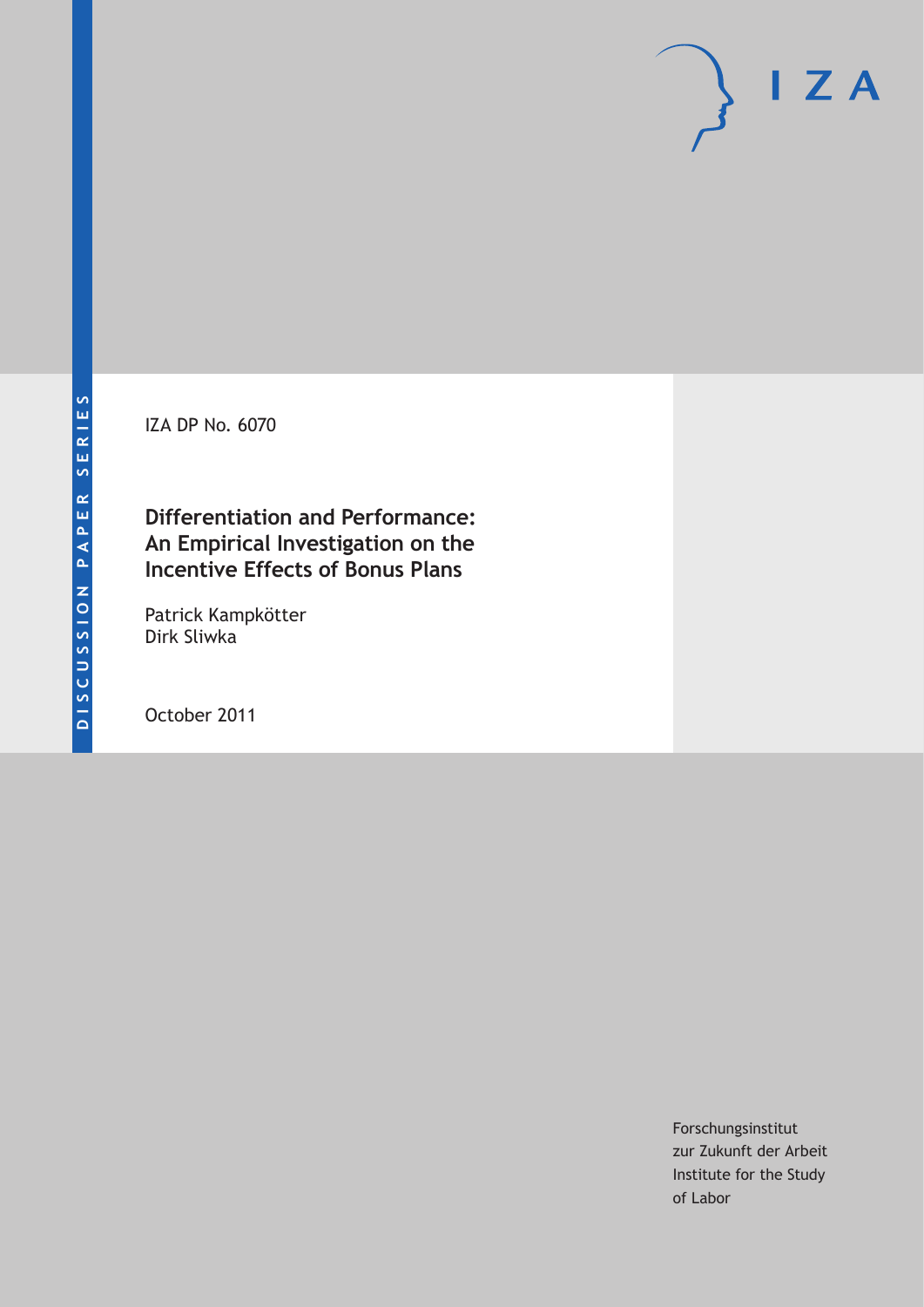# **Differentiation and Performance: An Empirical Investigation on the Incentive Effects of Bonus Plans**

## **Patrick Kampkötter**

*University of Cologne* 

#### **Dirk Sliwka**

*University of Cologne and IZA* 

Discussion Paper No. 6070 October 2011

IZA

P.O. Box 7240 53072 Bonn Germany

Phone: +49-228-3894-0 Fax: +49-228-3894-180 E-mail: [iza@iza.org](mailto:iza@iza.org)

Any opinions expressed here are those of the author(s) and not those of IZA. Research published in this series may include views on policy, but the institute itself takes no institutional policy positions.

The Institute for the Study of Labor (IZA) in Bonn is a local and virtual international research center and a place of communication between science, politics and business. IZA is an independent nonprofit organization supported by Deutsche Post Foundation. The center is associated with the University of Bonn and offers a stimulating research environment through its international network, workshops and conferences, data service, project support, research visits and doctoral program. IZA engages in (i) original and internationally competitive research in all fields of labor economics, (ii) development of policy concepts, and (iii) dissemination of research results and concepts to the interested public.

IZA Discussion Papers often represent preliminary work and are circulated to encourage discussion. Citation of such a paper should account for its provisional character. A revised version may be available directly from the author.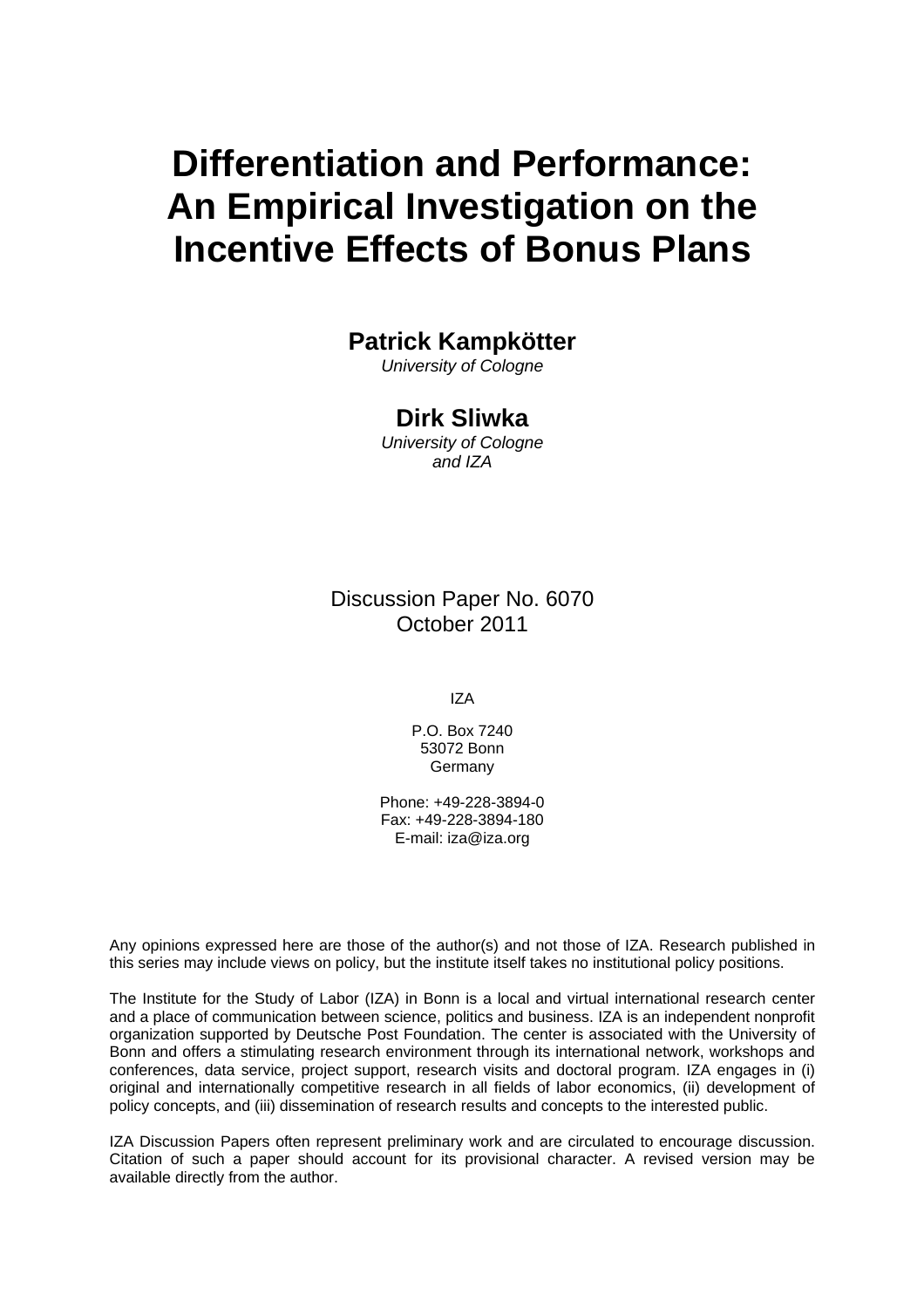IZA Discussion Paper No. 6070 October 2011

## **ABSTRACT**

#### **Differentiation and Performance: An Empirical Investigation on the Incentive Effects of Bonus Plans**

It is often claimed that supervisors do not differentiate enough between high and low performing employees when evaluating performance. The purpose of this paper is to study the incentive effects of this behavior empirically. We first show in a simple model that the perceived degree of past differentiation affects future incentives. We then study the impact of differentiation empirically with a large panel data set spanning many firms in one industry. On average, stronger differentiation has a substantial positive effect on performance. This effect is larger on higher hierarchical levels. But differentiation may become harmful at the lowest levels.

JEL Classification: M52, D23

Keywords: bonus payments, differentiation, subjective performance evaluation, incentives

Corresponding author:

Dirk Sliwka University of Cologne Albertus-Magnus-Platz 50923 Köln Germany E-mail: [dirk.sliwka@uni-koeln.de](mailto:dirk.sliwka@uni-koeln.de)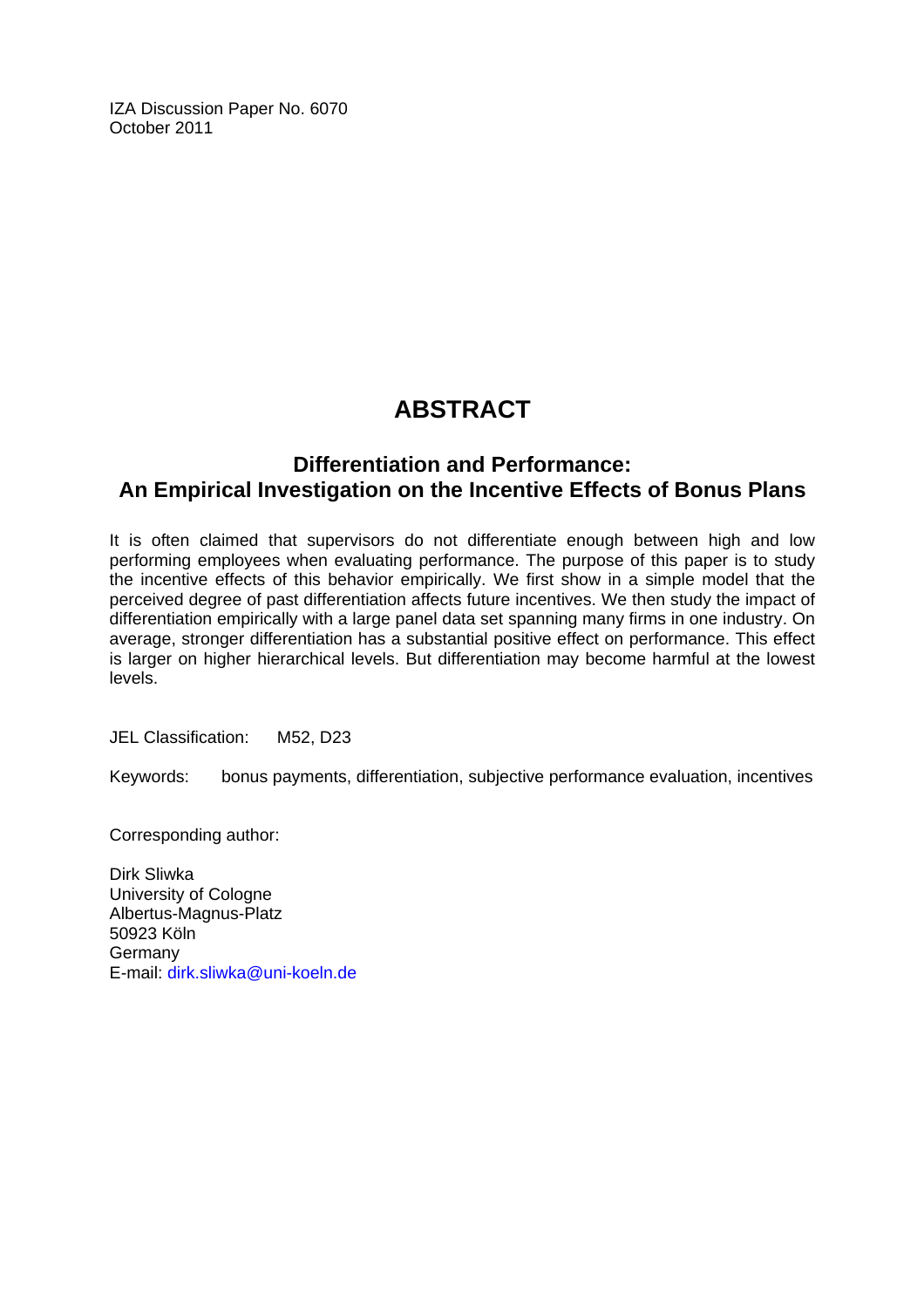### 1 Introduction

Most bonus contracts for employees in practice are not based on objective measures of performance but rather on a subjective performance assessment by a supervisor. But it has often been stressed (compare e.g. Prendergast and Topel (1996), Murphy and Cleveland (1995)) that supervisors tend to give performance ratings that are too compressed relative to the true performance of their employees. In that case bonus payments presumably will not reward high performance or sanction low performance adequately. A straightforward conjecture is that this should lead to lower levels of performance incentives.

In this paper we investigate this conjecture and in particular study the impact of differentiation in bonus payments on subsequent performance empirically. The research question we address is to what extent and under which organizational circumstances differentiation in bonus payments indeed affects future performance.

This question is of substantial practical relevance as many firms still struggle with the question on whether to enforce more differentiation. As for instance Jack Welch, who has put a large emphasis on establishing a culture of differentiation as CEO of General Electric, put it "Differentiation comes down to sorting out the A, B, and C players.  $\lbrack .. \rbrack^r$  (Welch (2003), pp. 195). He also admits "Differentiation isn't easy" (p. 153) and "[..] we spent over a decade building a performance culture with candid feedback at every level"  $(p. 199)$ . And indeed there is an ongoing discussion on whether it is beneficial or harmful when differentiation is enforced.<sup>1</sup> In a recent survey among employees from a broad set of firms only  $41\%$  of the respondents agree that supervisors differentiate enough between low and high performers.<sup>2</sup>

To study this question we use a large panel data set spanning many

 $1$ For discussions on the controversial issues in the popular press see for instance  $P^2$ formance Reviews: Many Neeed Improvement" in the New York Times, September 10, 2006 or "The Struggle to Measure Performance" in Business Week, January 9, 2006.

<sup>&</sup>lt;sup>2</sup>See Towers Watson *Global Workforce Study 2010*.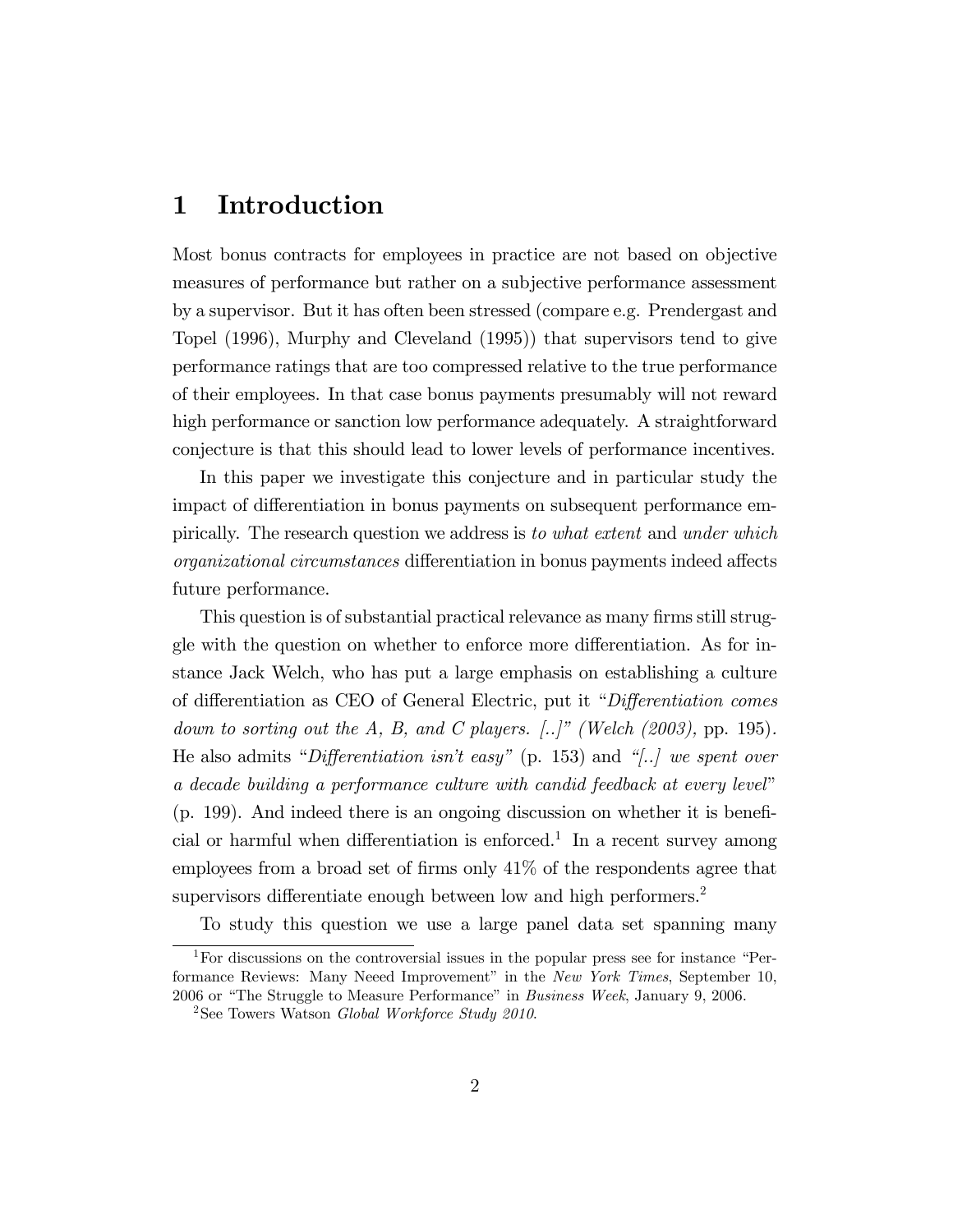different firms in one industry  $-$  namely the majority of larger banks in Germany  $-\text{in}$  which we can track individual bonus payments over time and have detailed information on specific functions and hierarchical levels. The key idea of our approach is the following: We investigate to what extent a higher variation in bonpayments in a certain unit and a given year leads to a higher performance in this unit in the subsequent year. Of course, unobserved individual heterogeneity will be an important issue as differentiation will also be driven by the specific amount of heterogeneity in abilities in the different units. We thus construct a balanced panel data set and make use of the within-department variation in the degree of differentiation to identify its effects on subsequent performance.

We illustrate the connection between past degrees of differentiation and future performance by first analyzing a simple model of subjective performance evaluations in which employees are uncertain about the precision with which their performance can be assessed but learn from past bonuses about the accuracy of the appraisal process. Supervisors who can accurately assess employee performance differentiate more in their ratings while those with a less accurate signal stay closer to prior performance expectations. In turn, bonus payments which deviate from the mean indicate that a supervisor is able to differentiate and this induces higher-powered incentives in the future. On the other hand, low degrees of differentiation lead to lower performance incentives as the employees' expected marginal return to effort is reduced.

While this reasoning indicates a positive connection between differentiation and performance, it is sometimes claimed in the management literature that differentiated ratings may destroy employee motivation (compare for instance the discussion in Pfeffer and Sutton  $(2006)$ , pp. 125). From a behavioral economics perspective, fairness considerations may also play a role, as differentiation naturally leads to an unequal treatment of employees. If employees perceive a wage or bonus payment as unfair they may be tempted to decrease effort (see e.g. Akerlof and Yellen  $(1990)$ , Fehr et al.  $(1993)$ ,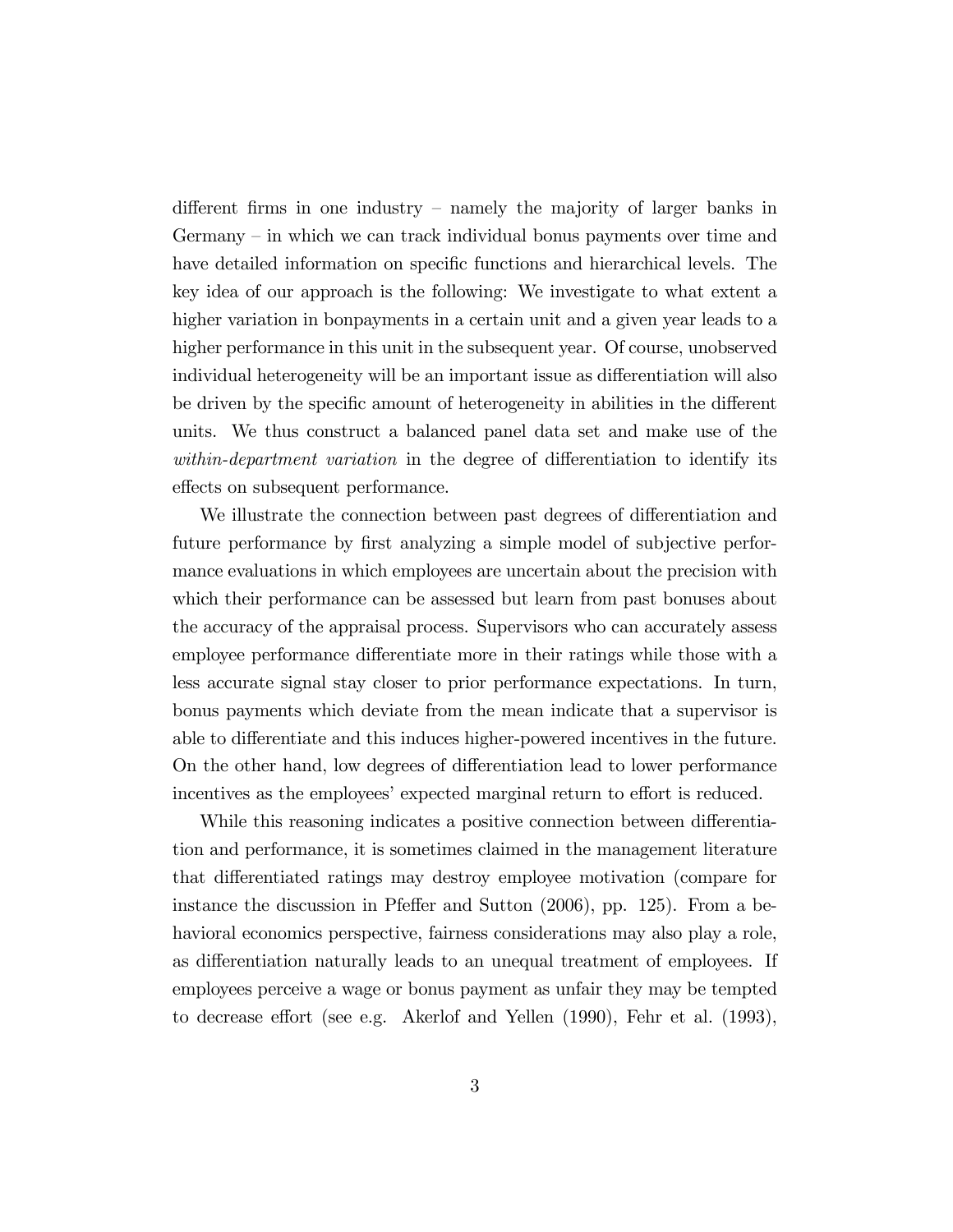Fehr et al.  $(1997)$ , Ockenfels et al.  $(2010)$ .<sup>3</sup> A further potential drawback of differentiation is that intra-firm competition for wages or bonus payments may undermine cooperation and lead to sabotage efforts that negatively affect firm performance (Lazear  $(1989)$ ).<sup>4</sup> Hence, the question which of these effects will dominate in practice is basically an empirical one. However, there is surprisingly little empirical evidence across a larger number of firms and different job types on this issue so far.<sup>5</sup>

Our key results are the following. We find that differentiation on average has a substantial and highly significant positive effect on individual performance. The effect is also of economic significance: When ranking units by their degree of differentiation we estimate that moving from the lowest to the highest quintile of differentiation future bonuses increase by  $31\%$  to  $36\%$ . We also analyze whether the influence of differentiation on individual performance differs between hierarchical levels and functional areas. We find very strong positive effects of differentiation at the highest and intermediate levels. But surprisingly, we find a strongly reduced or even reversed effect of differentiation at the lowest hierarchical levels. Additionally, differentiation has the strongest effect in retail banking, where objective measures of performance are widely available and it has a much stronger effect on performance for managers as compared to experts.

There are so far many studies in which the relationship between differ-

 $3$ However, Abeler et al. (2010) find in a laboratory experiment that agents who receive the same wage exert significantly lower levels of effort than those who are paid according to individual performance. A key explanation is that undifferentiated wages can also be viewed as unfair when some workers have put in higher efforts than others.

<sup>&</sup>lt;sup>4</sup>An intriguing novel rationalization for the claim that differentiation may undermine motivation has been recently given by Crutzen et al. (2010), who analyze a model in which a supervisor who is better informed about his subordinates' talent can increase the subordinates' self-image und thus their average efforts by refraining from differentiation.

<sup>&</sup>lt;sup>5</sup>See for instance Rynes et al. (2005) who claim that *"although there is a voluminous* psychological literature on performance evaluation, surprisingly little of this research examines the consequences of linking pay to evaluated performance in work settings"  $(p.$ 572).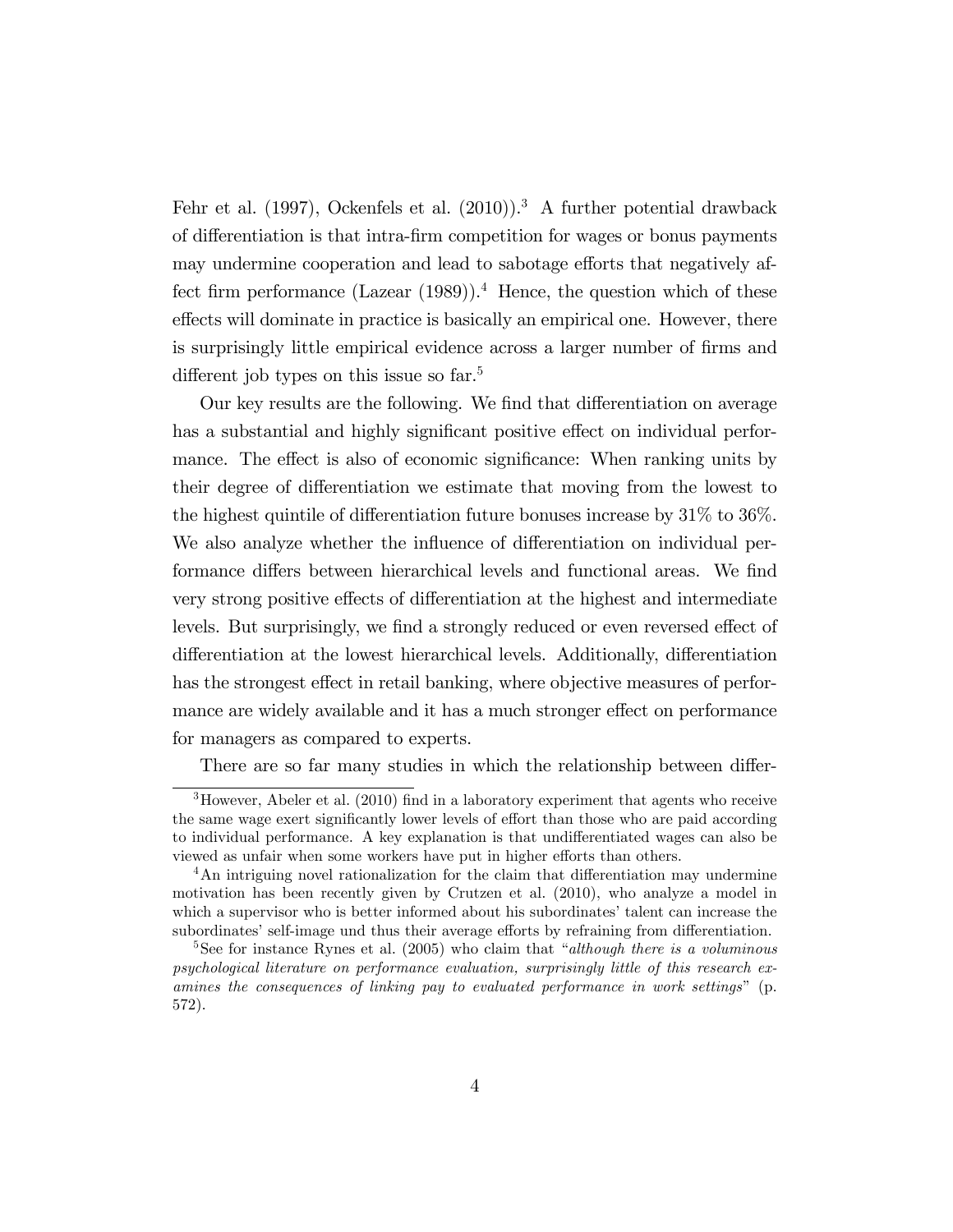entiation in *fixed wages* and firm performance<sup>6</sup> or individual productivity<sup>7</sup> is studied empirically. But these studies report very mixed results. While tournament theory (e.g. Lazear and Rosen (1981)) indeed argues that a higher differentiation in agents' income should increase individual performance incentives, the actual differentiation in fixed wages in firms is also driven by many other considerations such as external market conditions, scarcity of specific talents, seniority wages, or cohort effects and may only indirectly a§ect the performance incentives. Only recently researchers have started to study the connection between differentiation in bonuses and performance. Bol (2011), for instance, uses two years of performance data on 200 employees in a Dutch financial services company and finds that rating compression is negatively correlated with subsequent subjective and objective performance measures. Engellandt and Riphahn (2011) use three years of panel data from a Swiss unit of an international company and detect a positive effect of a higher variability in ratings on future overtime work.

Finally, as rating differentiation determines the effective power of incentive schemes, our study also adds to the still rather scarce empirical literature investigating the effects of incentive schemes on productivity (for instance Lazear (2000), Knez and Simester (2001), Bandiera et al. (2007), Hossain and List (2009)).

The paper proceeds as follows. In section 2, the illustrative model is introduced. Section 3 provides an overview on the data set and the empirical strategy is described in detail. Sections 4 and 5 then investigate the performance effects of bonus dispersion for the whole data set as well as for separate subsamples. In section 6, robustness checks and extensions are presented. Finally, section 7 concludes.

<sup>6</sup>See e.g. Leonard (1990), Main et al. (1993), Eriksson (1999), Winter-Ebmer and Zweimüller (1999), Heyman (2005), Jirjahn and Kraft (2007), Grund and Westergaard-Nielsen (2008), or Martins (2008).

<sup>&</sup>lt;sup>7</sup>See e.g. Becker and Huselid (1992), Pfeffer and Langton (1993), Drago and Garvey (1998), Bloom (1999), Depken II (2000), and Bloom and Michel (2002).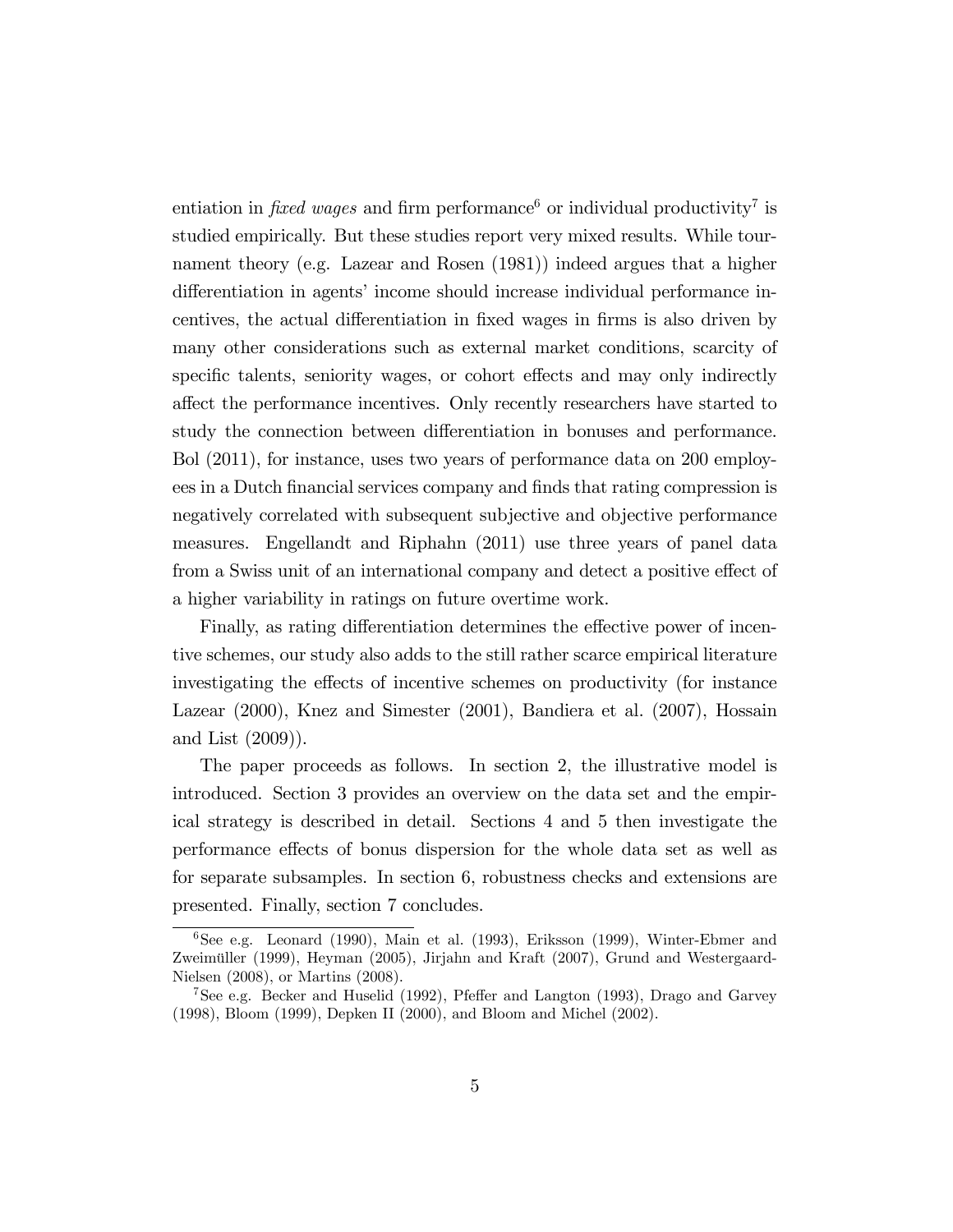### 2 An Illustrative Model

To illustrate how past differentiation affects incentives to exert effort we consider a simple model building on a framework used for instance by Prendergast and Topel (1996) or Prendergast (2002). Consider the situation of a risk neutral agent with initially unknown ability  $a \sim N(m, \sigma_a^2)$  who works for two consecutive periods  $t = 1, 2$ . In each period he exerts effort  $e_t$  at cost  $c(e_t)$  and generates a performance outcome  $y_t = e_t + a$ . This performance is assessed by a supervisor who observes a noisy signal

$$
s_t = y_t + \eta_t
$$

with  $\eta_t \sim N\left(0, \sigma_{\eta_\theta}^2\right)$  . The supervisor now has either a high or a low ability in evaluating performance accurately, i.e. his type  $\theta \in \{L, H\}$  with  $\sigma_{\eta_H}^2 < \sigma_{\eta_L}^2$ and  $Pr(\theta = H) = \tau$ . The supervisor knows his type but the agent does not. In each period the supervisor observes  $s_t$  and then reports a performance rating  $r_t$ . The agent receives a wage which is linear in  $r_t$  such that

$$
w_t = \alpha + \beta \cdot r_t.
$$

The supervisor herself has a preference to report the performance as accurately as possible. Her expected utility is<sup>8</sup>

$$
-E\left[\nu\cdot\left((r_t-y_t)^2\right)\big|I_t\right].
$$

conditional on the information available in period  $t$ . This assumption guarantees that the supervisor reports his best estimate of the agent's performance.

Let  $\hat{m}_t$  be the updated expectation of the agent's ability and  $\hat{\sigma}_{at}^2$  its vari-

<sup>&</sup>lt;sup>8</sup>If the supervisor is completely selfish, a different interpretation is that the principal can verify the report with a certain probability and then imposes a fine  $(r_t - y_t)^2$ .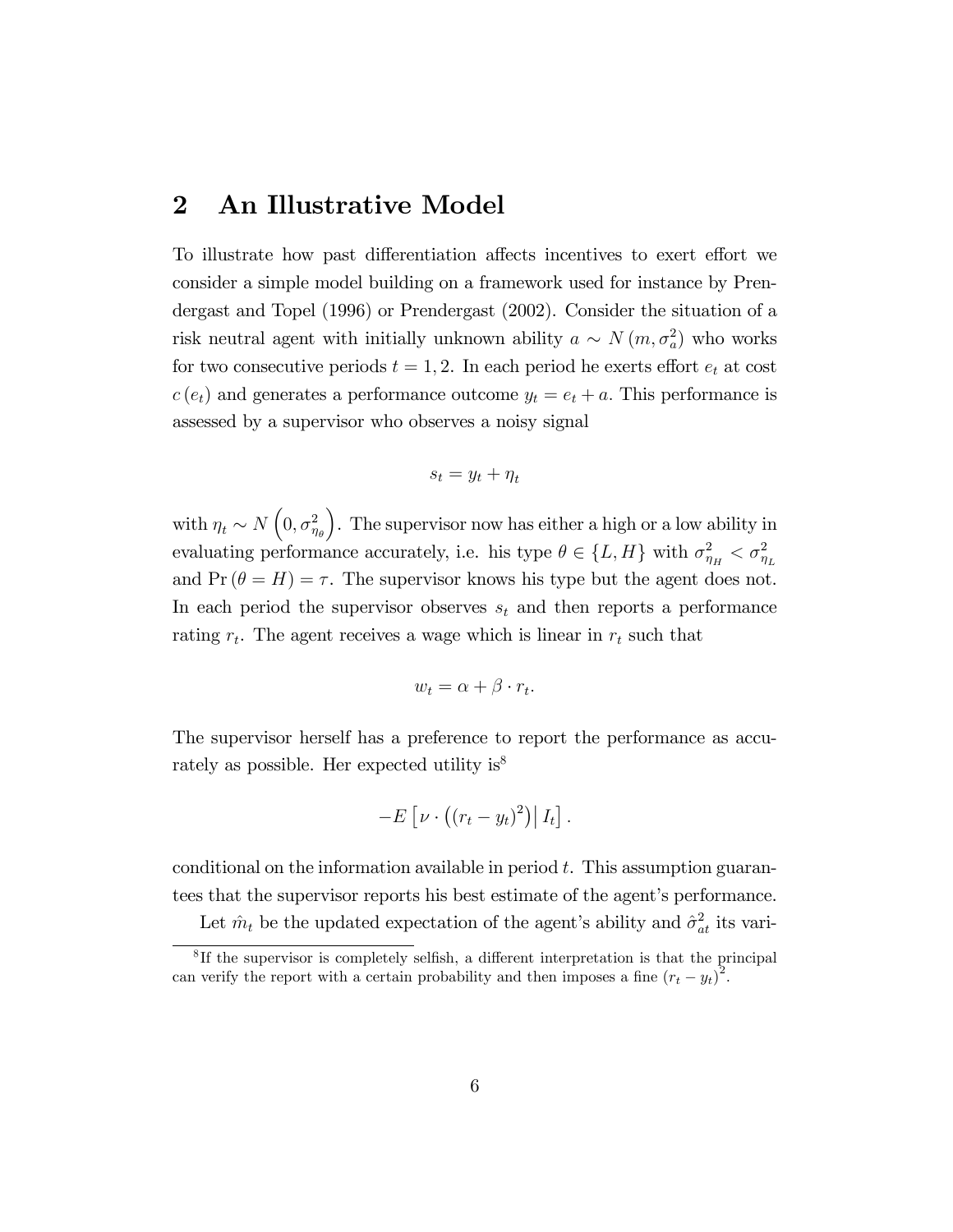ance at the beginning of period  $t$ . The supervisor solves

$$
\min_{r_t} p \cdot E\left[\nu \cdot ((r_t - y_t)^2)\right] s_t].
$$

This boils down to computing the least squares estimator of  $y_t$  based on  $s_t$  conditional on prior distributions which is equal to  $E_t[y_t|s_t]$ . Hence, the report is given by

$$
r_t\left(s_t, \sigma_{\eta_\theta}^2\right) = \left(1 - \frac{\hat{\sigma}_{at}^2}{\hat{\sigma}_{at}^2 + \sigma_{\eta_\theta}^2}\right)(\hat{m}_t + e_t^*) + \frac{\hat{\sigma}_{at}^2}{\hat{\sigma}_{at}^2 + \sigma_{\eta_\theta}^2} s_t.
$$
 (1)

First, note that

$$
V[r_t] = V\left[\frac{\hat{\sigma}_{at}^2}{\hat{\sigma}_{at}^2 + \sigma_{\eta_\theta}^2} s_t\right] = \frac{\hat{\sigma}_{at}^4}{\hat{\sigma}_{at}^2 + \sigma_{\eta_\theta}^2} \tag{2}
$$

is strictly decreasing in  $\sigma_{\eta_{\theta}}^2$ . Hence, a higher variance in the signal observed by the supervisor leads to a lower variance in reported performance. The reason is that a rater who can trust less in the accuracy of his own signal puts less emphasis on this observed signal when assessing the agent's performance. In turn we have a stronger 'distortion' towards the mean. Rating compression is therefore stronger when there is a lower accuracy in the appraisal process. Note that inaccurate signals thus lead to the so-called "centrality bias" in subjective performance evaluations.

But how does this affect the exerted efforts? To see that just consider the agent's optimization problem in period 2. The agent has observed his own first period appraisal and updated his belief on the accuracy of the appraisal process. Now denote the subjective probability that the appraisal is of high quality as  $\hat{\tau}_2 = \Pr (\theta = H|r_1)$ . Using the supervisor's optimal report (1) we obtain the agent's expected utility

$$
\alpha + \beta \left( \hat{m}_2 + e_2^* + \left( \hat{\tau}_2 \frac{\hat{\sigma}_{a2}^2}{\hat{\sigma}_{a2}^2 + \hat{\sigma}_{\eta H}^2} + (1 - \hat{\tau}_2) \frac{\hat{\sigma}_{a2}^2}{\hat{\sigma}_{a2}^2 + \hat{\sigma}_{\eta L}^2} \right) (e_2 - e_2^*) \right) - c (e_2).
$$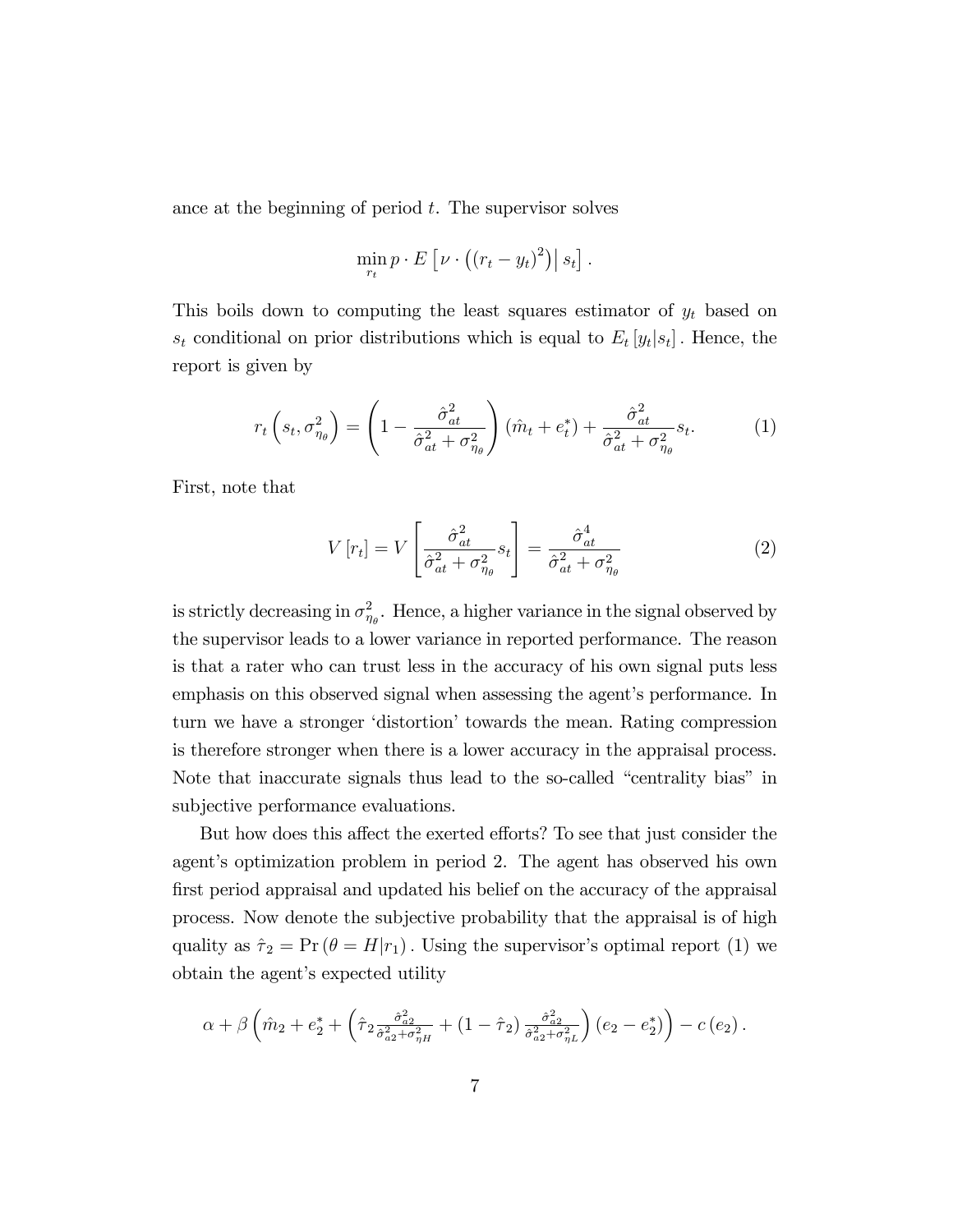From the first-oder condition we get that

$$
e_2 = c^{-1} \left( \beta \left( \hat{\tau}_2 \frac{\hat{\sigma}_{a_2}^2}{\hat{\sigma}_{a_2}^2 + \hat{\sigma}_{\eta H}^2} + (1 - \hat{\tau}_2) \frac{\hat{\sigma}_{a_2}^2}{\hat{\sigma}_{a_2}^2 + \hat{\sigma}_{\eta L}^2} \right) \right). \tag{3}
$$

As  $\frac{\partial e_2}{\partial \hat{\tau}_2} > 0$  it directly follows that the agent's effort is upward sloping in the subjective belief about the quality of the appraisal process.

Finally, we can compute  $\hat{\tau}_2 = \frac{f(r_1,\theta=H)}{f(r_1)}$  $\frac{\Gamma(1,\theta=H)}{f(r_1)}$ . Using that the first period report is normally distributed with a mean  $m + e_1^*$  and variance  $\frac{\sigma_a^4}{\sigma_a^2 + \sigma_{\eta_\theta}^2}$  the conditional density of the first period report is

$$
f(r_1|\theta) = \frac{\sigma_a^2 + \sigma_{\eta_\theta}^2}{\sigma_a^4} \phi \left( \left( \sigma_a^2 + \sigma_{\eta_\theta}^2 \right) \frac{r_1 - m - e_1^*}{\sigma_a^4} \right)
$$

where  $\phi(.)$  is the density of the standard normal distribution. Hence,

$$
\hat{\tau}_2 = \frac{\tau^{\frac{\sigma_a^2 + \sigma_{\eta_H}^2}{\sigma_c^4}}\phi\left(\left(\sigma_a^2 + \sigma_{\eta_H}^2\right)\frac{r_1 - m - e_1^*}{\sigma_c^4}\right)}{\tau^{\frac{\sigma_a^2 + \sigma_{\eta_H}^2}{\sigma_c^4}}\phi\left(\left(\sigma_a^2 + \sigma_{\eta_H}^2\right)\frac{r_1 - m - e_1^*}{\sigma_c^4}\right) + (1 - \tau)\frac{\sigma_a^2 + \sigma_{\eta_L}^2}{\sigma_a^4}\phi\left(\left(\sigma_a^2 + \sigma_{\eta_L}^2\right)\frac{r_1 - m - e_1^*}{\sigma_a^4}\right)}.
$$

If we now substitute  $x = r_1 - m - e_1^*$  it is straightforward to see that this expression is symmetric in  $x$ . Furthermore, it has a unique global minimum at  $x = 0$  and  $\lim_{x \to +\infty} \hat{\tau}_2 = \lim_{x \to -\infty} \hat{\tau}_2 = 1$ . The function is thus U-shaped in the deviation from the mean of potential evaluations (see figure 1). We therefore obtain:

**Proposition 1** A higher variance of first period ratings leads to a stronger belief in a performance-contingent appraisal process and in turn to higher second period efforts.

Hence, agents learn from past degrees of differentiation on future differentiation and this directly affects their incentives to exert effort.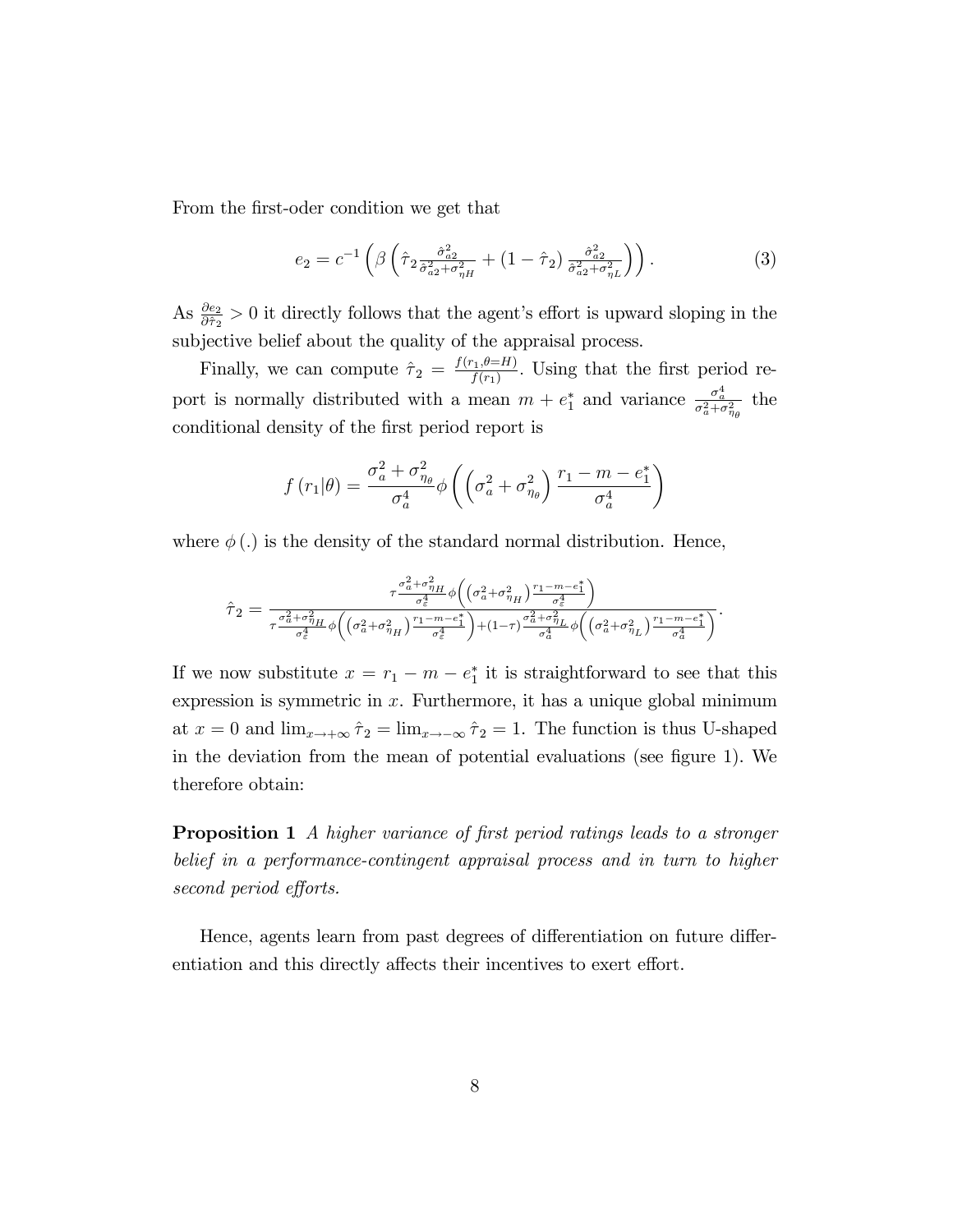

Figure 1: Probability that  $\theta = H$  as a function of  $r_1 - m - e_1^*$ 

## 3 The Data

We now investigate the connection between past differentiation and future performance using a panel data set on compensation in the German banking and financial services sector for the years 2005-2007. The data set is owned by the management consultancy Towers Watson and is used for professional compensation benchmarking.<sup>9</sup> It covers all the largest German banks and Önancial services companies and contains detailed individual information on base salary, bonus payments, age, Örm tenure, hierarchical level (6 levels), functional area, and specific function. Descriptive statistics are provided in table A2 in the appendix.<sup>10</sup>

The functional areas represent a broad classification of the main sectors in the banking and financial services industry: Retail banking (RB), asset management (AM), corporate banking (CB) and private banking (PB), investment banking (IB), treasury and capital markets (TCM), the typically lower-skilled service functions (corporate services (CS)) as well as the crossdivisional functions (corporate production (CP)). Most of the employees in

<sup>9</sup>Towers Watson (formerly Towers Perrin) data sets have in economics, for instance, also been used by Abowd and Kaplan (1999), Murphy (1999), and Murphy (2001).

 $10$  Due to confidentiality reasons, company names had to be anonymized.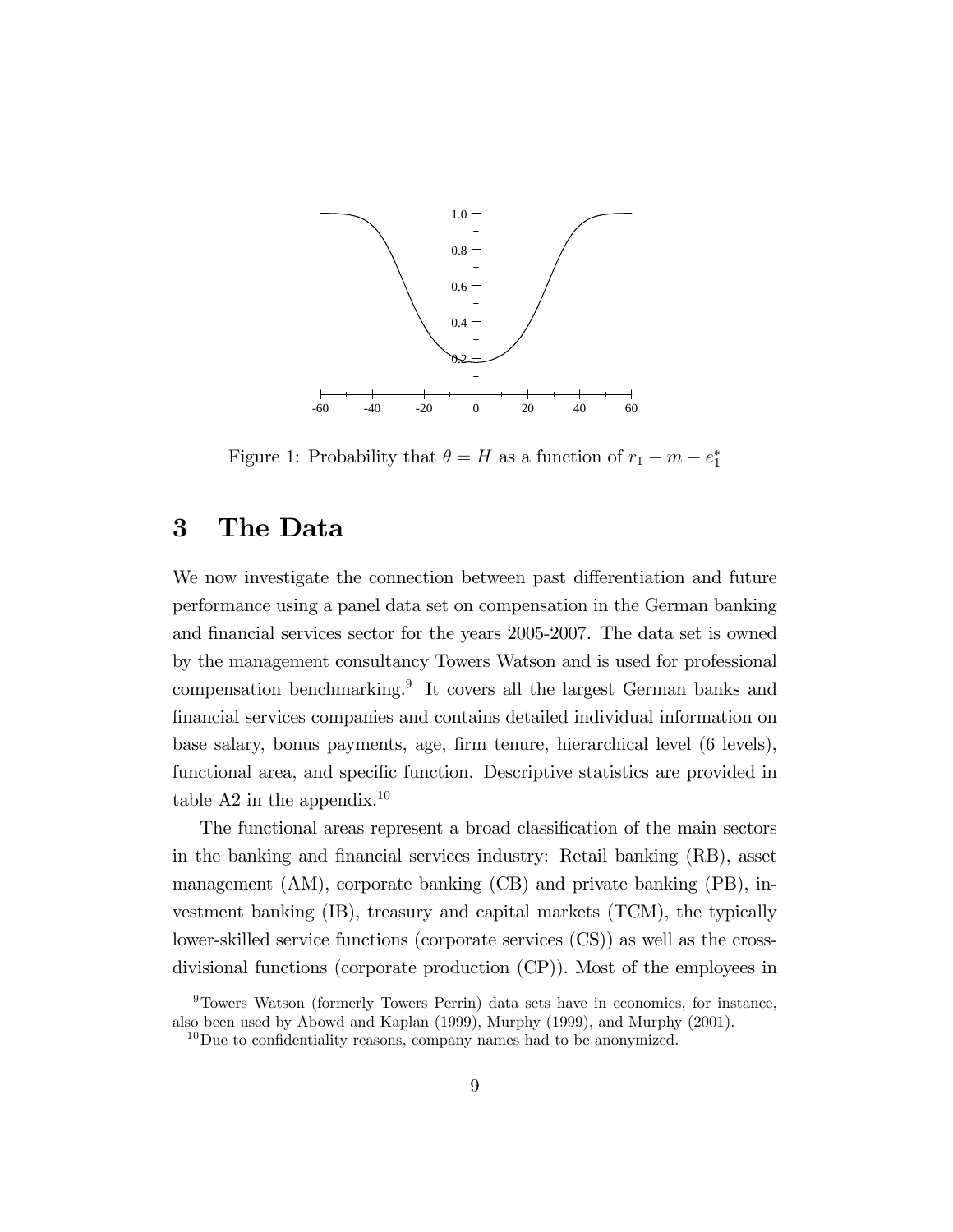the data set are working in retail banking and in the service and corporate functions, followed by corporate banking. But we make also use of a much more detailed classification of industry-specific jobs, as these functional areas are subdivided into about 60 specific functions.<sup>11</sup> The distribution of employee-year observations by hierarchical level is shown in table 1.

| Level          | Balanced panel 2005/07 |         |  |
|----------------|------------------------|---------|--|
|                | Frequency              | Percent |  |
| 6 (highest)    | 514                    | 1.18    |  |
| 5              | 6,007                  | 13.78   |  |
| 4              | 11,150                 | 25.58   |  |
| 3              | 11,275                 | 25.86   |  |
| $\overline{2}$ | 12,619                 | 28.95   |  |
| $1$ (lowest)   | 2,029                  | 4.65    |  |
| <b>Total</b>   | 43,594                 | 100.00  |  |

Table 1: Distribution by hierarchical level

A very useful feature of this data set is the systematic comparability of employee positions across different firms. As the consultancy offers compensation benchmarking services, it applies a standardized job evaluation method to determine the specific function and hierarchical level of a job. Therefore so-called career levels are defined that reflect typical steps in an individual's career. Each career level is described through detailed profiles of the skills, knowledge and behaviors that are required for the position. These levels are then integrated into four career ladders for managerial positions on the one hand and functional experts on the other (i.e. professional, sales and support). In our sample, about 48% of all employee-year observations belong to the sales ladder, more than 20% to the professional ladder and about 10% are managerial positions.

The empirical strategy is as follows. We analyze a balanced panel data set to investigate the effects of differentiation within a department on indi-

 $11$ A list of exemplary functions is given in table A1 in the appendix.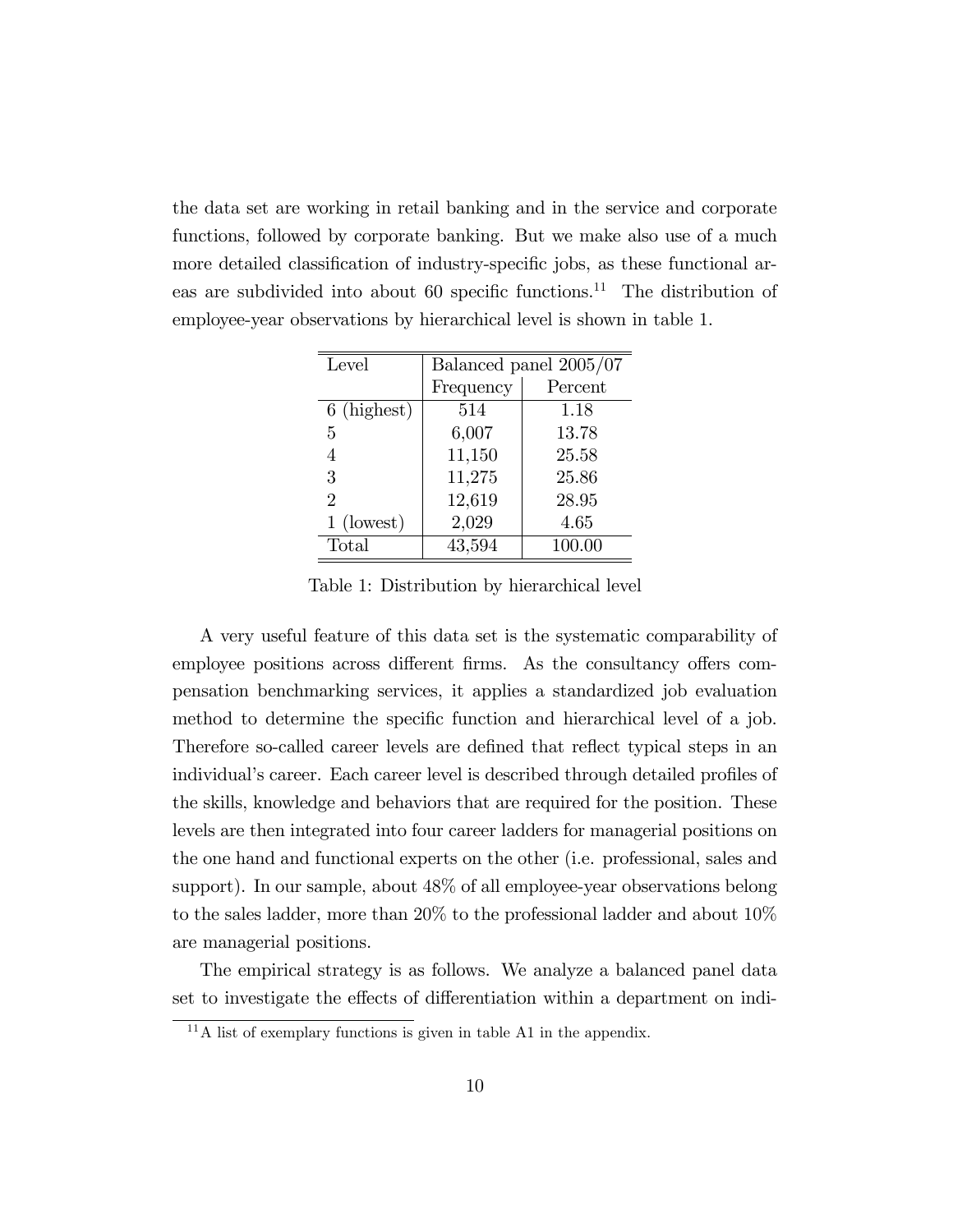vidual performance in the subsequent year. In a first step, we generate cells capturing the organizational units of a company. A unit is characterized by a unique combination of year, company, functional area, detailed function, career ladder and hierarchical level. We restrict our analysis to cells with a minimum number of three observations. Then we compute different measures of bonus dispersion within each unit and for each year: the coefficient of variation, i.e. the ratio of the standard deviation to the mean, the P90/P10 ratio, i.e. the ratio of the 90th to the 10th percentile and the standard deviation of logs. We include only observations with non-missing and positive actual bonus payments to capture only positions which are eligible for a bonus payment.

It is important to understand why we use the bonus as key dependent variable. The prevalent structure of a bonus plan in a bank is the following: Typically, a so-called bonus pool is assigned to a unit and the size of the pool usually depends on the overall company's and the unit's own financial performance. This bonus pool is then distributed across the subunits and finally across individual employees in the unit  $-$  typically based in the end on a subjective assessment of the employees' performance. Hence, the bonus payment is a direct function of a unit's financial success and the individual employee's contribution to this success. Higher bonuses can only be achieved with a higher financial and individual performance. Indeed, a recent survey by Towers Watson among the banks in the studied data set shows that 78% of the respondents use such a bonus pool system and in most of the remaining companies individual bonuses depend on the financial performance of the bank and the relevant subunit in some other form. We will show in section 6 that within-bank variations of Önancial success over time indeed strongly predict variations in the actual bonus payments. Hence, bonuses are a very useful measure of an individual employees' profit contribution. Moreover, bonus payments can be compared across and within departments in the different banks considered. It is virtually impossible to find another measure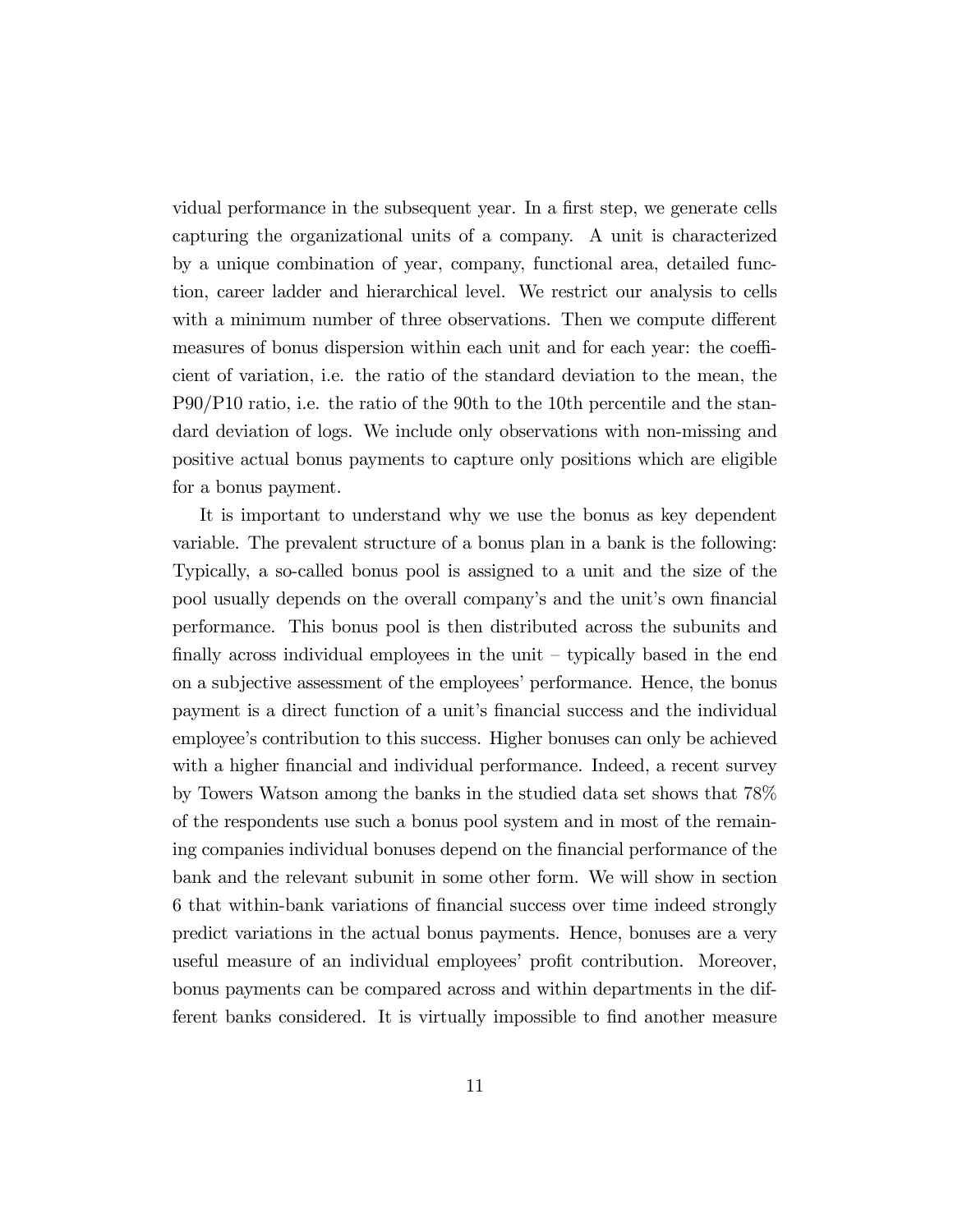of individual performance that is comparable across such broad categories of employees.

We follow a conservative approach by restricting all samples to employees staying at the same hierarchical level, specific function and career ladder throughout all the years. Hence, we drop a large number of employees to obtain a balanced panel data set. This is important to exclude variability in bonus payments due to employee movements like promotions, functional rotation, entry, exit or changes in team composition.<sup>12</sup> In the  $2005-2007$ panel, about 12,000 individuals can be observed over a three-year period with 1,455 unique cell-year combinations and an average (median) size of 31 (7) observations per cell.

We then run regressions with employee fixed effects where the log of the individual bonus payment of a person  $i$  in a year  $t$  is the dependent variable. Our key independent variable is the measure of dispersion (coefficient of variation, P90/P10 ratio, and standard deviation of logs) of bonus payments in year  $t-1$  in the relevant cell. Additional control variables include the log of base salary, age, firm tenure, functional area, function, career ladder, company and year. In the baseline regressions, we use two specifications to analyze the effects of differentiation: In the first specification, the dispersion measures are included as independent variables in the regression models. To allow for nonlinear effects of differentiation and to quantify economic significance, these measures are further categorized into quintiles and we include dummy variables for each quintile.

 $12$ All key results remain stable when we use the larger unbalanced data set.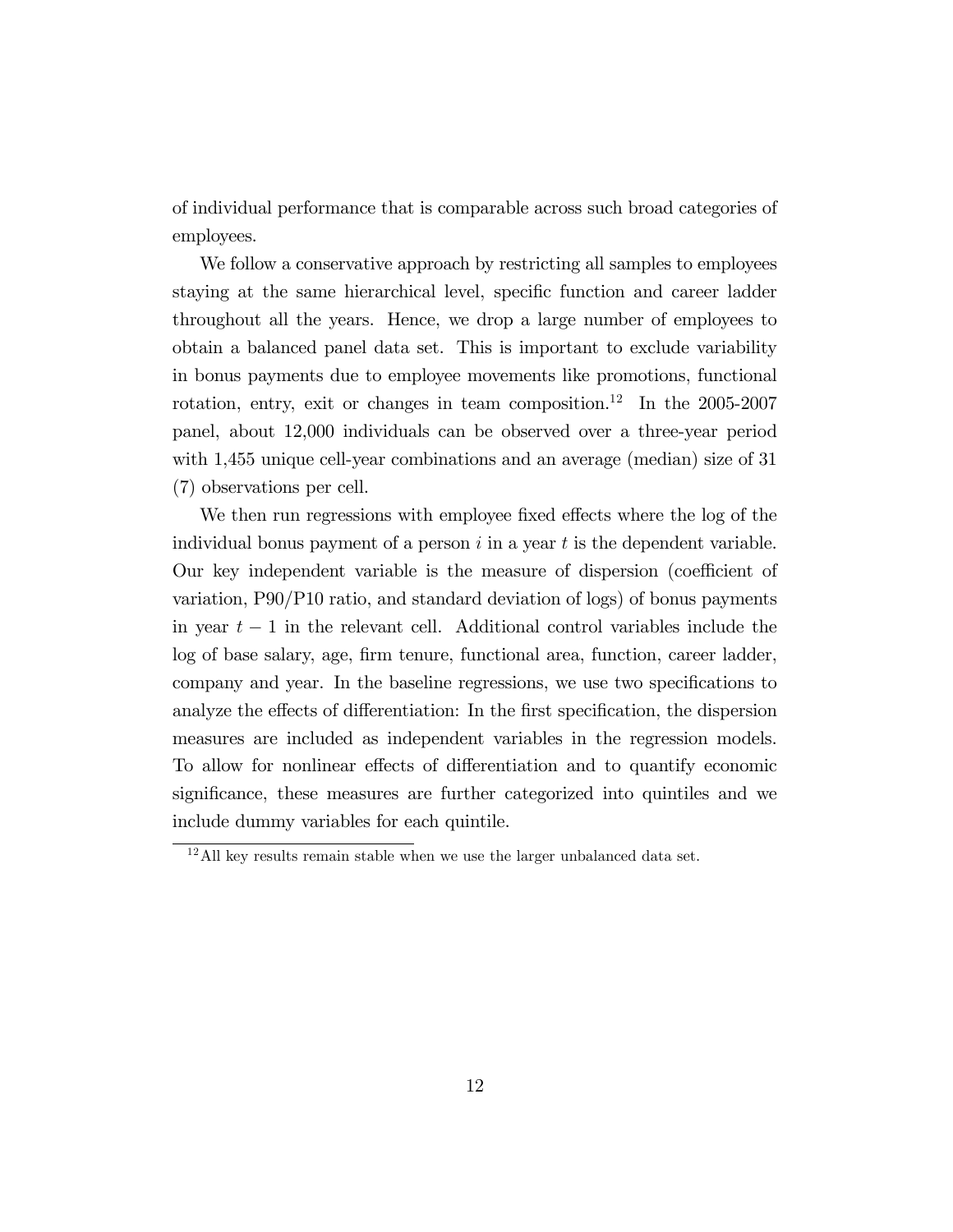## 4 Performance Effects of Differentiation

#### 4.1 How much Differentiation?

There is substantial variation in the degree of differentiation between the organizational units. Descriptive statistics of the dispersion measures for the balanced panel are shown in table 2.

| Level      |      | Balanced panel 2005/07 |           |     |       |  |  |
|------------|------|------------------------|-----------|-----|-------|--|--|
|            | Mean | Median                 | <b>SD</b> | Min | Max   |  |  |
| CV         | 0.33 | 0.27                   | 0.20      |     | 2.06  |  |  |
| P90/P10    | 2.59 | 1.93                   | 2.76      |     | 77.28 |  |  |
| SD of logs | 0.33 | 0.29                   | 0.18      |     | 1.90  |  |  |

Table 2: Descriptive statistics for measures of dispersion

The lowest coefficient of variation, for example, is 0 and the highest  $2.06$ , with a mean value of 0.33 (median 0.27). Regarding the P90/P10 ratio, we obtain values between 1 and 77.28 with a mean ratio of 2.59 and a median of 1.93. The deciles of the coefficient of variation are displayed in figure  $2^{13}$ 

Table A3 in the appendix reports median values of the coefficient of variation and the P90/P10 ratio in bonus payments for the years 2005 to 2007 by hierarchical level. There is a slight tendency that the degree of variation increases with the hierarchical level. It is interesting to note that there are also differences in the degree of variation between the broader functional areas as reported in table  $A4$  in the appendix.<sup>14</sup> The highest rates of variation in bonus payments can be found in the capital market-based functions treasury and capital markets, investment banking and asset management. These areas are also characterized by very high absolute bonus payments. In retail banking, however, we observe the lowest levels of differentiation.

<sup>&</sup>lt;sup>13</sup>Figure 3 in the appendix shows the deciles of the P90/P10 ratio.

 $14$ Due to a small number of observations, the functional areas investment banking, asset management, and treasury and capital markets are pooled.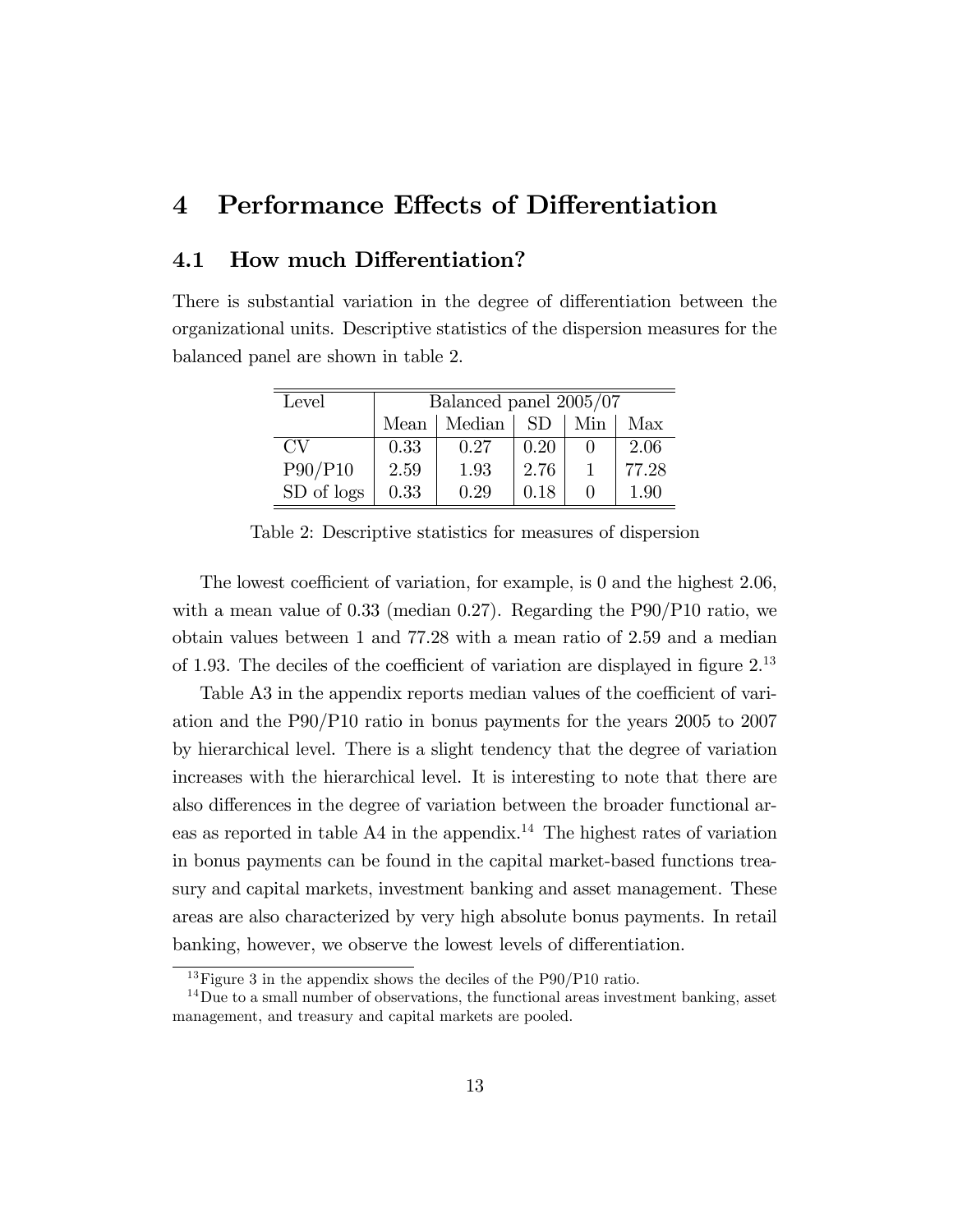

Figure 2: Deciles of coefficient of variation for bonus payments

But we also find large differences in the coefficient of variation even within the more detailed specific functions. The coefficient of variation in Human Resources, for example, ranges from  $\theta$  to 1.40, in Marketing from 0.01 to 0.76, in Sales Assistance from 0.02 to 0.92, in Corporate Finance from 0.65 to 0.86, and in IT Generalist functions from 0.03 to 0.44. Similar differences can be found for the other dispersion measures. But it is important to note that we do not use this between-department differences for our empirical analysis but the variation in the degree of differentiation within departments over time.

#### 4.2 Differentiation and Performance

Table 3 reports estimation results of the baseline regressions with individual fixed effects and the logarithm of bonus payments as dependent variable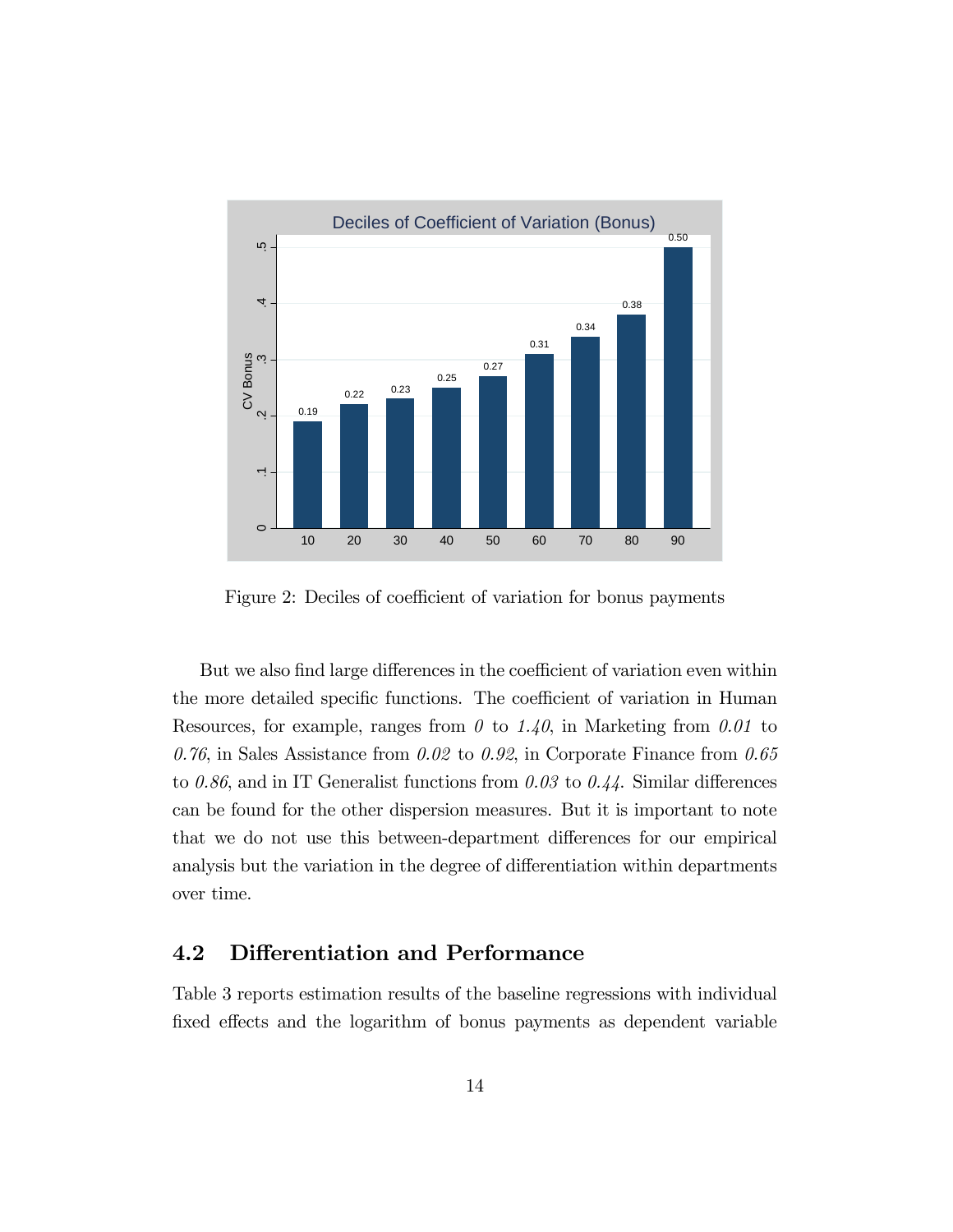using the balanced panel data set for the years 2005-2007. Key independent variable is the respective measure of dispersion for the relevant cell in the previous year. To account for potential within-cell correlation in the error terms we report robust standard errors clustered on cell-level. All models include the time varying logarithm of base salary, age, firm tenure, and year as further control variables. Recall that our panel includes only employees that did not change the employer, hierarchical level, functional area, function and career ladder throughout the whole period 2005-2007.

The results in table 3 show that there is a highly significant positive relationship between differentiation and future performance, i.e. an increase in the degree of differentiation in a departments' bonus payments in one year is associated with signiÖcantly higher individual bonus payments in the subsequent year for all three indicators. A one standard deviation increase in the coefficient of variation  $(P90/P10 \text{ ratio})$  leads to an increase in bonus payments of about 10% (7%), all other factors constant. To give some further indication about the economic significance of this effect, we ranked all cells by the degree of differentiation and then created dummy variables for each quintile in the distribution of the measures of dispersion. The coefficient for the 5th quintile now gives an estimate of the percentage change in performance when a supervisor who is among the  $20\%$  of weakest differentiators moves to the degree of differentiation applied by the 20% strongest differentiators. Note that these effects are quite sizeable. For the coefficient of variation the model in table 3 predicts a  $31\%$  increase<sup>15</sup> in performance when moving from rather undifferentiated incentives to highly differentiated bonus payments. The coefficients for the  $P90/P10$  ratio and the standard deviation of logs are even slightly higher with a predicted 33% respectively 36% increase in subsequent performance. It is interesting to note that the effects are roughly monotonic in all specifications, i.e. the effects increase when moving from the lowest quintile to the highest one.

<sup>&</sup>lt;sup>15</sup>Note that  $e^{0.2693} = 1.31$ . See e.g. Halvorsen and Palmquist (1980) for details.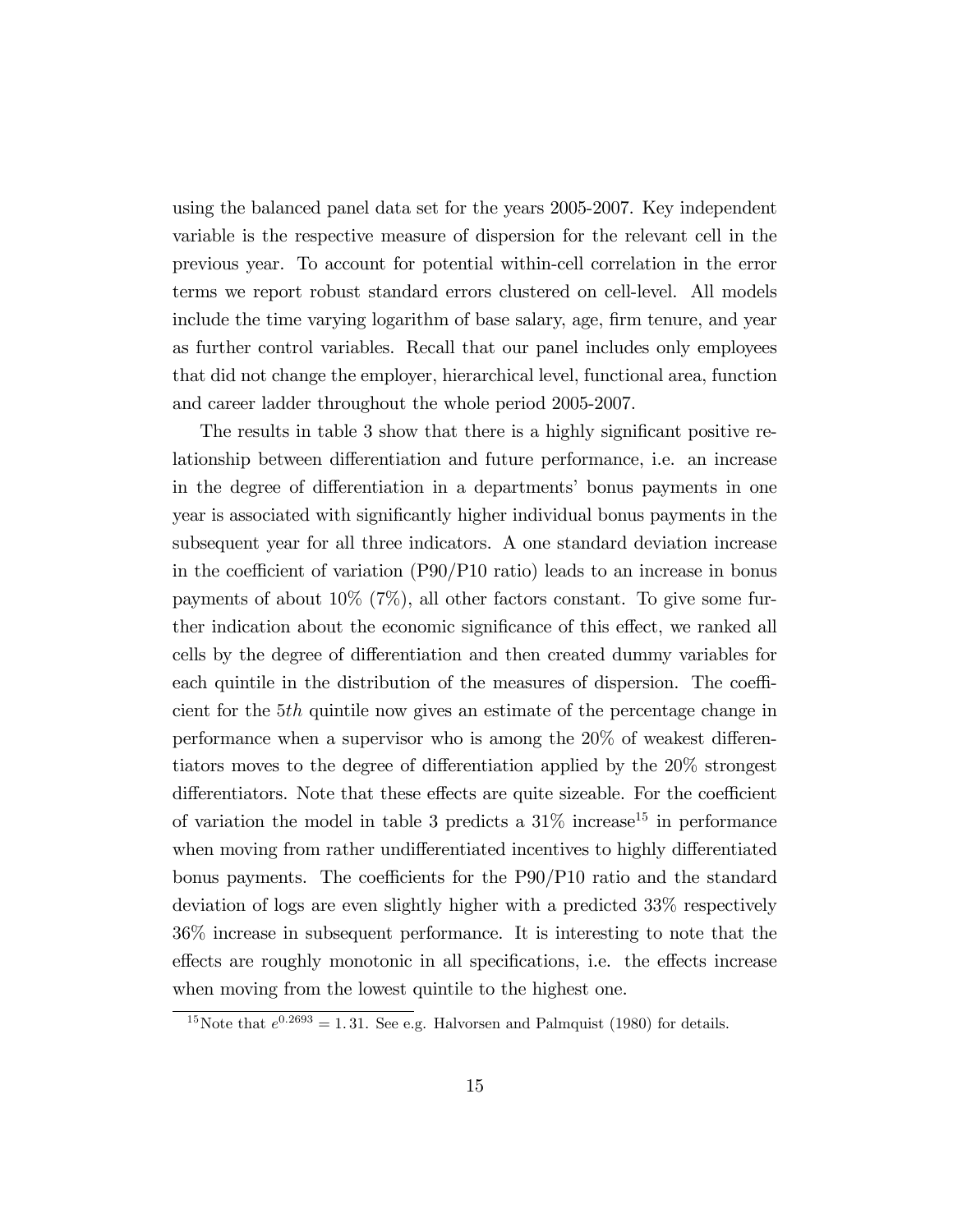| Dependent variable:                         |             |                    |             | Logarithm of bonus payments |             |                   |
|---------------------------------------------|-------------|--------------------|-------------|-----------------------------|-------------|-------------------|
|                                             |             |                    |             | Balanced panel 2005-2007    |             |                   |
|                                             |             | Coef. of variation |             | $P90/P10$ ratio             |             | Std. dev. of logs |
| Differentiation <sub><math>t-1</math></sub> | $0.5026**$  |                    | $0.0238***$ |                             | $0.6575***$ |                   |
|                                             | (0.2168)    |                    | (0.0092)    |                             | (0.2008)    |                   |
| $2^{nd}$ Quintile <sub>t-1</sub>            |             | $0.2044***$        |             | $-0.0542$                   |             | $-0.0548$         |
|                                             |             | (0.0691)           |             | (0.0413)                    |             | (0.1443)          |
| $3^{rd}$ Quintile <sub>t-1</sub>            |             | $0.1547**$         |             | 0.1935                      |             | 0.0564            |
|                                             |             | (0.0659)           |             | (0.1265)                    |             | (0.0636)          |
| $4^{th}$ Quintile <sub>t-1</sub>            |             | $0.2265***$        |             | $0.2519**$                  |             | $0.1673**$        |
|                                             |             | (0.0750)           |             | (0.1198)                    |             | (0.0743)          |
| $5^{th}$ Quintile <sub>t-1</sub>            |             | $0.268***$         |             | $0.2876***$                 |             | $0.3080***$       |
|                                             |             | (0.0958)           |             | (0.1100)                    |             | (0.0902)          |
| Ln Base salary $_t$                         | $-0.4489$   | $-0.3372$          | $-0.3346$   | $-0.3671$                   | $-0.3815$   | $-0.6278**$       |
|                                             | (0.3062)    | (0.3333)           | (0.2883)    | (0.2906)                    | (0.2879)    | (0.2553)          |
| Age squared $_t$                            | $0.0001***$ | $0.0002$ ***       | $0.0001***$ | $0.0001***$                 | $0.0001**$  | $0.0170***$       |
|                                             | (0.00005)   | (0.00005)          | (0.00004)   | (0.0001)                    | (0.00005)   | (0.0024)          |
| Observations                                | 25587       | 25587              | 25587       | 25587                       | 25587       | 25587             |
| $\mathbb{R}^2$ within                       | 0.09        | 0.06               | 0.08        | 0.08                        | 0.09        | 0.08              |
| 1 std. dev. increase                        | $10\%$      |                    | $7\%$       |                             | 12\%        |                   |

Additional year dummies included. Robust standard errors clustered for cells in parentheses. \*\*\* p<0.01, \*\* p<0.05, \* p<0.1

Table 3: Fixed effects regression results with measures of dispersion for balanced panel 2005-2007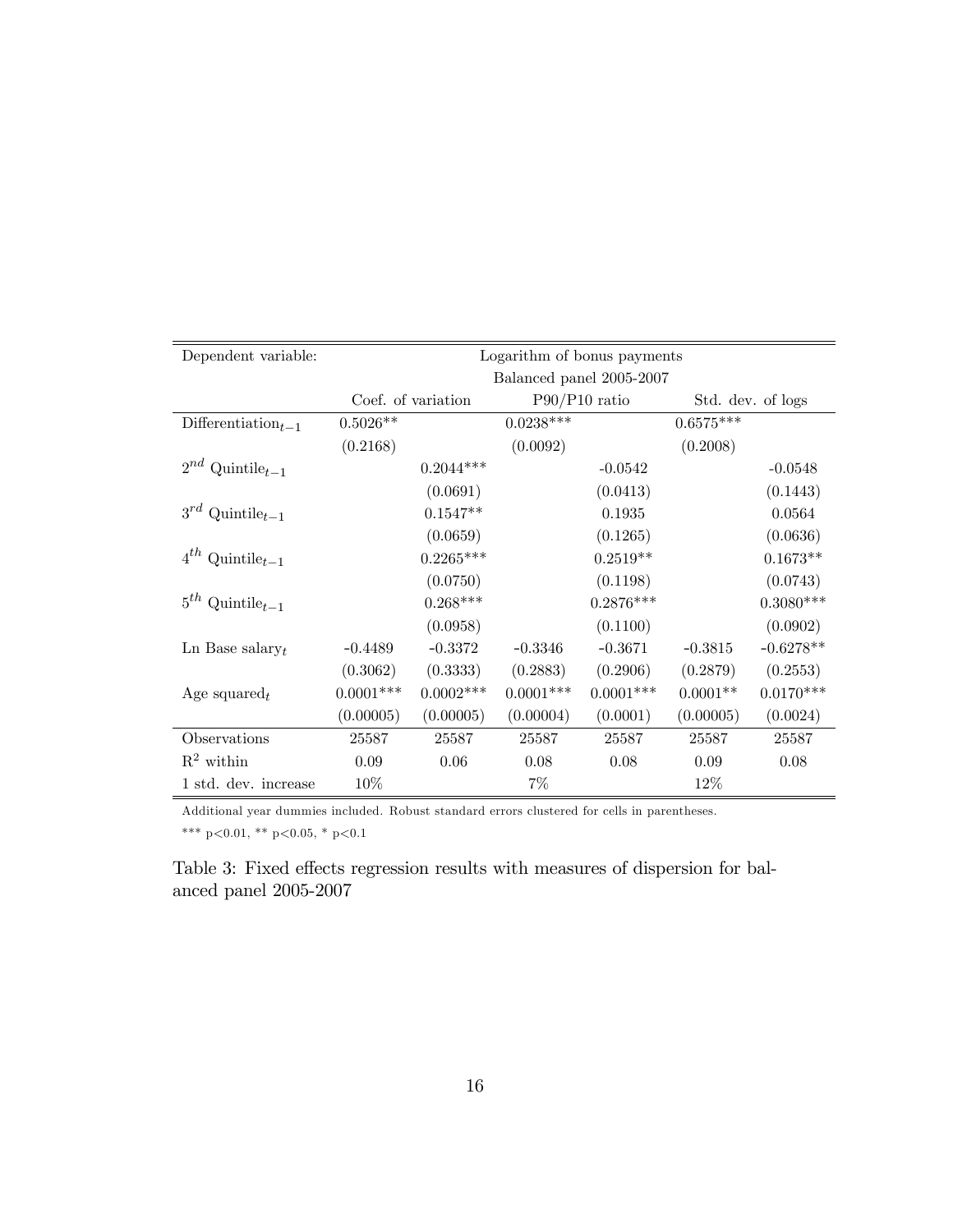## 5 Levels, Functional Areas, and Career Ladders

It is important to investigate whether this effect also holds for different subgroups of employees as the effect of differentiation should depend on the type of job. In some areas it may be rather simple to give differentiated performance ratings, for instance, as objective measures of individual performance are widely available (such as Önancial performance indicators). But in other areas it is quite difficult to assess the individual performance of employees. In addition, differentiated ratings often directly lead to relative performance evaluation of employees.<sup>16</sup> As has for instance been pointed out by Lazear (1989), this may even generate incentives to sabotage colleagues and reduce cooperation and teamwork. Hence, it is conceivable that differentiation may even be harmful in certain units.

#### 5.1 Hierarchical Levels

We start by investigating the effects of the hierarchical level. To do this we first included interaction terms between the measures of differentiation and each of the six hierarchical levels in the baseline regression model. The reference category is level 1, the lowest level in the data set.

These regressions yield some surprising results, as shown in table 4. First of all, the effects of differentiation on subsequent bonus payments are increasing in the hierarchical level an employee is located at. From level 4 upwards, we find a highly significant positive relationship between differentiation and future performance.

But strikingly the effects are reversed at the lowest levels: stronger degrees of differentiation come along with a lower subsequent performance on level 1 and the effect is even significant for the  $P90/P10$  ratio. As tables A5 and A6

 $16$ This is necessarily the case when the supervisors are forced to follow a given distribution of performance grades as employees then compete for the top grades.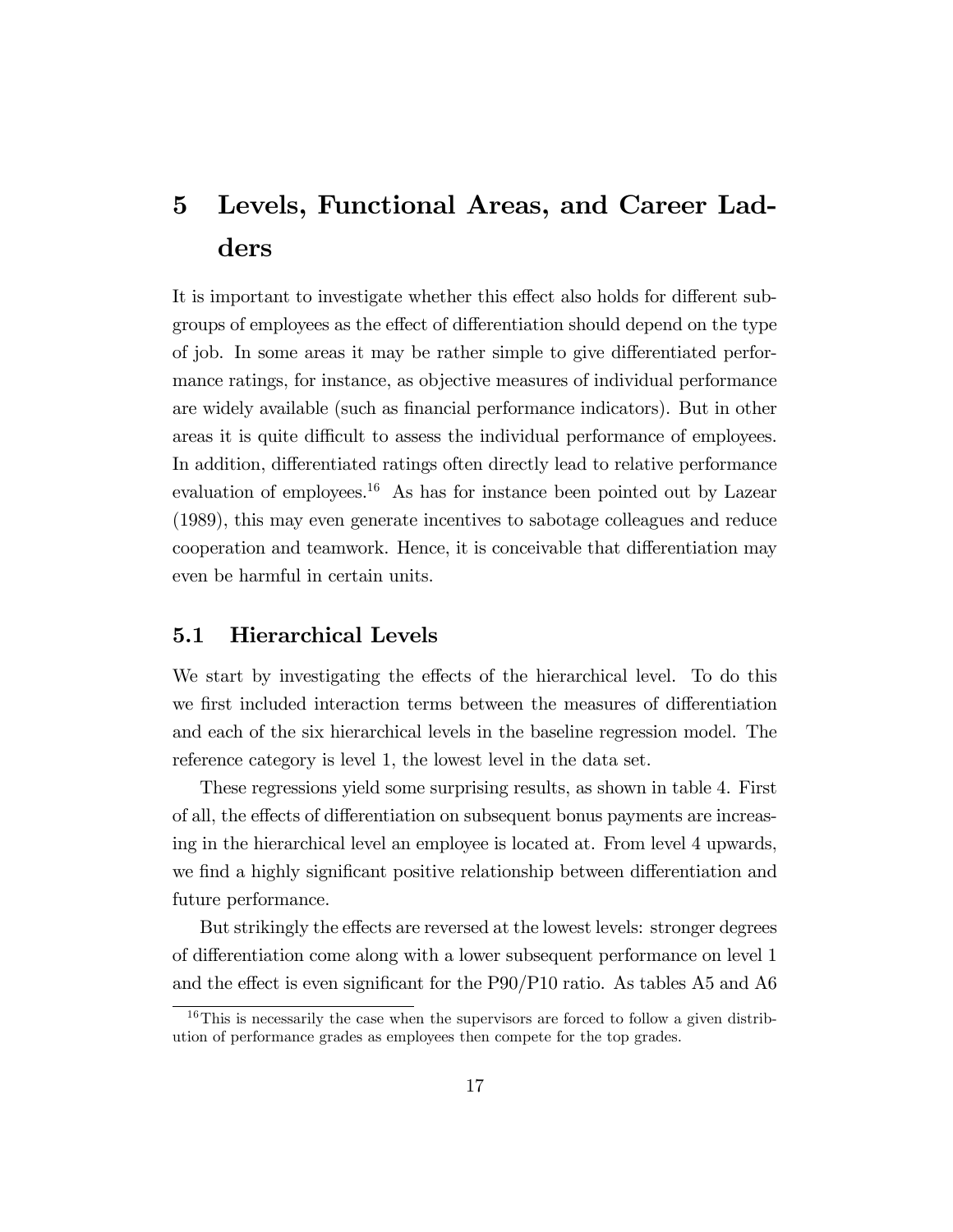| Dependent variable:                                                 | Logarithm of bonus payments                        |                          |             |  |  |
|---------------------------------------------------------------------|----------------------------------------------------|--------------------------|-------------|--|--|
|                                                                     |                                                    | Balanced panel 2005-2007 |             |  |  |
|                                                                     | Coef. of variation P90/P10 ratio Std. dev. of logs |                          |             |  |  |
| Differentiation $_{t-1}$                                            | $-0.3793$                                          | $-0.0222**$              | $-0.1083$   |  |  |
|                                                                     | (0.3234)                                           | (0.0108)                 | (0.3185)    |  |  |
| Differentiation <sub>t-1</sub> $\times$ Level 2 <sup><i>a</i></sup> | $-0.5199$                                          | $-0.0349$                | 0.7703      |  |  |
|                                                                     | (0.4123)                                           | (0.0565)                 | (1.0120)    |  |  |
| Differentiation <sub>t-1</sub> $\times$ Level 3                     | 0.2569                                             | $0.0296*$                | 0.1734      |  |  |
|                                                                     | (0.4757)                                           | (0.0166)                 | (0.3654)    |  |  |
| Differentiation <sub>t-1</sub> $\times$ Level 4                     | $1.1724***$                                        | $0.0427***$              | $0.9313**$  |  |  |
|                                                                     | (0.3952)                                           | (0.0152)                 | (0.4498)    |  |  |
| Differentiation <sub>t-1</sub> $\times$ Level 5                     | $1.2041***$                                        | $0.0804***$              | $1.0419**$  |  |  |
|                                                                     | (0.3665)                                           | (0.0181)                 | (0.5290)    |  |  |
| Differentiation <sub>t-1</sub> $\times$ Level 6                     | $2.2380***$                                        | $0.1213***$              | $1.6416***$ |  |  |
|                                                                     | (0.7129)                                           | (0.0242)                 | (0.5757)    |  |  |
| $\text{Ln}$ Base salary <sub>t</sub>                                | $-0.1678$                                          | $-0.2895$                | $-0.3403*$  |  |  |
|                                                                     | (0.2663)                                           | (0.2777)                 | (0.2014)    |  |  |
| Observations                                                        | 25587                                              | 25587                    | 25587       |  |  |
| $R^2$ within                                                        | 0.15                                               | 0.10                     | 0.11        |  |  |

Age squared and year dummies included.  $\alpha$  Reference category: Level 1.

Robust standard errors clustered for cells in parentheses. \*\*\* p<0.01, \*\* p<0.05, \* p<0.1

Table 4: Interactions between measures of dispersion and hierarchical levels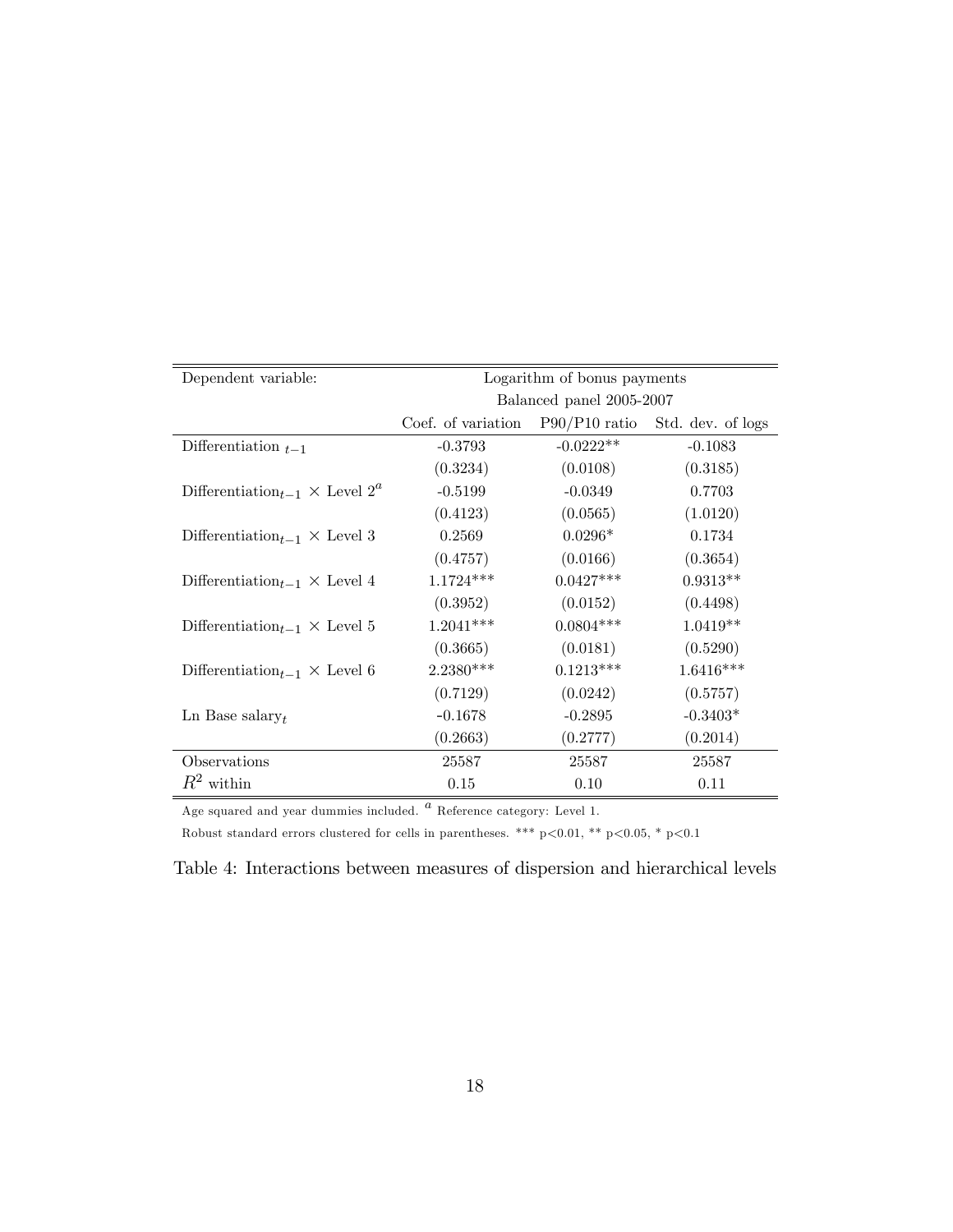in the appendix, which report separate regressions for subsamples containing only two adjacent hierarchical levels, show, this is particularly driven by a drop in performance for very high degrees of differentiation at the lowest hierarchical levels.

There are several potential explanations for this effect. First of all, at higher hierarchical levels supervisors can more often rely on financial indicators to assess the performance of employees while at lower levels financial performance is typically measured at the team level. Moreover, firms spend much more resources on collecting performance information about higher level managers than for lower level employees.<sup>17</sup> For instance, when evaluating the performance of higher level managers many firms collect information from different sources, for instance in so-called  $360^{\circ}$  feedback systems, where subordinates and colleagues give input about their peception of a manager's performance, or in management panels where several higher level managers jointly assess the performance of managers one level below. In the spirit of the model presented in section 2, the availability of objective measures of performance and the higher visibility of managers reduces the uncertainty in evaluating performance and therefore should lead to a higher accuracy and in turn to a higher variance in ratings.<sup>18</sup> In the model lower values of  $\sigma_{\eta_{\theta}}^2$  at the same time reduce the share of unwanted noise in the overall variance in ratings as given by  $(2)$  and increase equilibrium efforts  $(3)$ . Hence, a lower uncertainty indeed should lead to a closer connection between variance in ratings and exerted efforts.

On the other hand, on lower levels Örms typically rely on the subjective judgement of a single supervisor and as is well known from the empirical literature in personnel psychology, these subjective performance assessments are often affected by personal preferences of supervisors<sup>19</sup>. When this is

 $17A$  simple extension of the model rationalizes this behavior: For agents whose efforts are more valuable for the firm an investment in reducing assessment noise is more beneficial, and in turn firms should invest more to bring down  $\sigma_{\eta_\theta}^2$ .

 $18$ Indeed, ratings are more differentiated at higher levels as table A3 shows.

<sup>&</sup>lt;sup>19</sup>See e.g. Murphy and Cleveland  $(1995)$  for an overview. Kane et al.  $(1995)$  for in-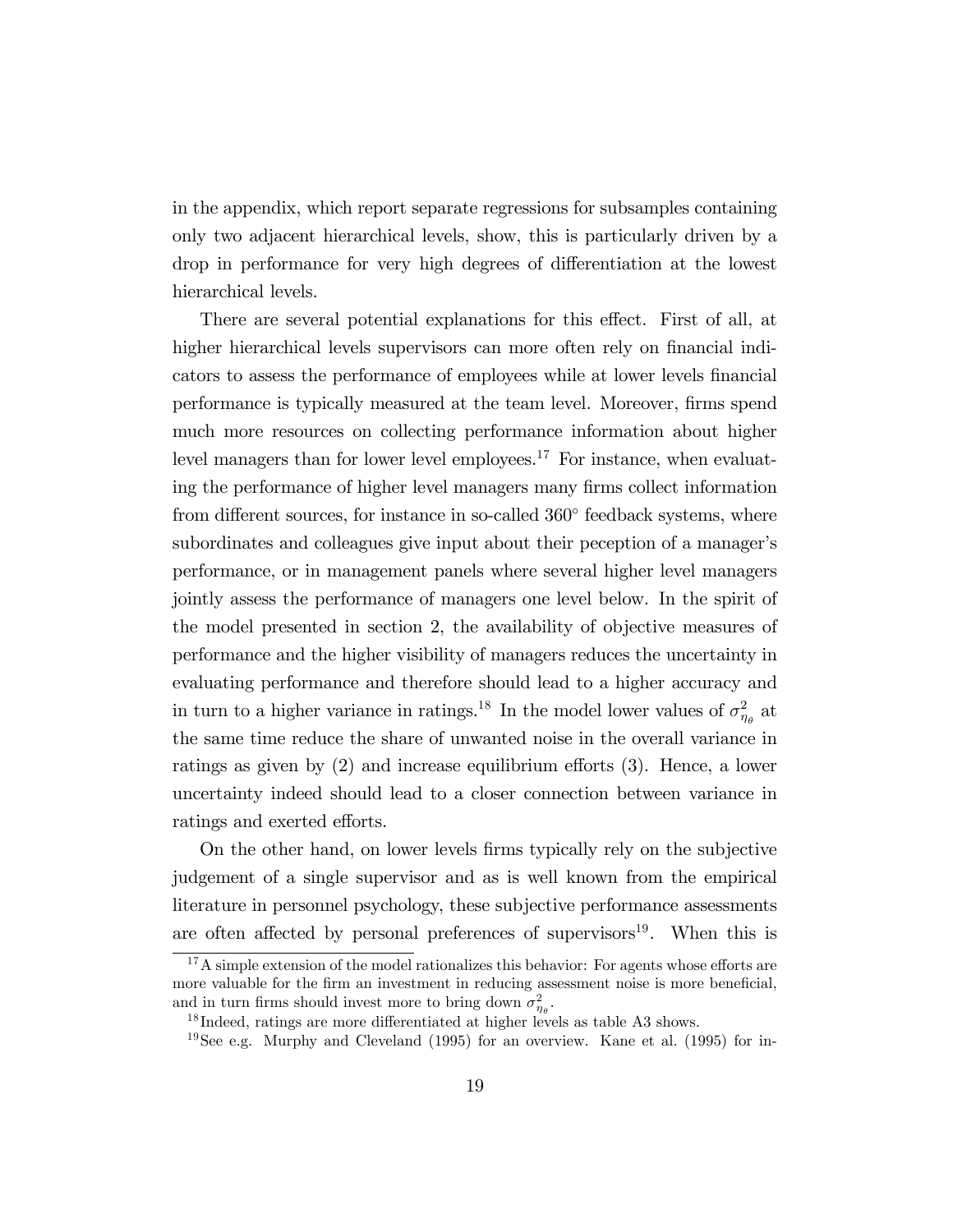the case more differentiation can be harmful as it may come along with an unequal treatment of workers which is not due to different productivity levels. Furthermore, it is conceivable that social comparisons may play a bigger role at lower levels, in particular, when ratings are mostly subjective. Indeed there is now some evidence that unwanted social comparisons may be detrimental for employee satisfaction and performance (see e.g. Card et al. (2010), Ockenfels et al. (2010)).

Finally, employees within a certain unit typically work closely together at lower levels in the hierarchy. Strong differentiation may then cause withinteam competition and therefore can have detrimental effects when cooperation is very important. But managers at higher levels lead separate teams of lower-level employees and such detrimental effects of differentiation should be less severe. Berger et al. (2010), for instance, investigate the performance impact of exogenously forced differentiation in bonus payments in a lab experiment and find that while enforcing differentiation is beneficial when there is no interaction among the members of a work group, it is highly detrimental when workers have an opportunity to harm each other.

#### 5.2 Functional Areas

Given the sizeable differences in the effects at the various hierarchical levels we should also expect differences between the functional areas. Recall that most of the employees in our data set are working in retail banking. This area is characterized by a high level of standardized sales and back office activities. Hence, objective measures of individual performance are more readily available making differentiated ratings easier. Furthermore, the structure of the units we consider in retail banking is different as we observe cells in this

stance show that there are substantial differences between the ratings given by different supervisors to the same employees. For a discussion from an economic perspective see for instance Prendergast and Topel (1996) or Prendergast (2002).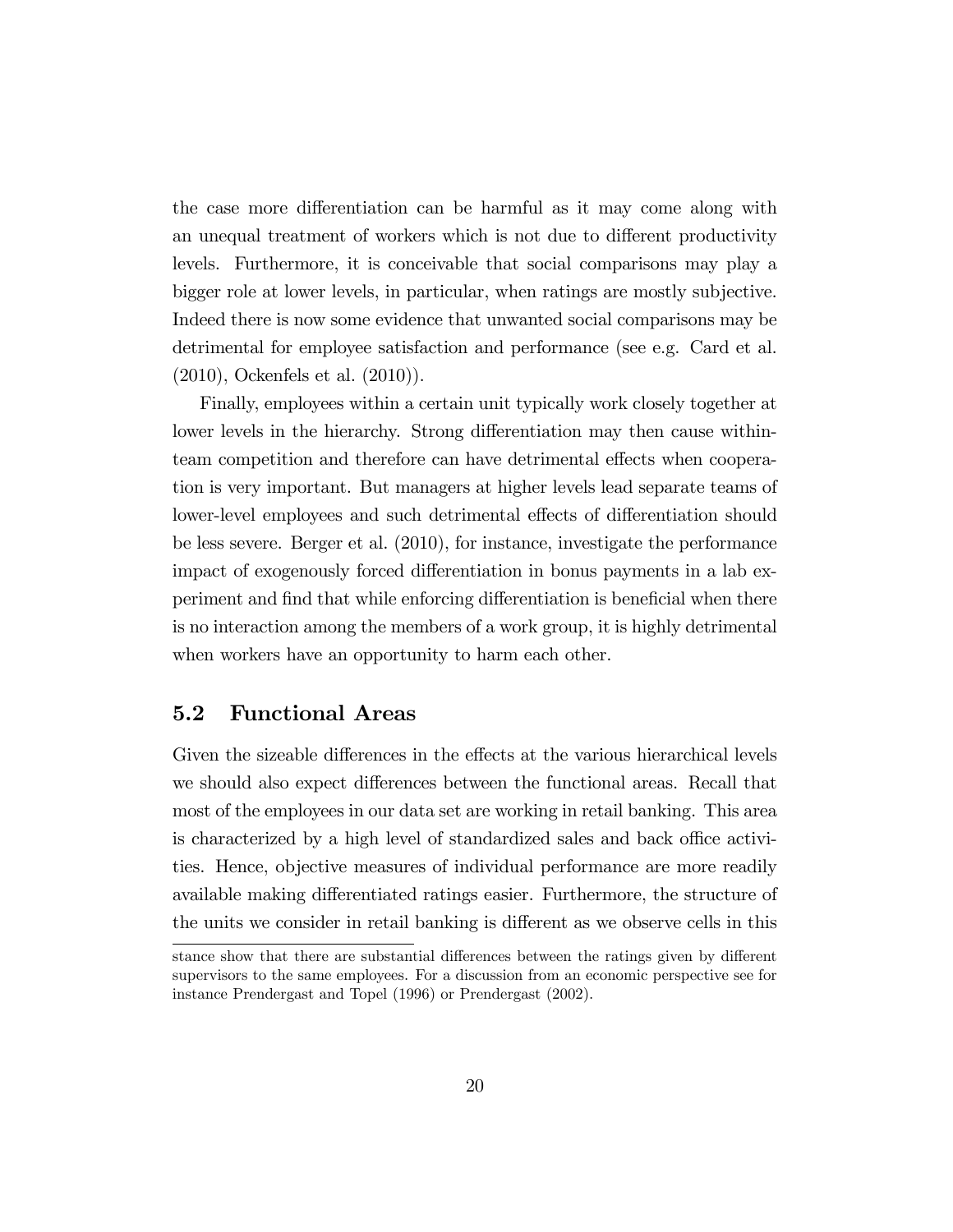area comprising a large number of employees.<sup>20</sup>

To test whether the aggregate results are driven by certain characteristics of the retail banking area, we reran the baseline regressions for a subsample where retail banking is excluded. As table 5 shows the results even get stronger.

| Dependent variable:                         |            |                    |            | Logarithm of bonus payments                        |             |                   |
|---------------------------------------------|------------|--------------------|------------|----------------------------------------------------|-------------|-------------------|
|                                             |            |                    |            | Balanced panel 2005-2007 (retail banking excluded) |             |                   |
|                                             |            | Coef. of variation |            | $P90/P10$ ratio                                    |             | Std. dev. of logs |
| Differentiation <sub><math>t-1</math></sub> | $0.3837**$ |                    | $0.0191**$ |                                                    | $0.5851***$ |                   |
|                                             | (0.1891)   |                    | (0.0075)   |                                                    | (0.1661)    |                   |
| $2^{nd}$ Quintile <sub>t-1</sub>            |            | $0.1841**$         |            | 0.0916                                             |             | $-0.0911$         |
|                                             |            | (0.0924)           |            | (0.1134)                                           |             | (0.1374)          |
| $3^{rd}$ Quintile <sub>t-1</sub>            |            | $0.2338***$        |            | $0.2868**$                                         |             | $0.1700*$         |
|                                             |            | (0.0838)           |            | (0.1168)                                           |             | (0.0904)          |
| $4^{th}$ Quintile <sub>t-1</sub>            |            | $0.2190***$        |            | $0.2997**$                                         |             | $0.2581***$       |
|                                             |            | (0.0788)           |            | (0.1219)                                           |             | (0.0938)          |
| $5^{th}$ Quintile <sub>t-1</sub>            |            | $0.2736***$        |            | $0.4214***$                                        |             | $0.3684***$       |
|                                             |            | (0.0809)           |            | (0.1007)                                           |             | (0.1007)          |
| Ln Base salary <sub>t</sub>                 | $-0.4957$  | $-0.3641$          | $-0.4106$  | $-0.5732*$                                         | $-0.3629$   | $-0.6797**$       |
|                                             | (0.4074)   | (0.3953)           | (0.3891)   | (0.3051)                                           | (0.3948)    | (0.2717)          |
| Age squared $_t$                            | 0.0012     | 0.0017             | 0.0014     | 0.0007                                             | 0.0007      | 0.0008            |
|                                             | (0.0013)   | (0.0015)           | (0.0014)   | (0.0011)                                           | (0.0012)    | (0.0011)          |
| Observations                                | 11343      | 11343              | 11343      | 11343                                              | 11343       | 11343             |
| $\mathbb{R}^2$ within                       | 0.12       | 0.10               | 0.11       | 0.15                                               | 0.13        | 0.14              |
| 1 std. dev. increase                        | 10%        |                    | 8%         |                                                    | 14\%        |                   |

Additional year dummies included. Robust standard errors clustered for cells in parentheses.

\*\*\* p<0.01, \*\* p<0.05, \* p<0.1

Table 5: Fixed effects regression results with measures of dispersion (retail banking excluded)

In a second step we estimate the performance effects of differentiation for subsamples comprising different functional areas. Besides retail banking, we

 $20$ The average cell size is 230 observations compared to 15 observations for all other areas excluding retail banking.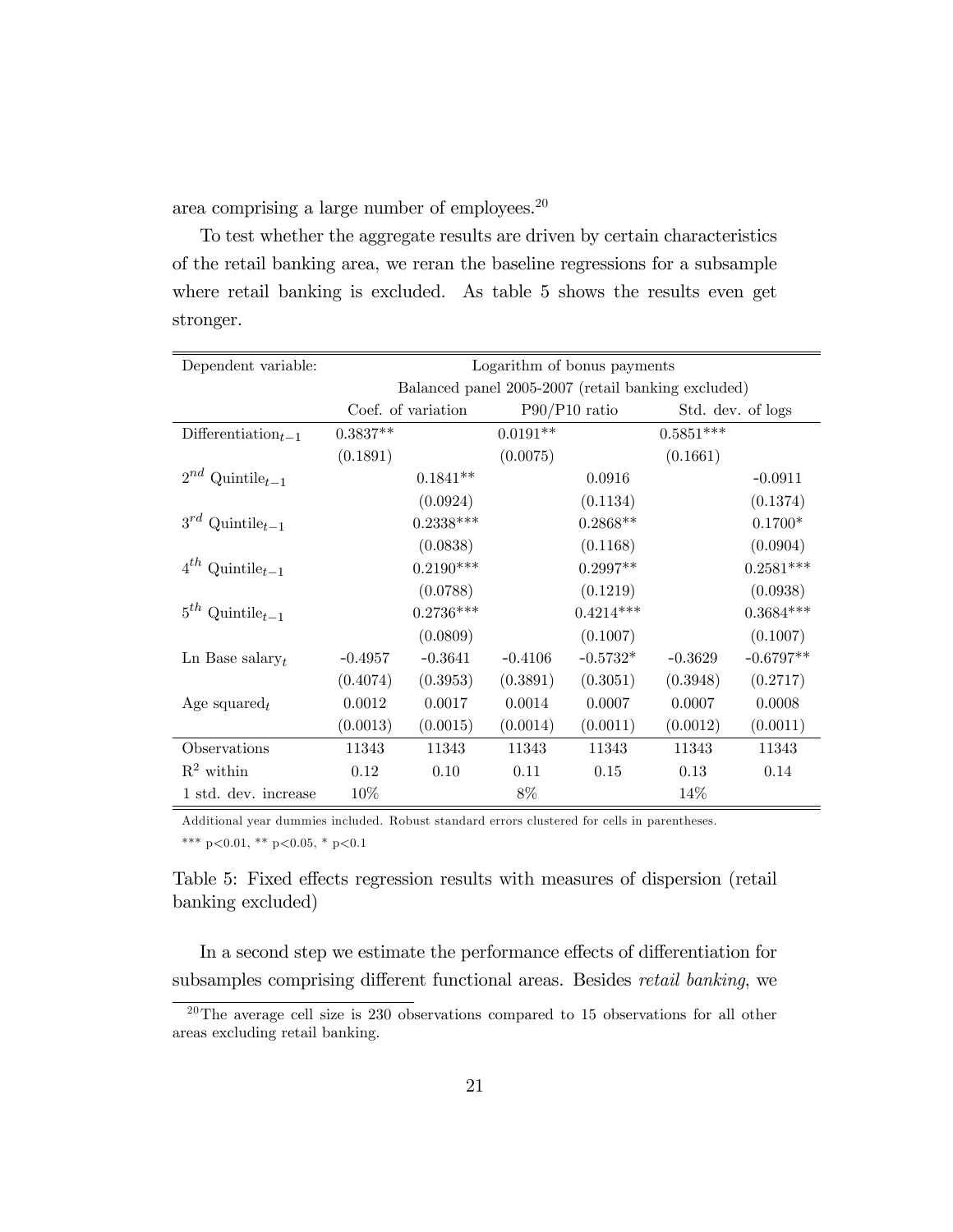consider the following broader areas: Corporate and private banking cover banking services for corporations and wealthy private clients. Corporate services comprise lower-skilled customer support and administration jobs like secretaries, call center agents, facility managers, and reception desks. Corporate production contains typical (cross-divisional) support functions such as human resources, finance, accounting, marketing, legal, and economics. Furthermore we look at the subsample comprising the capital market-based functions investment banking, asset management and treasury and capital markets which cover jobs e.g. in money markets, corporate finance, and fund management. Given our previous considerations we expect that differentiation is beneficial in most areas but may be less effective or even harmful in corporate services where there are many lower-level jobs and corporate production where individual performance is typically hard to assess objectively and bonus payments have to rely on subjective and therefore typically less accurate evaluations.

As table 6 shows there are indeed substantial differences among the functional areas. Differentiation has the strongest effect in *private and corporate* banking and retail banking, with a one standard deviation increase in differentiation levels leading to about 20% higher bonus payments. This may not be surprising as these are areas with direct sales activities and objective measures of performance are more readily available making it easier to assign differentiated ratings. $21$ 

It is further quite interesting that the effects are positive and sizeable in corporate production where we had expected weaker effects. We also find a positive and significant relationship between differentiation and performance in investment banking, asset management and treasury and capital markets. Note that, in line with the above reasoning, we observe a negative coefficient for corporate services.

 $^{21}$ It is notable that average differentiation levels are rather low in retail banking (see Table A4). But this is mostly due to the fact that retail banking comprises a rather high share of lower-level jobs in which differentiation is weaker.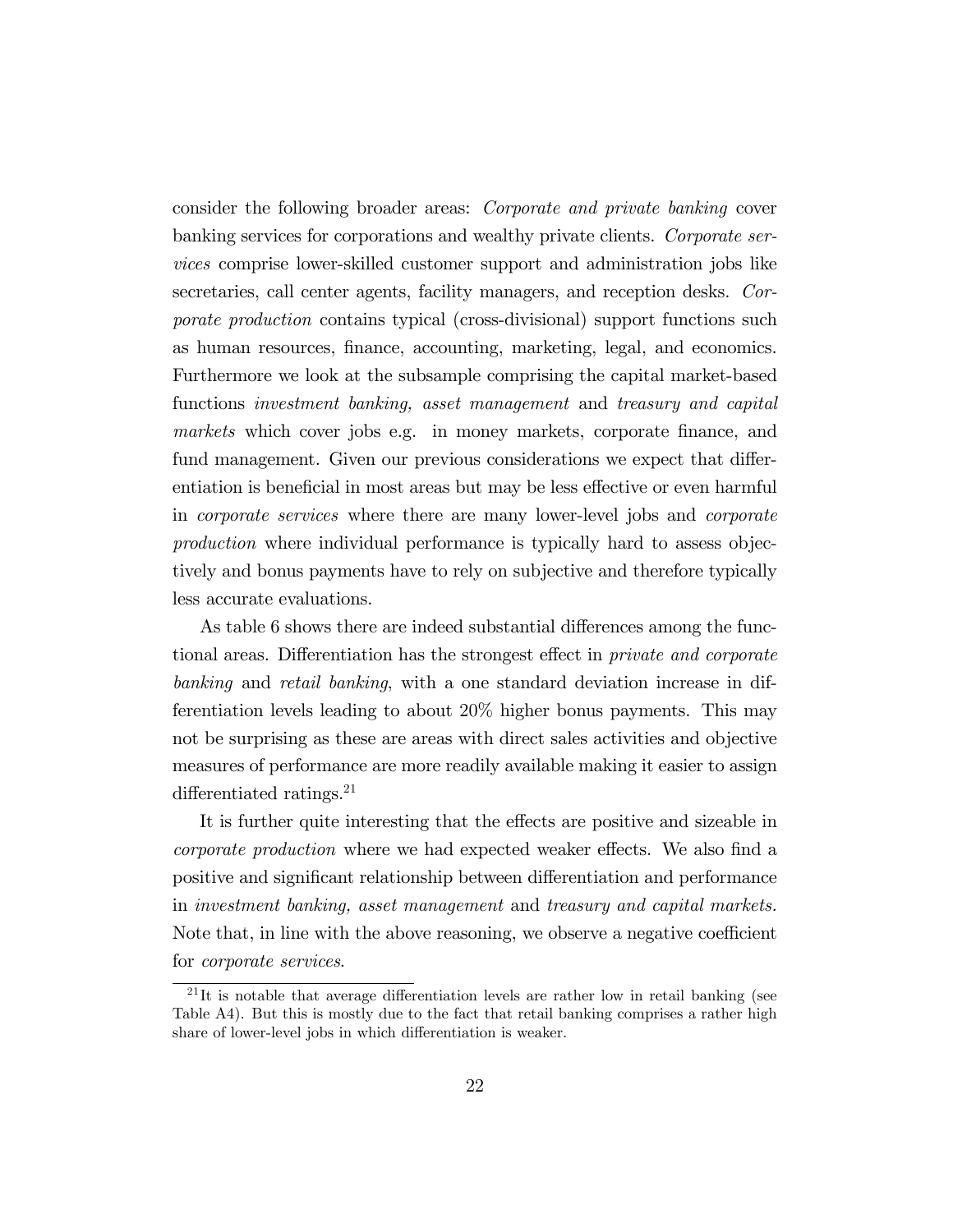| Dependent variable:         |             |             | Logarithm of bonus payments (Balanced panel 2005-2007) |             |            |
|-----------------------------|-------------|-------------|--------------------------------------------------------|-------------|------------|
|                             | CP          | CS          | IB/AM/TCM                                              | PB/CB       | <b>RB</b>  |
| $CV$ Bonus $_{t-1}$         | $0.5987***$ | $-0.7285**$ | $0.5118*$                                              | $0.6553***$ | 1.8398***  |
|                             | (0.2183)    | (0.3552)    | (0.2691)                                               | (0.1753)    | (0.6565)   |
| Ln Base salary <sub>t</sub> | $-0.5228*$  | $-0.2588$   | $-0.3534$                                              | $-0.2499$   | $-0.3251$  |
|                             | (0.2872)    | (0.6725)    | (0.2116)                                               | (0.2730)    | (0.4219)   |
| Age squared $_t$            | 0.0025      | 0.0015      | $-0.0034*$                                             | $-0.0024$   | $0.0001**$ |
|                             | (0.0024)    | (0.0013)    | (0.0018)                                               | (0.0031)    | (0.00004)  |
| Observations                | 4041        | 5131        | 1002                                                   | 1169        | 14244      |
| $R^2$ within                | 0.21        | 0.10        | 0.21                                                   | 0.28        | 0.17       |
| 1 std. dev. increase        | $17\%$      | $-14\%$     | $14\%$                                                 | 21%         | 19%        |

Additional year dummies included. Robust standard errors clustered for cells in parentheses.

\*\*\* p<0.01, \*\* p<0.05, \* p<0.1

Table 6: Fixed effects regression results for subgroups of functional areas (coefficient of variation)

Further analyses show that the effect of differentiation also varies between hierarchical levels within the functional areas. While differentiation in the retail banking area is harmful at the lowest levels in the hierarchy, it has again a strong positive effect at intermediate levels.

#### 5.3 Managers or Professionals

The argument that differentiation is more beneficial for jobs in which employees have stronger independent responsibilities can also be tested differently by making use of an additional feature of the data set: The jobs considered are separated into four different career ladders: one management ladder (leadership positions) and three expert/professional ladders (sales, support and professional). Each ladder spans different hierarchical levels. Note that there are experts also at higher hierarchical levels. These are typically employees with a high functional expertise but without general managerial responsibilities. Given the above explanation we expect that differentiation should have the strongest effect on performance in the managerial ladder as managerial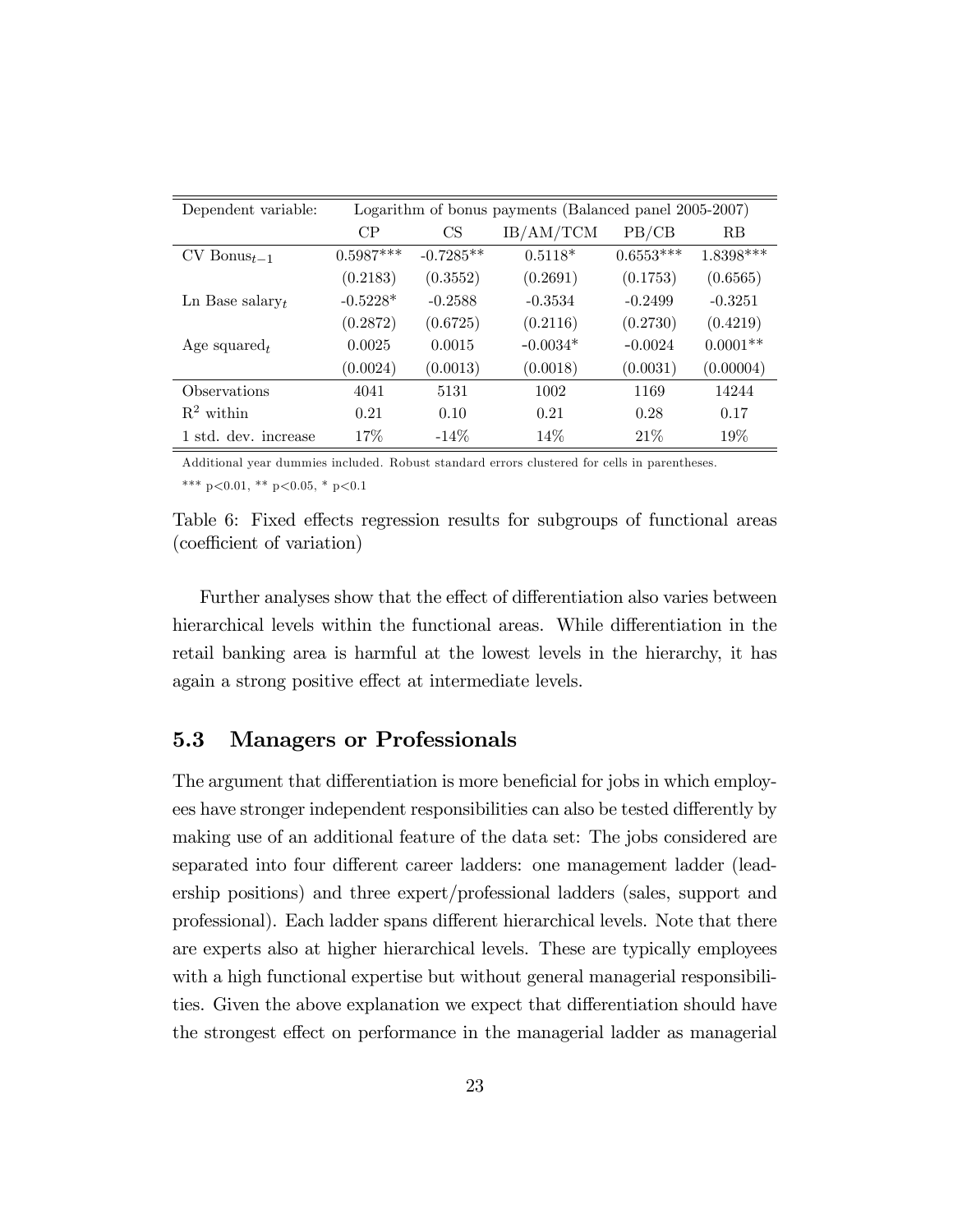jobs have stronger independent responsibilities and performance can be assessed more directly. To analyze these effects we include interaction terms between the different measures of dispersion and the career ladders into the baseline regression model.

This is indeed confirmed by the results reported in table 7, where the professional ladder has been chosen as reference group. Column 1 reports regressions results for all hierarchical levels in the data set. But as some of the career ladders do not span all levels, we also report results for the intermediate levels 3 and 4, where jobs exist in all four career ladders.

| Dependent variable:                                        | Logarithm of bonus payments |                          |             |  |  |
|------------------------------------------------------------|-----------------------------|--------------------------|-------------|--|--|
|                                                            |                             | Balanced panel 2005-2007 |             |  |  |
|                                                            | All levels                  | Level 3                  | Level 4     |  |  |
| $CV$ Bonus <sub>t-1</sub>                                  | $0.5339***$                 | $0.4922*$                | $0.4003***$ |  |  |
|                                                            | (0.1002)                    | (0.2580)                 | (0.0773)    |  |  |
| $CV$ Bonus <sub>t-1</sub> $\times$ Management <sup>a</sup> | $1.9993***$                 | $1.9007*$                | $2.0968***$ |  |  |
|                                                            | (0.2352)                    | (1.0026)                 | (0.1991)    |  |  |
| $CV$ Bonus <sub>t-1</sub> $\times$ Sales                   | $-0.5917$                   | $-1.5855$                | $1.9634***$ |  |  |
|                                                            | (0.5915)                    | (1.1328)                 | (0.5796)    |  |  |
| $CV$ Bonus <sub>t-1</sub> $\times$ Support                 | $-1.2789***$                | $-0.9902$ ***            | $-0.1177$   |  |  |
|                                                            | (0.2761)                    | (0.3522)                 | (0.4312)    |  |  |
| <i><b>Observations</b></i>                                 | 25587                       | 6793                     | 6362        |  |  |
| $R^2$ within                                               | 0.21                        | 0.16                     | 0.36        |  |  |

Age squared, base salary and year dummies included.  $a$  Reference cat.: career ladder professional. Robust stand. errors clustered for cells in parentheses. \*\*\*  $p<0.01$ , \*\*  $p<0.05$ , \*  $p<0.1$ 

Table 7: Interactions with career ladders (coefficient of variation)

Differentiation has, on average, a positive and significant effect for employees in the professional ladder. But the effect is much stronger for managerial employees, as the interaction term is very large. This result is robust in all specifications. The negative effect for employees in support functions is in line with the previous results on the different functions.

To study the effects of differentiation on performance within the main career ladders, we replicate the baseline model for a subsample of the two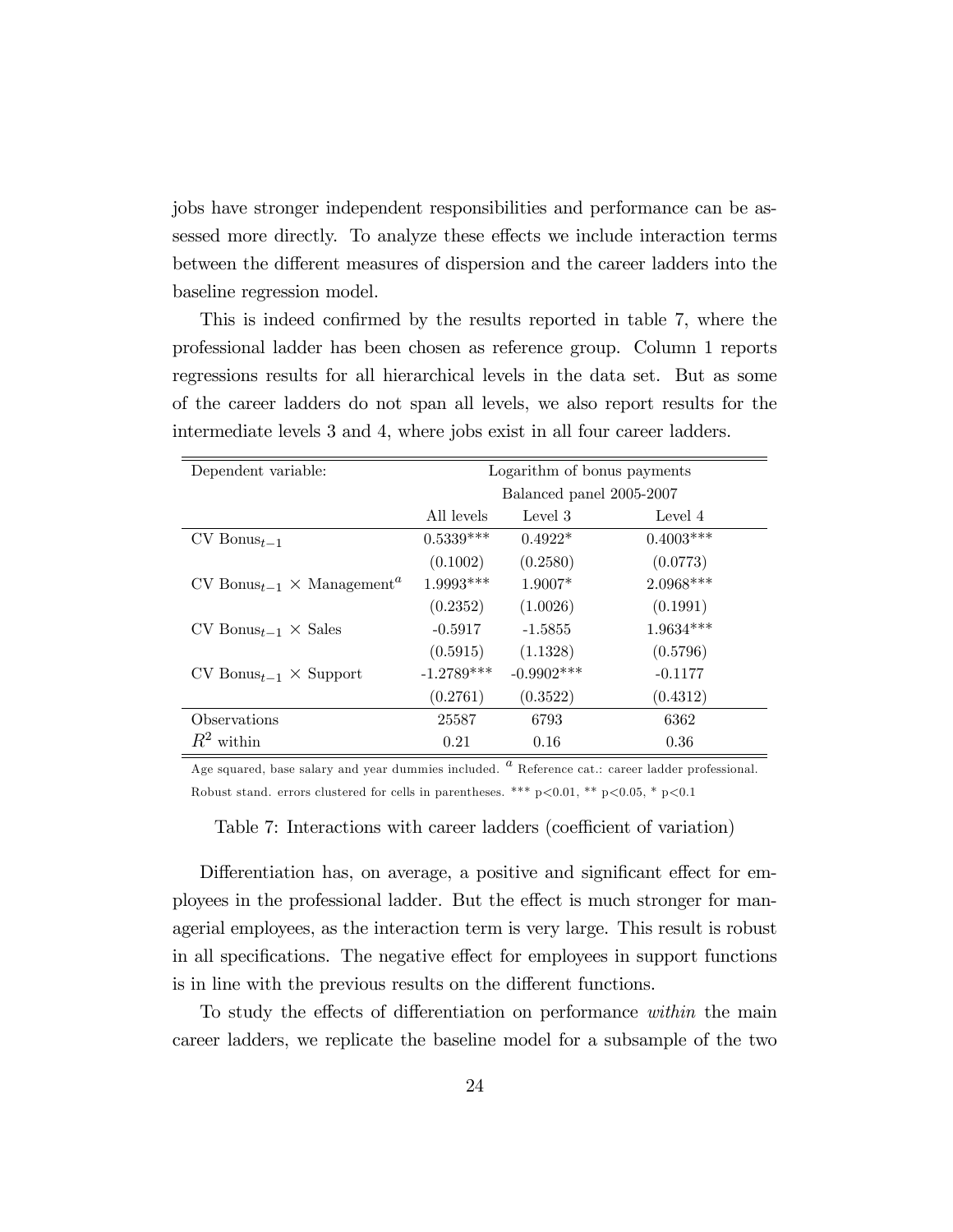largest career ladders, the management and professional ladder. As can be seen in table A7 in the appendix, this yields some interesting results. In the management ladder, higher levels of differentiation come along with increasing positive performance effects. But for functional expert positions, the pattern is different. First, the coefficients are much smaller than in the regressions for management employees. And, more interestingly, for professional employees the interaction terms of the 3rd, 4th and 5th quintile are very similar indicating that there is something like decreasing returns to differentiation, i.e. at some point a further increase in differentiation does not lead to a further increase in performance.

#### 6 Further Robustness Checks and Extensions

To check the robustness of our results and to validate the key independent variable we conducted further analyses which are described in the following. In a first step we replicate the baseline regressions for a substantially smaller data set where an organizational unit is the unit of observation. As explained in the above, a unit is identified by a unique combination of year, company, functional area, function, career ladder and hierarchical level. The key independent variable is the average bonus in a unit. We then estimate regressions with unit fixed effects. As the results reported in table A8 in the appendix show, the positive performance effects of higher differentiation levels can again be confirmed.

Furthermore, we did a simple falsification exercise by running (unit-)fixed effects regressions with the coefficient of variation as dependent variable and the lagged logarithm of average bonus payments as independent variable in the reduced unit data set, controlling for average base salary and year effects. The coefficient of the lagged logarithm of bonus payments is insignificant (coefficient 0.0306, p-value=0.278, which supports the idea that differentiation indeed drives performance.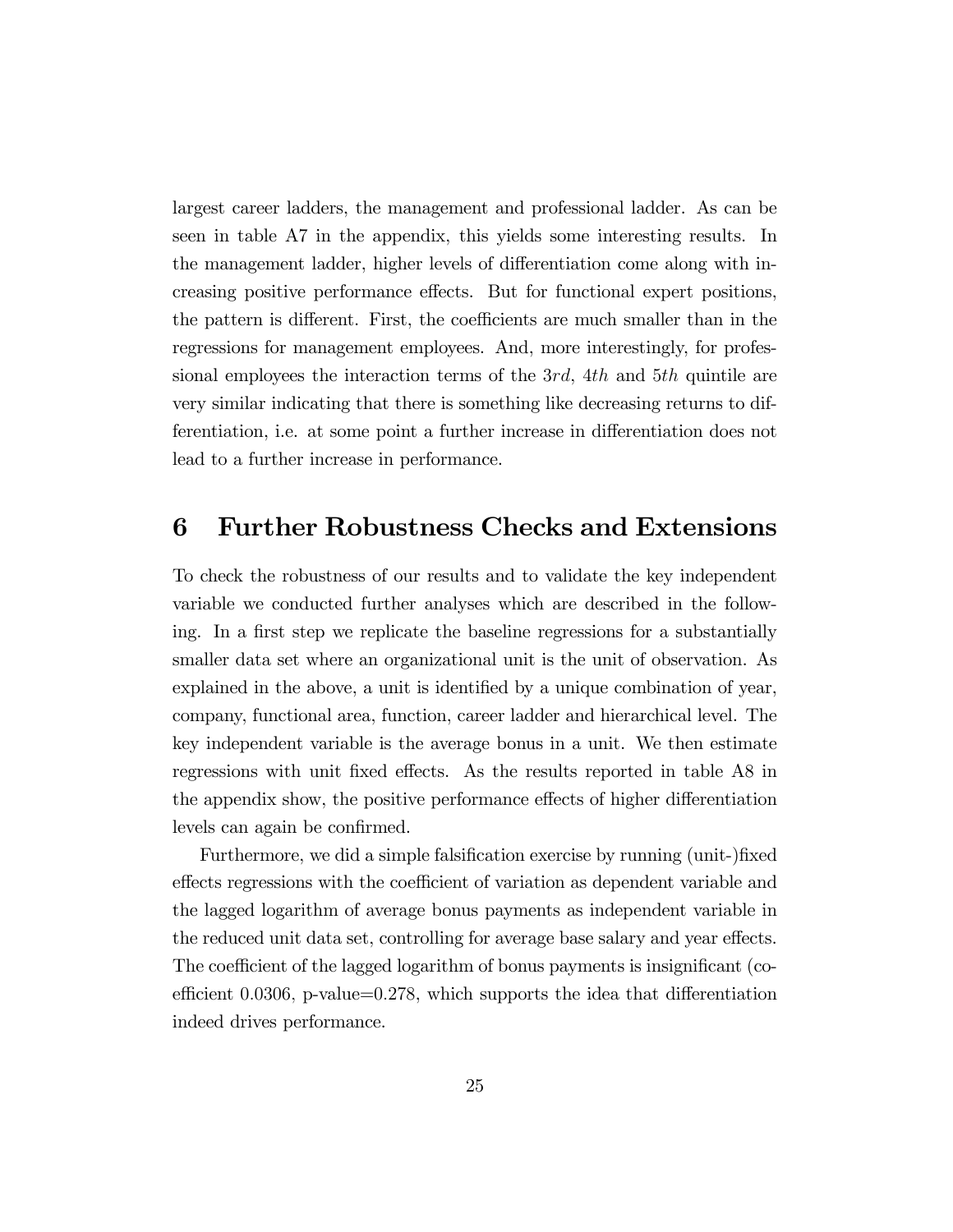Finally, we take a closer look at bonus payments as the key dependent variable. As laid out in the above, it is impossible to access a comparable set of financial performance measures on the level of individual units across the different banks. But the financial success is publicly observable for whole banks from balance sheets and profit and loss statements. Hence, we collected Önancial performance measures (such as the Return on Equity, the Return on Assets or the Net Income) for a subset of the considered banks from the Bankscope data base.

First, we used this data to validate whether the bonus paid out to the employees is indeed a good proxy for the performance contribution as our arguments above build on the assumption that higher bonuses are paid out in areas where there is also a higher performance. For these banks we estimated a fixed effects model with the log average bonus payment per bank as dependent variable and the log of the different financial performance measures as well as year dummies as independent variables. As table 8 shows these elasticities indicate a substantially strong and statistically significant relationship between firm performance and subsequent average bonus levels. Note that we estimate the effects only from the within-bank variation of performance measures and bonus payments over time. Hence, bonus payments indeed seem to be a suitable proxy for performance, as they are directly a§ected by changes in corporate Önancial indicators. And indeed, this relationship should be even stronger when the success of individual units could be considered as the bonus pools in banks typically are directly linked to a unit's financial performance.

In a next step we give a first indication on the association between the average degree of differentiation within a bank and the bank's overall financial performance.<sup>22</sup> As the number of observations of different banks which publish Önancial information is small (up to 20 banks each year) we compute the Spearman rank correlation coefficient between a firm's average coefficient

<sup>&</sup>lt;sup>22</sup>Descriptive statistics on the variables used are provided in table A9 in the appendix.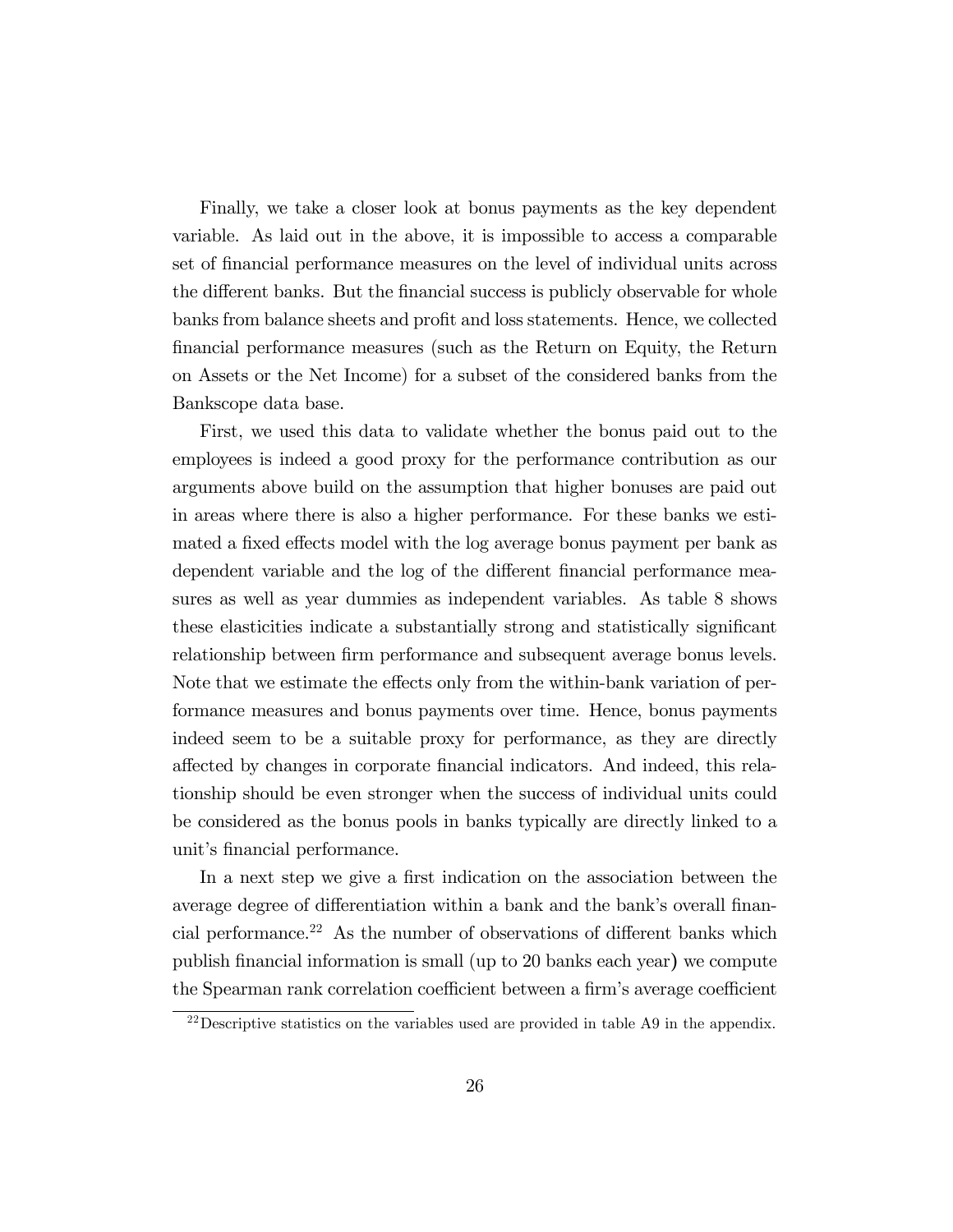|                         |            | Firm panel FE regression |             |
|-------------------------|------------|--------------------------|-------------|
| Dependent variable:     |            | Ln bonus payments        |             |
|                         | ROE        | <b>ROA</b>               | Net income  |
| Ln Performance $t_{-1}$ | $0.1590**$ | $0.2480***$              | $0.1960***$ |
|                         | (0.0736)   | (0.0922)                 | (0.0736)    |
| Observations            | 109        | 108                      | 109         |
| $\mathbb{R}^2$ within   | 0.24       | 0.27                     | 0.27        |

Additional year dummies included. Standard errors in parentheses \*\*\* p<0.01, \*\* p<0.05, \* p<0.1

Table 8: Pay-for-performance sensitivity

of variation in bonus payments in the years 2004-2007 and the difference in returns on equity between 2007 and 2004, i.e. the years before the financial crisis. Indeed there is a positive and significant relationship between firm performance and previous differentiation levels (Spearman rank correlation coefficient 0.4576, p-value=  $0.086$ , n= 15).

In a last step, we also consider data from the recent financial crisis. A potential conjecture could be that more differentiation is associated with higher bank losses as higher powered incentives may have encouraged excessive risk-taking among employees. We find a slightly negative, but statistically insignificant, relationship between average differentiation levels in the pre-crisis period, i.e. average values of the coefficient of variation from 2004-2007, and the difference in returns on equity between year 2009 and 2007 (Spearman rank correlation coefficient  $-0.1434$ , p-value= 0.570, n= 18). But it is important to note that much more detailed data has to be collected to make a robust statement on the connection between pay differentiation and risk-taking behavior.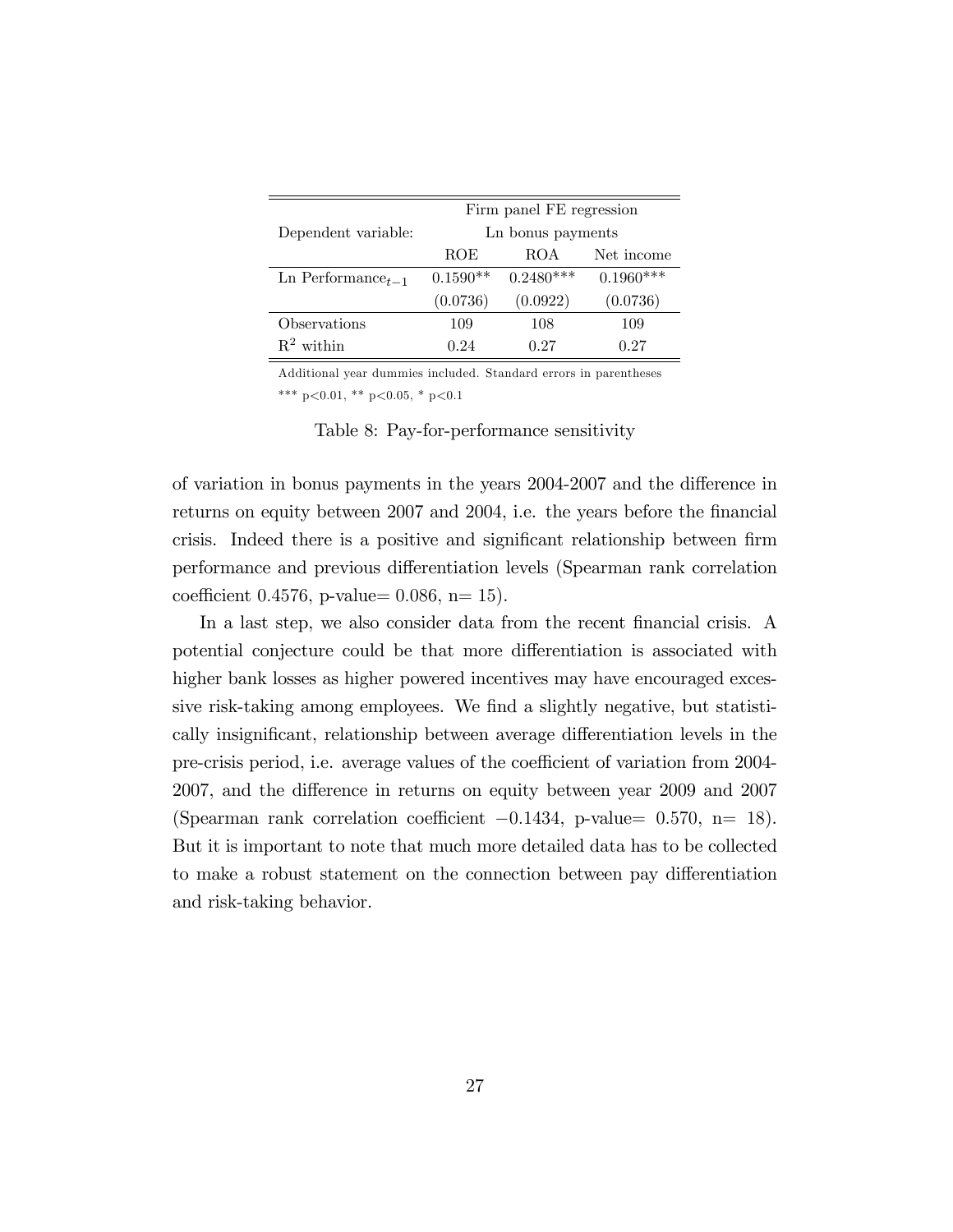## 7 Conclusion

We have analyzed the performance effects of between-employee differentiation in bonus payments. Economic reasoning suggests that differentiation should increase performance, as it implies higher powered incentives. And we indeed found a highly significant and economically substantial average effect of differentiation on performance. However, a more differentiated picture arises when we look at different subsamples in our data set. The positive effect of differentiation is strongest at higher hierarchical levels. But differentiation may be harmful at the lowest levels.

Our results also shed some light on the quite controversial debate among practitioners on methods to increase differentiation in performance appraisals such as forced distribution systems. As recent surveys show, many firms are still adapting the degree of differentiation among high and low performers on the same job and most firms aim at increasing it. A study by the consultancy Mercer, for instance, finds "companies widening performance differentials for short-term incentive payouts [..]. The highest-performing management level employees are expected to receive average short-term incentive payouts of 36 percent compared to just 8 percent for the lowest performers.". A similar survey by Towers Perrin concluded "In 2010, a full  $48\%$  of companies indicated they will continue with the same differentiation strategies they used in  $2009$ for their 2010 salary review process, while an additional  $40\%$  will differentiate more than in prior years." $^{23}$ 

Our results indicate that for positions in the middle or at the top of the corporate hierarchy firms should indeed strive to achieve differentiated performance ratings, for instance through the introduction of recommended or even forced rating distributions as this positively affects performance. On the other hand, at lower levels Örms should be careful when considering to enforce differentiation. For instance, at those levels, team bonus payments

<sup>&</sup>lt;sup>23</sup>See Mercer 2008/2009 US Compensation Planning Survey and Towers Perrin 2009 Survey on Compensation Strategies.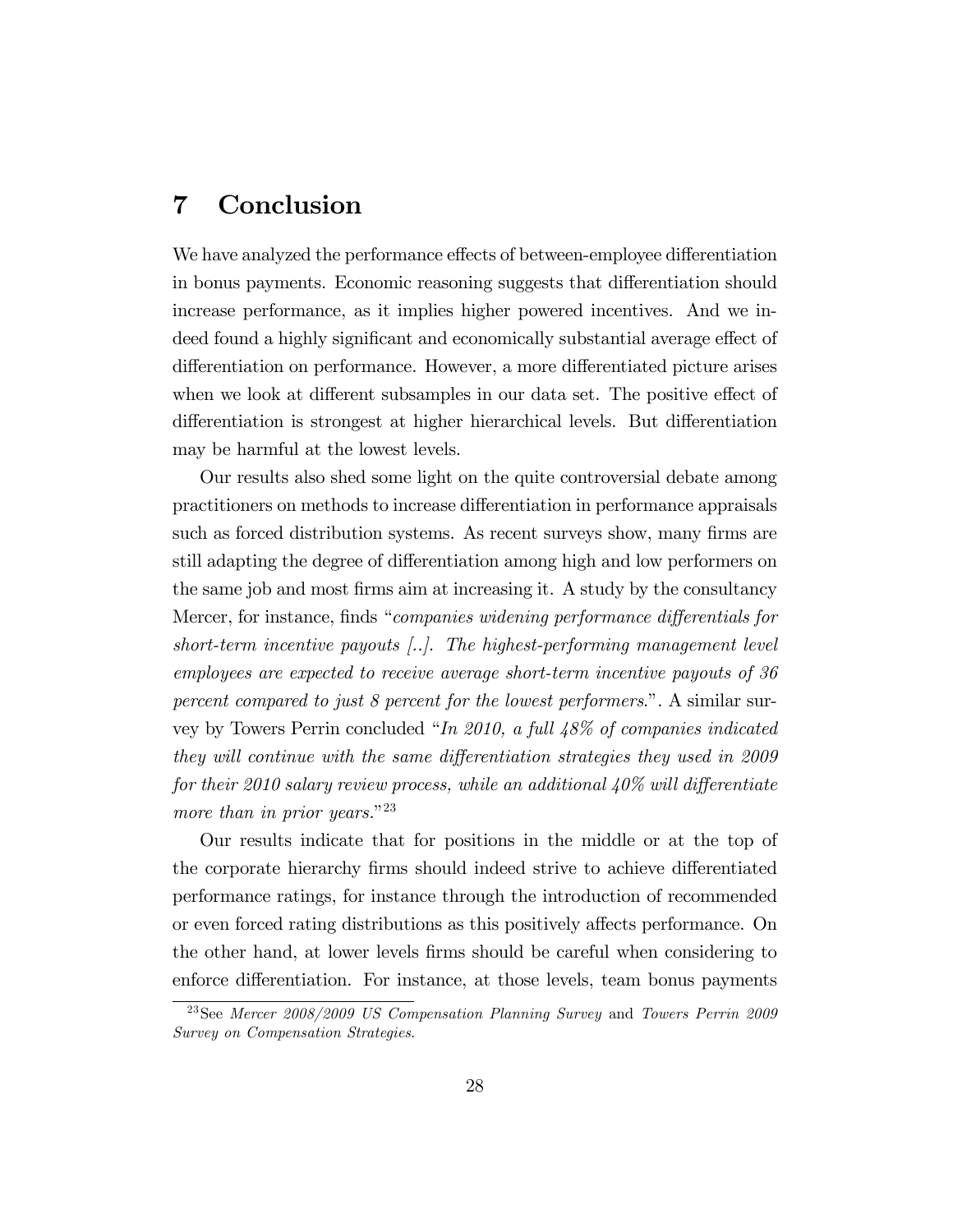that treat employees equally may be a useful alternative as they support incentives for cooperation and avoid potentially harmful social comparisons.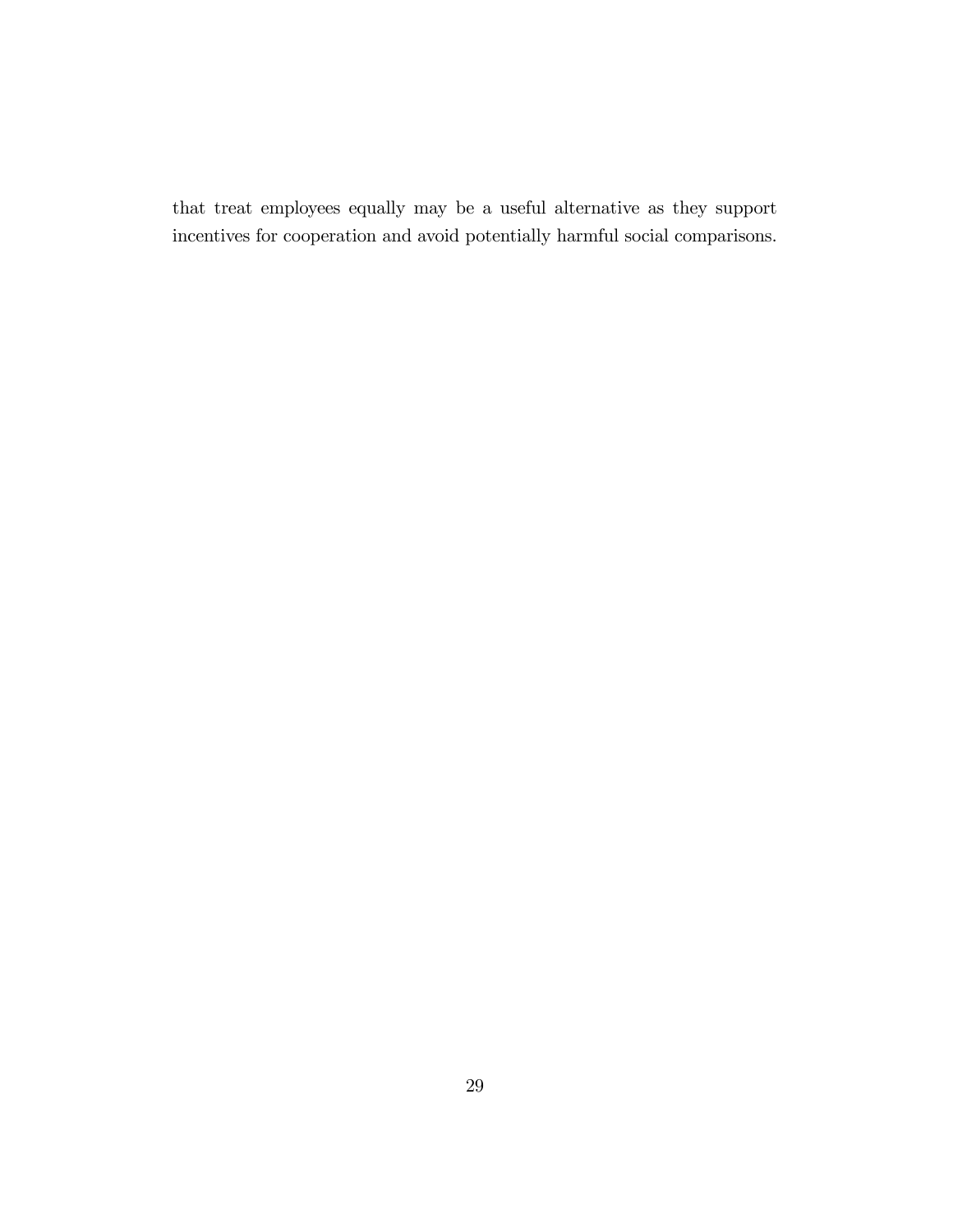### References

- Abeler, J., S. Altmann, S. Kube, and M. Wibral (2010). Gift exchange and workers' fairness concerns: When equality is unfair. Journal of the European Economic Association  $8(6)$ , 1299–1324.
- Abowd, J. M. and D. S. Kaplan (1999). Executive compensation: Six questions that need answering. Journal of Economic Perspectives  $13(4)$ , 145 168.
- Akerlof, G. A. and J. L. Yellen (1990). The fair wage-effort hypothesis and unemployment. Quarterly Journal of Economics  $105(2)$ ,  $255-283$ .
- Bandiera, O., I. Barankay, and I. Rasul (2007). Incentives for managers and inequality among workers: Evidence from a firm-level experiment. Quarterly Journal of Economics  $122(2)$ , 729–773.
- Becker, B. E. and M. A. Huselid (1992). The incentive effects of tournament compensation systems. Administrative Science Quarterly  $37(2)$ , 336–350.
- Berger, J., C. Harbring, and D. Sliwka (2010). Performance appraisals and the impact of forced distribution: An experimental investigation. IZA Discussion Paper No. 5020.
- Bloom, M. (1999). The performance effects of pay dispersion on individuals and organizations. Academy of Management Journal  $\frac{1}{2}(1)$ , 25–40.
- Bloom, M. and J. G. Michel (2002). The relationships among organizational context, pay dispersion, and among managerial turnover. Academy of Management Journal  $\mu$ 5(1), 33–42.
- Bol, J. C. (2011). The determinants and performance effects of managers' performance evaluation biases. The Accounting Review (forthcoming).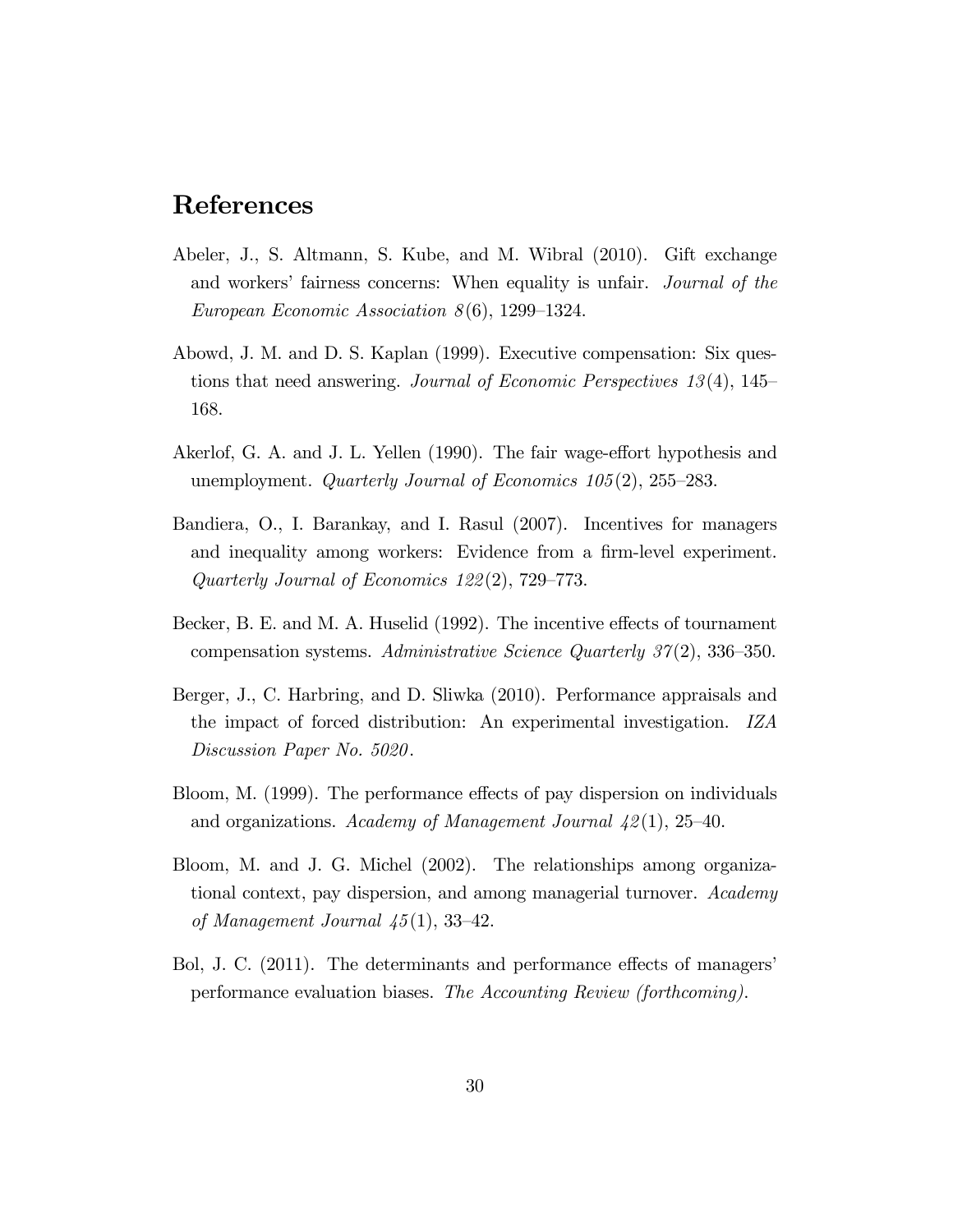- Card, D., A. Mas, E. Moretti, and E. Saez (2010). Inequality at work: The effect of peer salaries on job satisfaction. NBER Working Paper No. 16396.
- Crutzen, B. S., O. Swank, and B. Visser (2010). Confidence management: On interpersonal comparisons in teams. Tinbergen Institute Discussion Paper.
- Depken II, C. A. (2000). Wage disparity and team productivity: evidence from major league baseball. *Economics Letters*  $67(1)$ , 87–92.
- Drago, R. and G. T. Garvey (1998). Incentives for helping on the job: Theory and evidence. Journal of Labor Economics 16(1), 1-25.
- Engellandt, A. and R. T. Riphahn  $(2011)$ . Evidence on incentive effects of subjective performance evaluations. Industrial and Labor Relations Review  $64(2)$ , 241–257.
- Eriksson, T. (1999). Executive compensation and tournament theory: Empirical tests on danish data. Journal of Labor Economics  $17(2)$ , 262–280.
- Fehr, E., S. Gächter, and G. Kirchsteiger (1997). Reciprocity as a contract enforcement device - experimental evidence.  $Econometrica 65(4), 833-860.$
- Fehr, E., G. Kirchsteiger, and A. Riedl (1993). Does fairness prevent market clearing? an experimental investigation. Quarterly Journal of Economics  $108(2)$ , 437-460.
- Grund, C. and N. Westergaard-Nielsen (2008). The dispersion of employees' wage increases and firm performance. Industrial and Labor Relations Review 61(4), 485–501.
- Halvorsen, R. and R. Palmquist (1980). The interpretation of dummy variables in semilogarithmic equations. American Economic Review  $\mathcal{V}(0|3)$ , 474-475.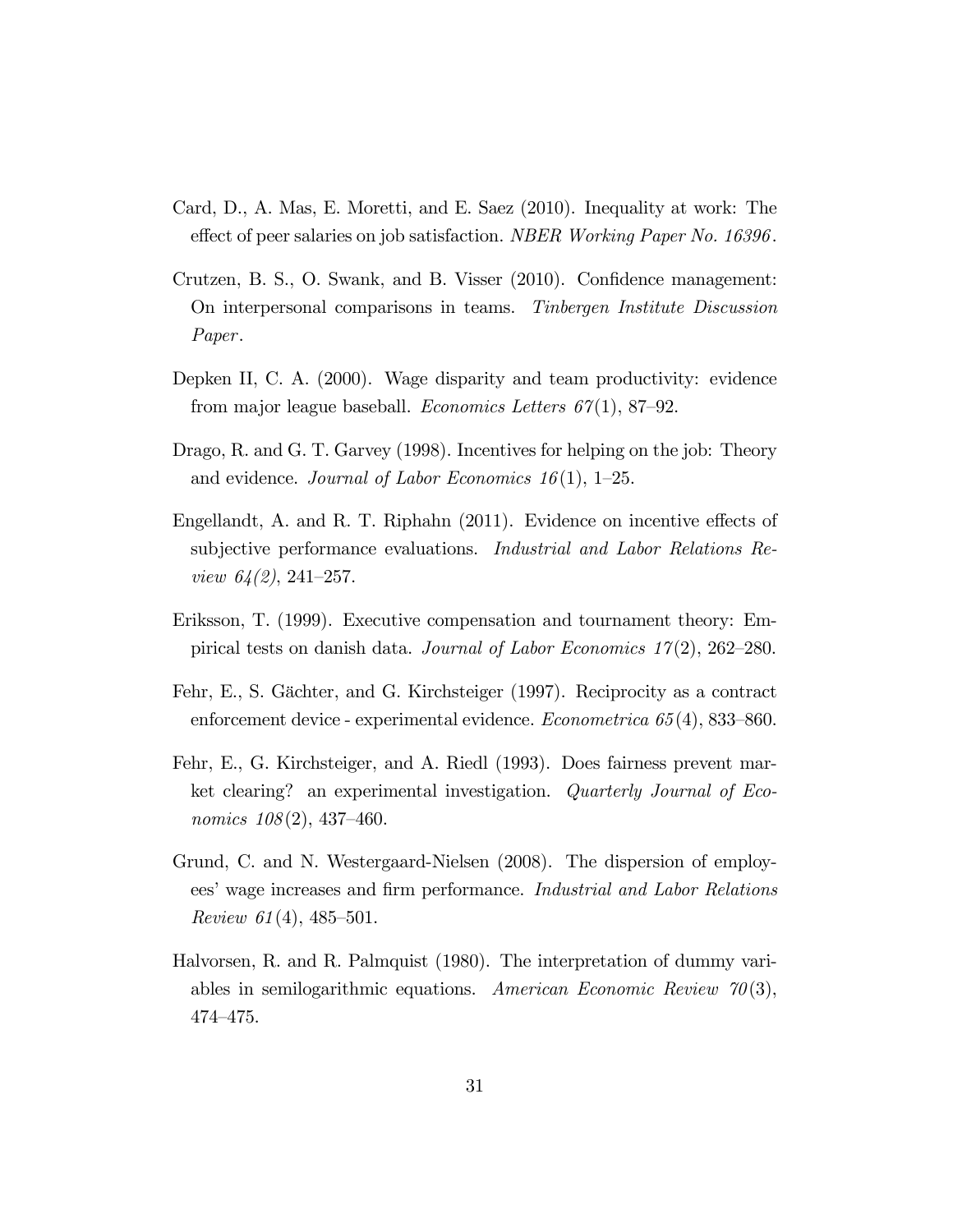- Heyman, F. (2005). Pay inequality and firm performance: evidence from matched employer-employee data. Applied Economics  $37(11)$ , 1313–1327.
- Hossain, T. and J. A. List (2009). The behavioralist visits the factory: Increasing productivity using simple framing manipulations. NBER Working Paper No. 15623.
- Jirjahn, U. and K. Kraft (2007). Intra-firm wage dispersion and firm performance - is there a uniform relationship? Kyklos  $60(2)$ , 231–253.
- Kane, J. S., H. J. Bernardin, P. Villanova, and J. Peyrefitte (1995). Stability of rater leniency: Three studies. Academy of Management Journal  $38(4)$ , 1036–1051.
- Knez, M. and D. Simester (2001). Firm-wide incentives and mutual monitoring at continental airlines. Journal of Labor Economics  $19(4)$ , 743–772.
- Lazear, E. P. (1989). Pay equality and industrial politics. Journal of Political Economy  $97(3)$ , 561–580.
- Lazear, E. P. (2000). Performance pay and productivity. American Economic Review  $90(5)$ , 1346–1362.
- Lazear, E. P. and S. Rosen (1981). Rank-order tournaments as optimum labor contracts. Journal of Political Economy  $89(5)$ , 841–864.
- Leonard, J. S. (1990). Executive pay and firm performance. *Industrial and* Labor Relations Review  $43(3)$ , 13-S-29-S.
- Main, B. G. M., C. A. O'Reilly III, and J. Wade (1993). Top executive pay: Tournament or teamwork? Journal of Labor Economics  $11(4)$ , 606-628.
- Martins, P. S. (2008). Dispersion in wage premiums and firm performance. Economics Letters  $101(1)$ , 63-65.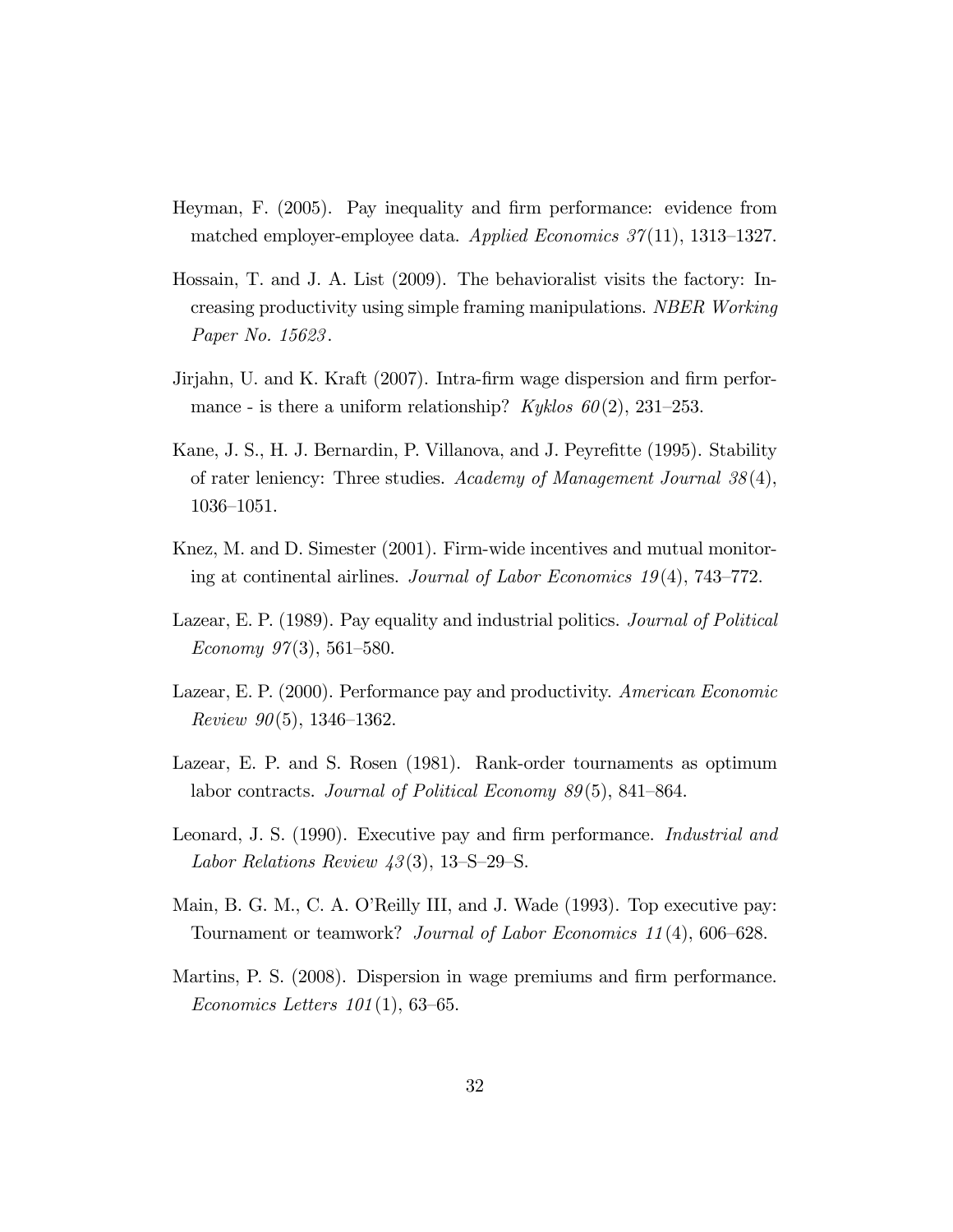- Murphy, K. J. (1999). Executive compensation. In O. Ashenfelter and D. Card (Eds.), *Handbook of Labor Economics*, Volume 3, Amsterdam. North-Holland.
- Murphy, K. J. (2001). Performance standards in incentive contracts. Journal of Accounting and Economics  $30(3)$ , 245–278.
- Murphy, K. R. and J. N. Cleveland (1995). Understanding Performance Appraisal. Thousand Oaks: Sage.
- Ockenfels, A., D. Sliwka, and P. Werner (2010). Bonus payments and reference point violations. IZA Discussion Paper No. 4795.
- Pfeffer, J. and N. Langton (1993). The effect of wage dispersion on satisfaction, productivity, and working collaboratively: Evidence from college and university faculty. Administrative Science Quarterly  $38(3)$ ,  $382-407$ .
- Pfeffer, J. and R. Sutton (2006). Hard facts, dangerous half-truths, and total nonsense: Profiting from evidence-based management. Harvard Business Press.
- Prendergast, C. and R. Topel (1996). Favoritism in organizations. Journal of Political Economy  $104(5)$ , 958–978.
- Prendergast, C. J. (2002). Uncertainty and incentives. *Journal of Labor* Economics  $20(2)$ , 115–137.
- Rynes, S. L., B. Gerhart, and L. Parks (2005). Personnel psychology: Performance evaluation and pay for performance. Annual Review of Psychology  $56(1)$ , 571–600.
- Welch, J. (2003). *Jack- Straight from the Gut.* Warner Books.
- Winter-Ebmer, R. and J. Zweimüller (1999). Intra-firm wage dispersion and firm performance. Kyklos  $52(4)$ , 555–572.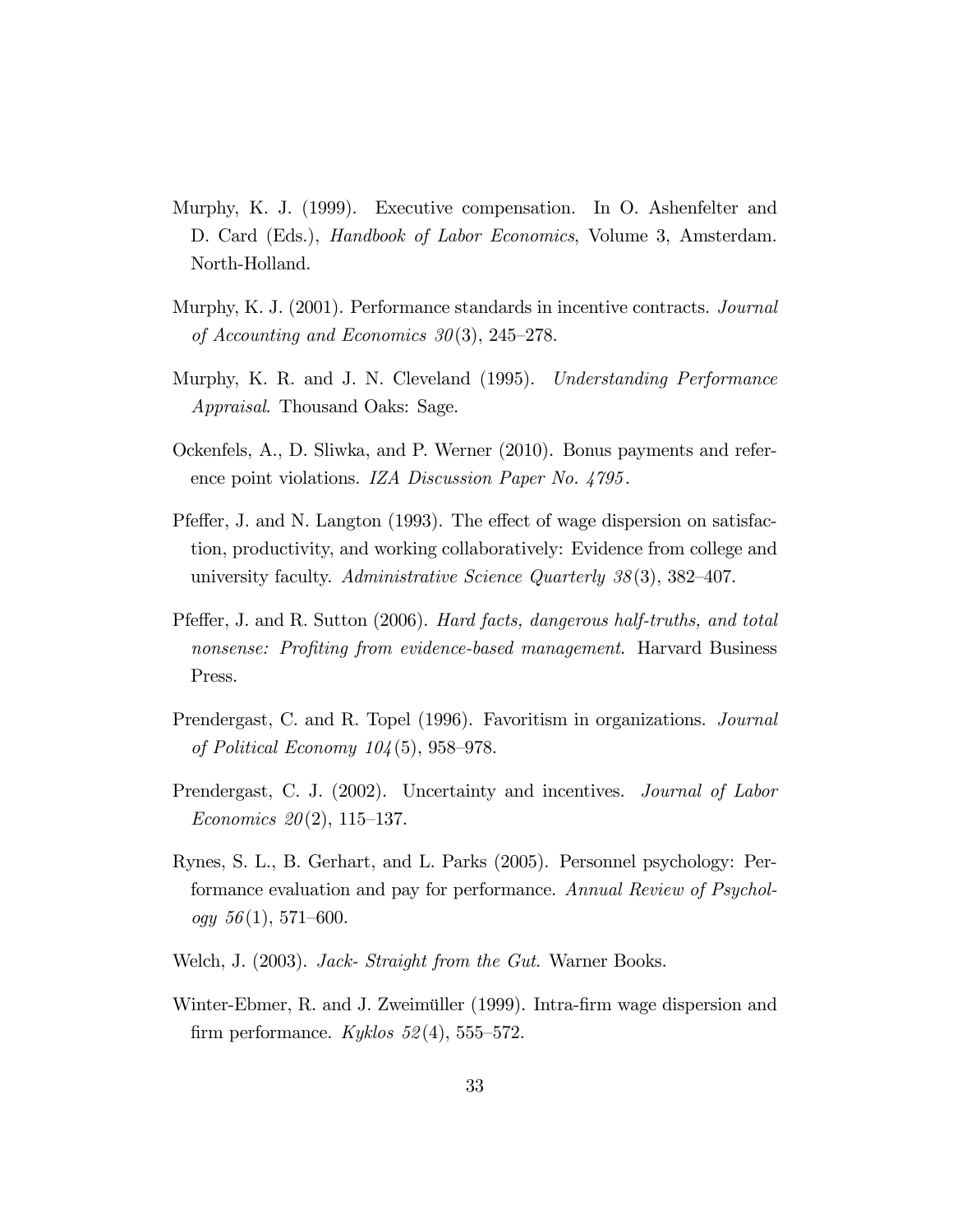## 8 Appendix

| <b>Functional Areas and Functions</b>      |                                        |  |  |  |
|--------------------------------------------|----------------------------------------|--|--|--|
| Retail Banking                             | Corporate and Private Banking          |  |  |  |
| Retail Banking Product Development         | Corporate Banking Product Development  |  |  |  |
| Retail Sales                               | Corporate / Institutional Relationship |  |  |  |
| Telebanking Sales                          | Client Relationship Management         |  |  |  |
| Financial Advice                           | Portfolio Management                   |  |  |  |
| <i>Investment Banking/Asset Management</i> | Corporate Production                   |  |  |  |
| Treasury and Capital Markets               | Human Resources                        |  |  |  |
| Asset Allocation                           | Legal / Economics                      |  |  |  |
| Credit Syndication                         | Risk Management                        |  |  |  |
| Money Markets                              | Sales & Marketing                      |  |  |  |
| Hedge Funds                                | Finance / Accounting                   |  |  |  |
| Asset Management Product Development       | Project Management                     |  |  |  |
| Money Transfers                            |                                        |  |  |  |
| Fund Management                            | Corporate Services                     |  |  |  |
| <b>Structured Finance</b>                  | IT Administration / Support            |  |  |  |
| Corporate Finance                          | IT Architecture                        |  |  |  |
| Commodity Trading                          | Customer Service                       |  |  |  |
| Fixed Income                               | Asset Management Support               |  |  |  |
| Equity                                     | Foreign Operations                     |  |  |  |

Table A1: Examples of functional areas and functions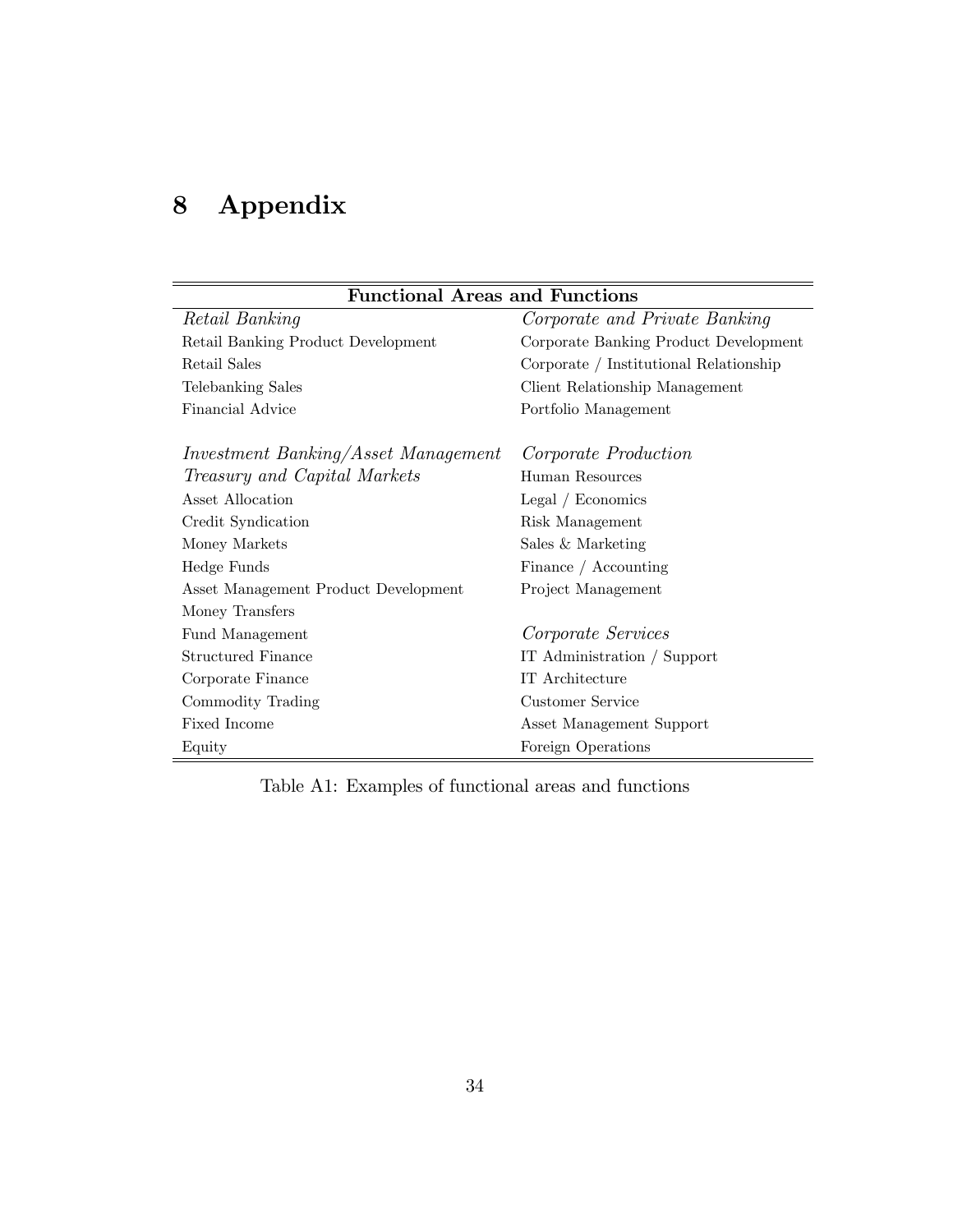| Variables                   | Obs.  | Mean      | Std. Dev. | Min                      | Max   |
|-----------------------------|-------|-----------|-----------|--------------------------|-------|
| Ln Bonus                    | 43594 | 8.77      | 0.90      | 1.61                     | 13.67 |
| Ln Base Salary              | 43594 | $10.81\,$ | 0.29      | 9.82                     | 12.11 |
| Age squared                 | 43399 | 1766.98   | 685.88    | 361                      | 4225  |
| Tenure squared              | 43513 | 359.15    | 368.09    | $\overline{\phantom{0}}$ | 2116  |
| Hierarchical level:         |       |           |           |                          |       |
| Level 6 (highest)           | 43594 | $0.012\,$ | 0.108     |                          |       |
| Level 5                     | 43594 | 0.138     | 0.345     |                          |       |
| Level 4                     | 43594 | 0.256     | 0.436     |                          |       |
| Level 3                     | 43594 | 0.259     | 0.438     |                          |       |
| Level 2                     | 43594 | 0.289     | 0.454     |                          |       |
| Level 1                     | 43594 | 0.047     | 0.211     |                          |       |
| Functional area:            |       |           |           |                          |       |
| Corp. Production            | 43594 | 0.162     | 0.369     |                          |       |
| Corporate Services          | 43594 | 0.193     | 0.394     |                          |       |
| Inv. Banking / Asset Man.   | 43594 | 0.022     | 0.146     |                          |       |
| Priv. Banking / Corp. Bank. | 43594 | 0.052     | 0.222     |                          |       |
| Retail Banking              | 43594 | 0.549     | 0.498     |                          |       |
| Treasury. & Cap. Mkts.      | 43594 | 0.023     | 0.149     |                          |       |
| Career Ladder:              |       |           |           |                          |       |
| Management                  | 43594 | 0.101     | $\!0.301$ |                          |       |
| Professional                | 43594 | 0.232     | 0.422     |                          |       |
| Sales                       | 43594 | 0.483     | 0.500     |                          |       |
| Support                     | 43594 | 0.184     | 0.388     |                          |       |
|                             |       |           |           |                          |       |

Table A2: Descriptive statistics (levels  $3$  to  $6)$ Table A2: Descriptive statistics (levels 3 to 6)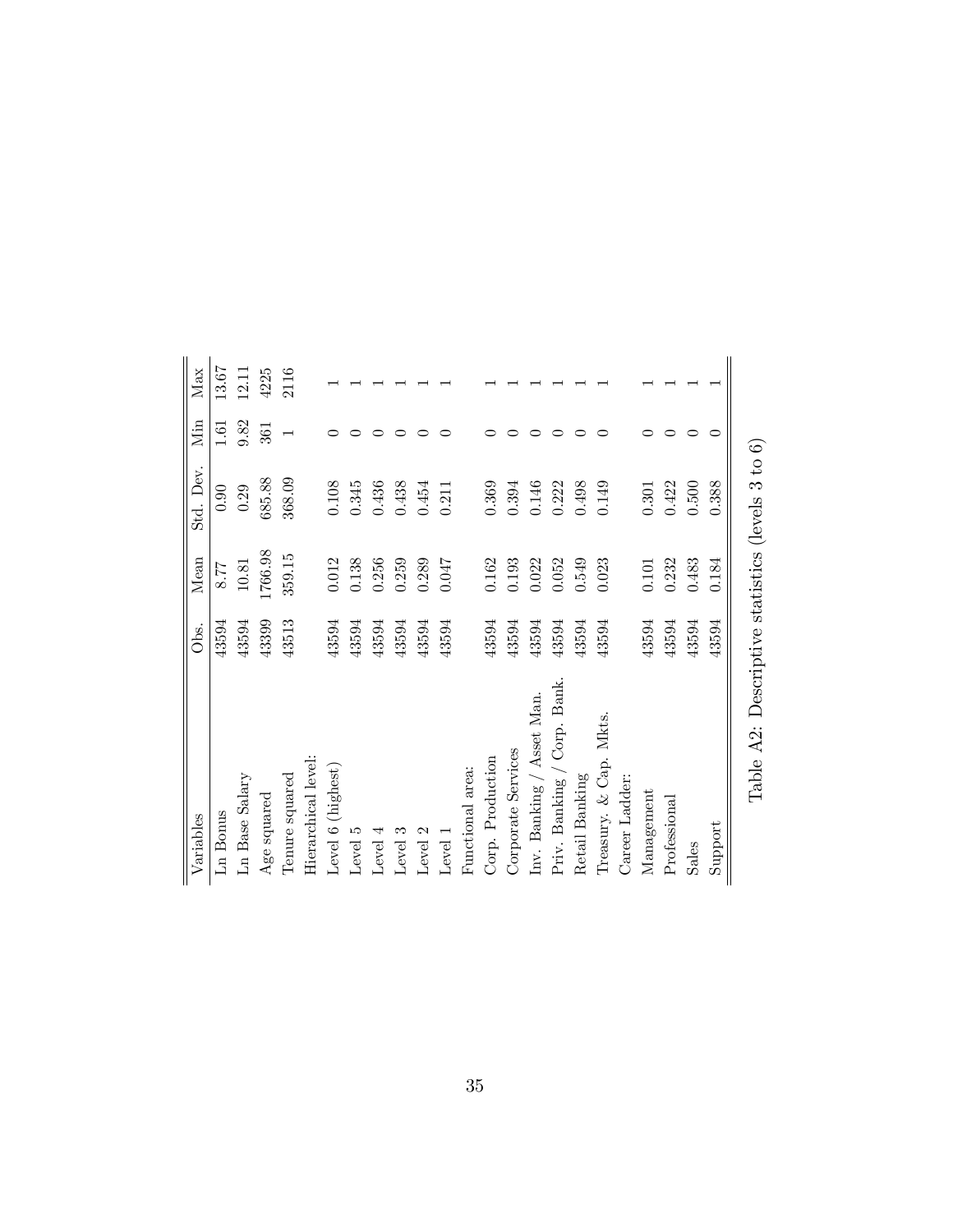

Figure 3: Deciles of P90/P10 ratio for bonus payments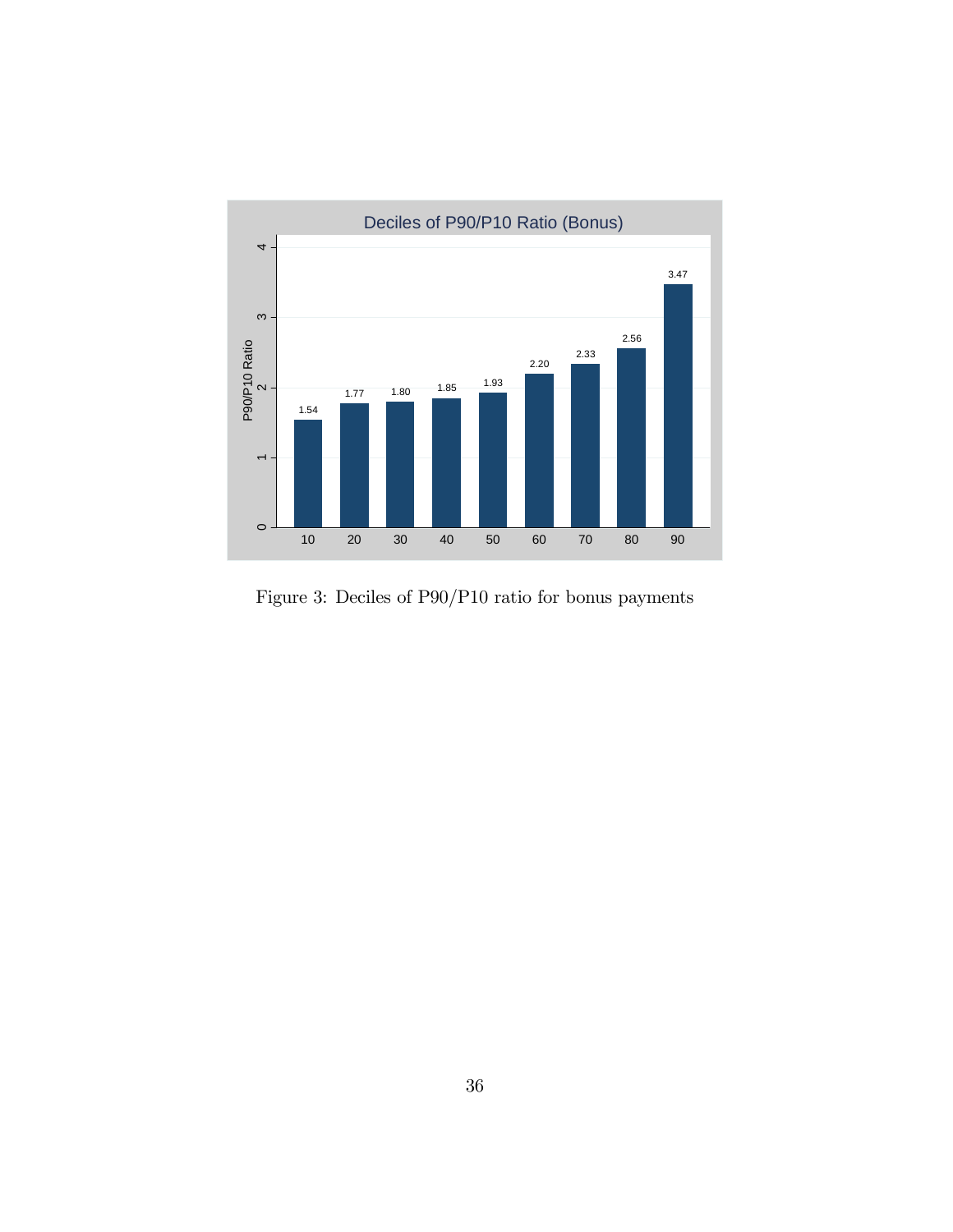| Level          | Median coef. of variation |      |      | Median P90/P10 ratio |      |      |  |
|----------------|---------------------------|------|------|----------------------|------|------|--|
|                | 2005                      | 2006 | 2007 | 2005                 | 2006 | 2007 |  |
| 6              | 0.33                      | 0.29 | 0.27 | 2.24                 | 2.12 | 2.40 |  |
| 5              | 0.36                      | 0.34 | 0.34 | 2.29                 | 2.35 | 2.32 |  |
| $\overline{4}$ | 0.35                      | 0.30 | 0.33 | 2.33                 | 2.17 | 2.27 |  |
| 3              | 0.21                      | 0.22 | 0.23 | 1.76                 | 1.80 | 1.85 |  |
| $\overline{2}$ | 0.23                      | 0.25 | 0.26 | 1.77                 | 1.82 | 1.91 |  |
|                | 0.22                      | 0.25 | 0.20 | 1.77                 | 1.93 | 1.47 |  |
| Total          | 0.27                      | 0.27 | 0.27 | 1.98                 | 1.90 | 1.91 |  |

Table A3: Differentiation over year and hierarchical level

| Funct. area |      | Median coef. of variation |      | Median $P90/P10$ ratio |      |      |
|-------------|------|---------------------------|------|------------------------|------|------|
|             | 2005 | 2006                      | 2007 | 2005                   | 2006 | 2007 |
| CP          | 0.38 | 0.40                      | 0.33 | 2.48                   | 2.57 | 2.30 |
| CS          | 0.30 | 0.32                      | 0.28 | 2.21                   | 2.07 | 2.16 |
| IB/ AM/ TCM | 0.50 | 0.52                      | 0.54 | 3.33                   | 3.34 | 3.73 |
| PB/CB       | 0.33 | 0.33                      | 0.32 | 2.24                   | 2.20 | 2.22 |
| RB          | 0.23 | 0.25                      | 0.26 | 1.77                   | 1.82 | 1.91 |

Table A4: Differentiation over year and functional area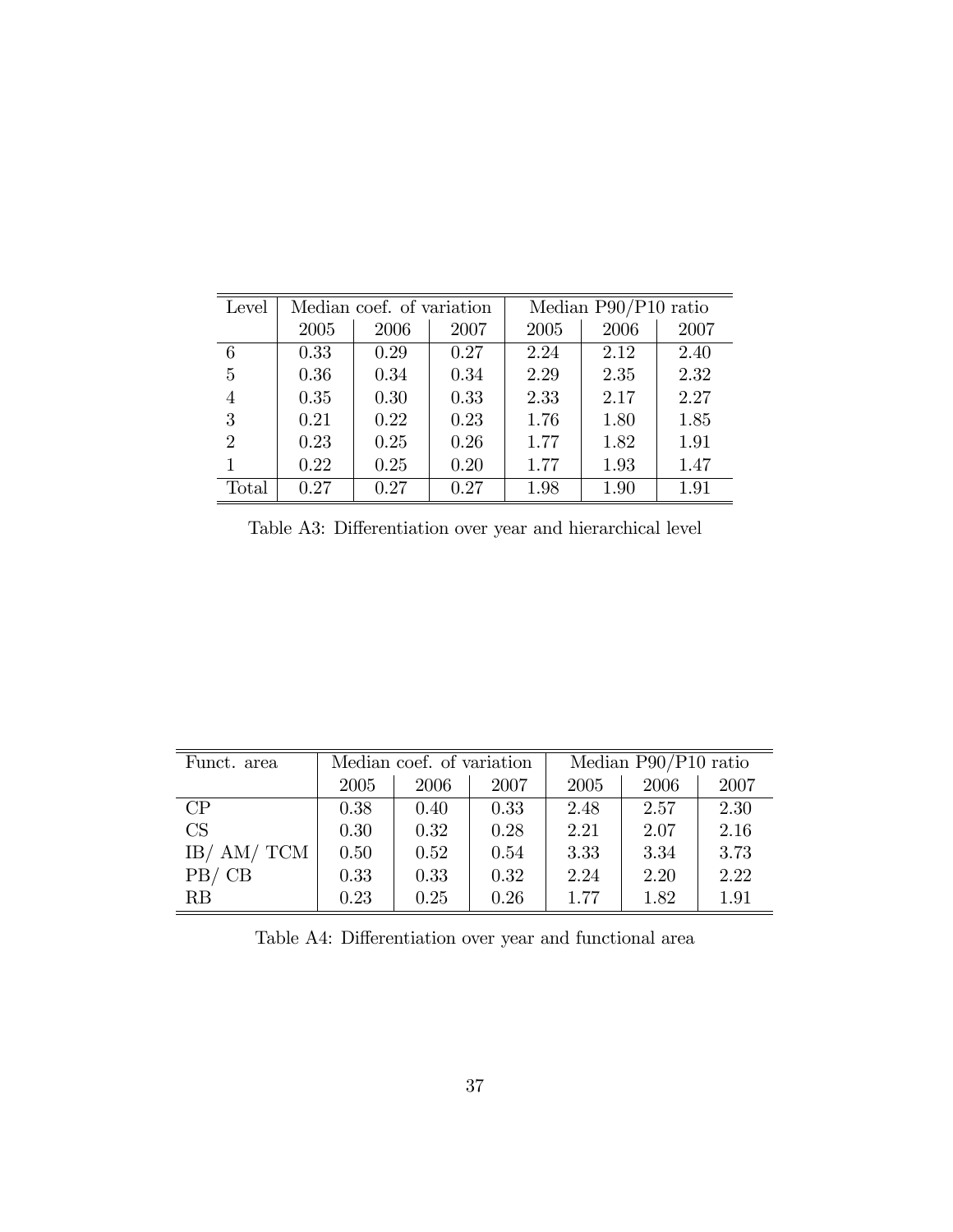| Dependent variable:              | Logarithm of bonus payments (Balanced panel 2005-2007) |          |             |             |              |           |  |
|----------------------------------|--------------------------------------------------------|----------|-------------|-------------|--------------|-----------|--|
|                                  | Level $5+6$                                            |          | Level $3+4$ |             | Level $1+2$  |           |  |
| $CV$ Bonus $_{t-1}$              | $0.9236***$                                            |          | $0.6588***$ |             | $-1.0701***$ |           |  |
|                                  | (0.1327)                                               |          | (0.2006)    |             | (0.4003)     |           |  |
| $2^{nd}$ Quintile <sub>t-1</sub> |                                                        | 0.1903   |             | 0.0559      |              | 0.1351    |  |
|                                  |                                                        | (0.1338) |             | (0.1048)    |              | (0.1513)  |  |
| $3^{rd}$ Quintile <sub>t-1</sub> |                                                        | 0.1921   |             | 0.0636      |              | 0.1541    |  |
|                                  |                                                        | (0.1628) |             | (0.1035)    |              | (0.1357)  |  |
| $4^{th}$ Quintile <sub>t-1</sub> |                                                        | 0.2429   |             | $0.2227**$  |              | 0.1757    |  |
|                                  |                                                        | (0.1748) |             | (0.0924)    |              | (0.2864)  |  |
| $5^{th}$ Quintile <sub>t-1</sub> |                                                        | 0.3094   |             | $0.3241***$ |              | $-0.0292$ |  |
|                                  |                                                        | (0.2233) |             | (0.1028)    |              | (0.2845)  |  |
| Observations                     | 3540                                                   | 3540     | 13155       | 13155       | 8892         | 8892      |  |
| $R^2$ within                     | 0.25                                                   | 0.12     | 0.17        | 0.12        | 0.10         | 0.03      |  |

Age squared, base salary and year dummies included. Robust standard errors clustered for cells in parentheses. \*\*\* p<0.01, \*\* p<0.05, \* p<0.1

Table A5: Fixed effects regression results for hierarchical levels (coefficient of variation)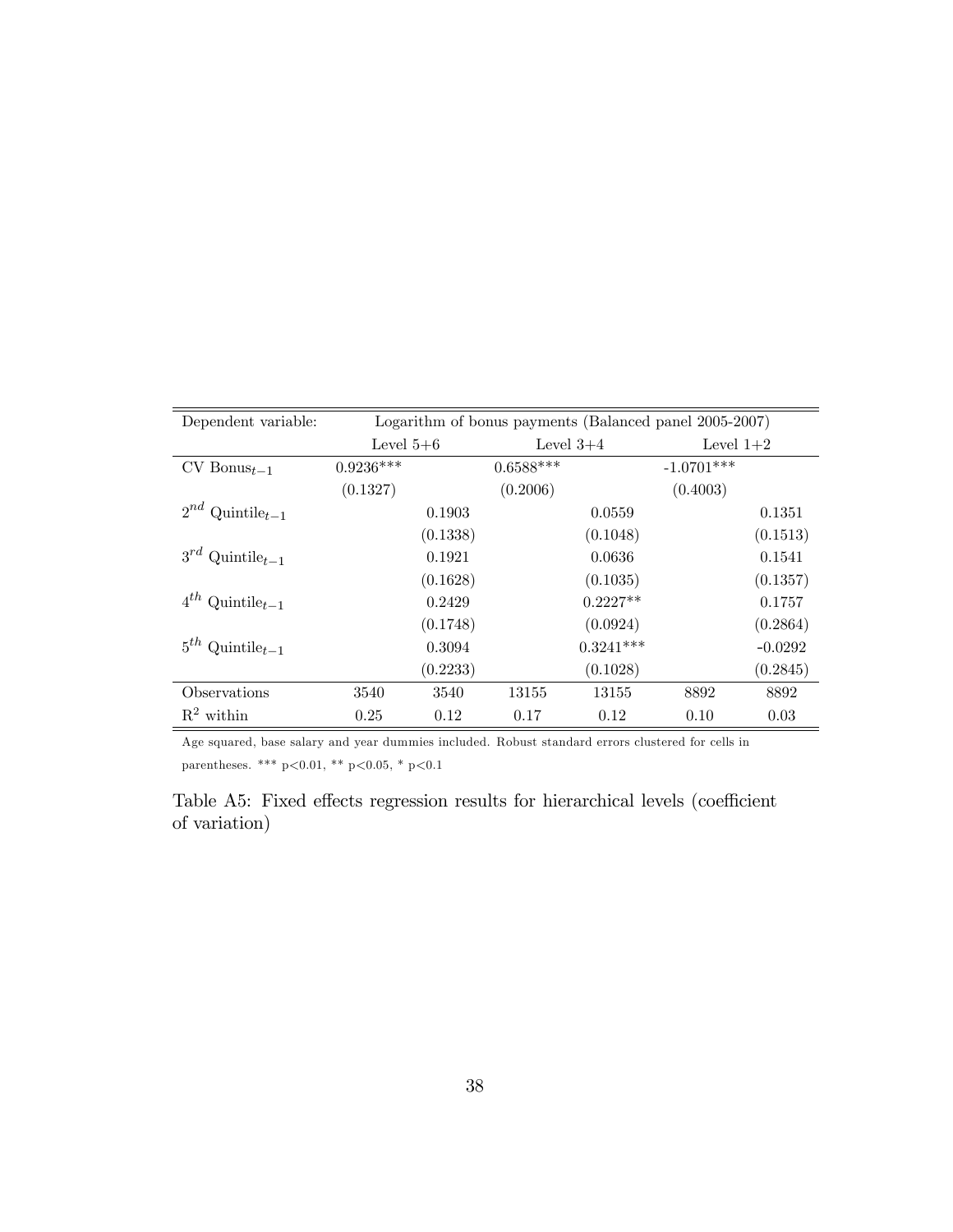| Dependent variable:              | Logarithm of bonus payments (Balanced panel 2005-2007) |              |             |              |             |             |  |
|----------------------------------|--------------------------------------------------------|--------------|-------------|--------------|-------------|-------------|--|
|                                  | Level $5+6$                                            |              | Level $3+4$ |              | Level $1+2$ |             |  |
| P90/P10 Bonus $_{t-1}$           | $0.0638***$                                            |              | $0.0183**$  |              | $-0.0188$   |             |  |
|                                  | (0.0124)                                               |              | (0.0086)    |              | (0.0220)    |             |  |
| $2^{nd}$ Quintile <sub>t-1</sub> |                                                        | $-0.1904***$ |             | $-0.1644***$ |             | $0.0822*$   |  |
|                                  |                                                        | (0.0534)     |             | (0.0418)     |             | (0.0454)    |  |
| $3^{rd}$ Quintile <sub>t-1</sub> |                                                        | 0.1929       |             | 0.0838       |             | $0.3084***$ |  |
|                                  |                                                        | (0.1666)     |             | (0.0652)     |             | (0.1057)    |  |
| $4^{th}$ Quintile <sub>t-1</sub> |                                                        | 0.2513       |             | $0.2861***$  |             | $-0.1373$   |  |
|                                  |                                                        | (0.1560)     |             | (0.0697)     |             | (0.1968)    |  |
| $5^{th}$ Quintile <sub>t-1</sub> |                                                        | $0.3139*$    |             | $0.2574***$  |             | 0.0117      |  |
|                                  |                                                        | (0.1692)     |             | (0.0726)     |             | (0.1242)    |  |
| Observations                     | 3540                                                   | 3540         | 13155       | 13155        | 8892        | 8892        |  |
| $R^2$ within                     | 0.27                                                   | 0.12         | 0.11        | 0.14         | 0.01        | 0.10        |  |

Age squared, base salary and year dummies included. Robust standard errors clustered for cells in parentheses. \*\*\* p<0.01, \*\* p<0.05, \* p<0.1

Table A6: Fixed effects regression results for hierarchical levels  $(P90/P10$ ratio)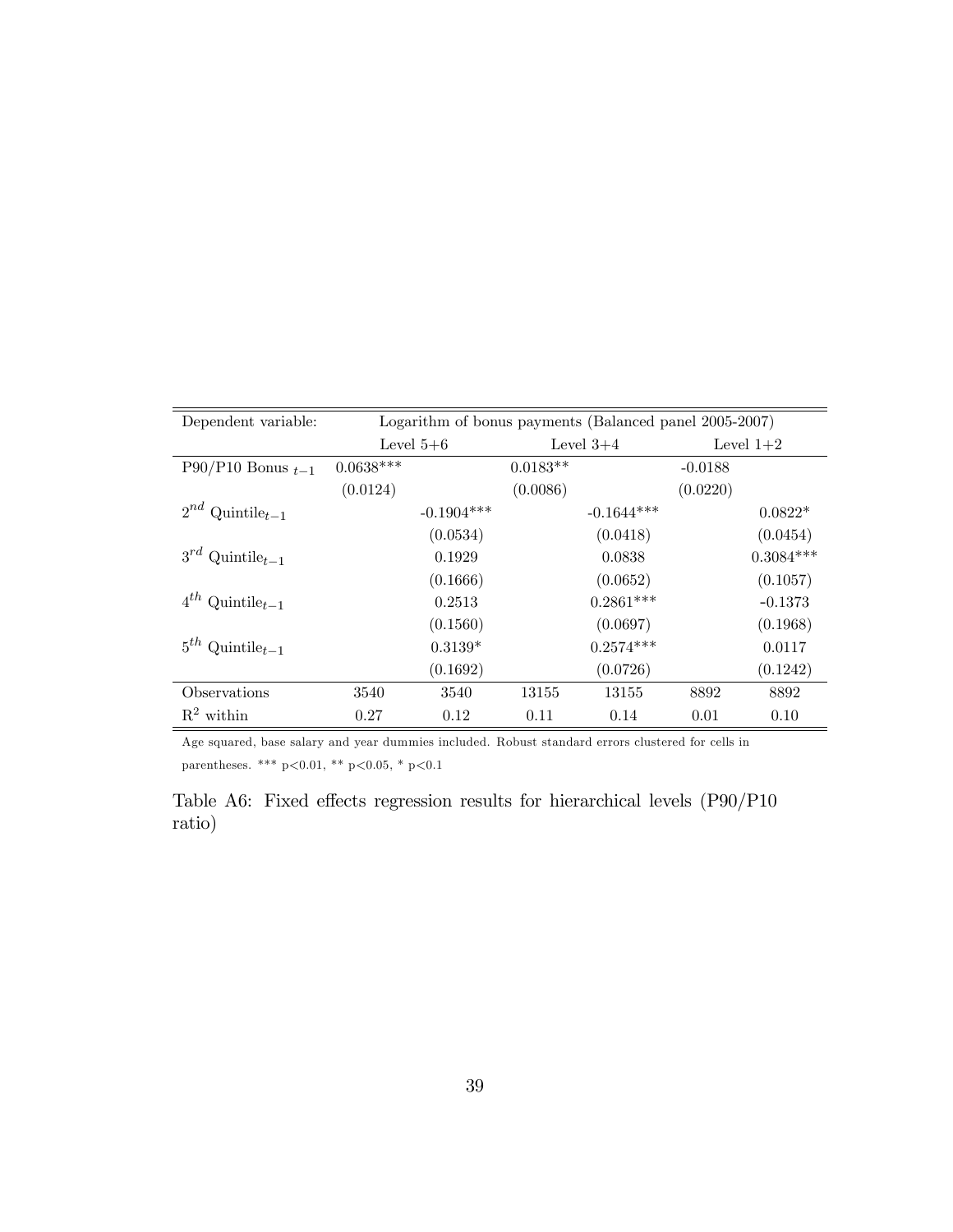| Dependent variable:                     | Logarithm of bonus payments (Balanced panel 2005-2007) |             |             |              |  |  |
|-----------------------------------------|--------------------------------------------------------|-------------|-------------|--------------|--|--|
|                                         | Coefficient of variation                               |             |             |              |  |  |
|                                         | Management                                             |             |             | Professional |  |  |
| Differentiation $B_{\text{onus}_{t-1}}$ | $2.4454***$                                            |             | $0.4850***$ |              |  |  |
|                                         | (0.2070)                                               |             | (0.0876)    |              |  |  |
| $2^{nd}$ Quintile <sub>t-1</sub>        |                                                        | $0.5934**$  |             | 0.1377       |  |  |
|                                         |                                                        | (0.2412)    |             | (0.1216)     |  |  |
| $3^{rd}$ Quintile <sub>t-1</sub>        |                                                        | $0.5343*$   |             | $0.2704***$  |  |  |
|                                         |                                                        | (0.2974)    |             | (0.1039)     |  |  |
| $4^{th}$ Quintile <sub>t-1</sub>        |                                                        | $0.6636**$  |             | $0.2515***$  |  |  |
|                                         |                                                        | (0.3080)    |             | (0.0890)     |  |  |
| $5^{th}$ Quintile <sub>t-1</sub>        |                                                        | $1.9115***$ |             | $0.2462***$  |  |  |
|                                         |                                                        | (0.3722)    |             | (0.0792)     |  |  |
| Observations                            | 2263                                                   | 2263        | 5704        | 5704         |  |  |
| $R^2$ within                            | 0.56                                                   | 0.36        | 0.19        | 0.15         |  |  |

Age squared, base salary and year dummies included. Robust standard errors clustered for cells in parentheses. \*\*\* p<0.01, \*\* p<0.05, \* p<0.1

Table A7: Differentiation within career ladders (coefficient of variation)